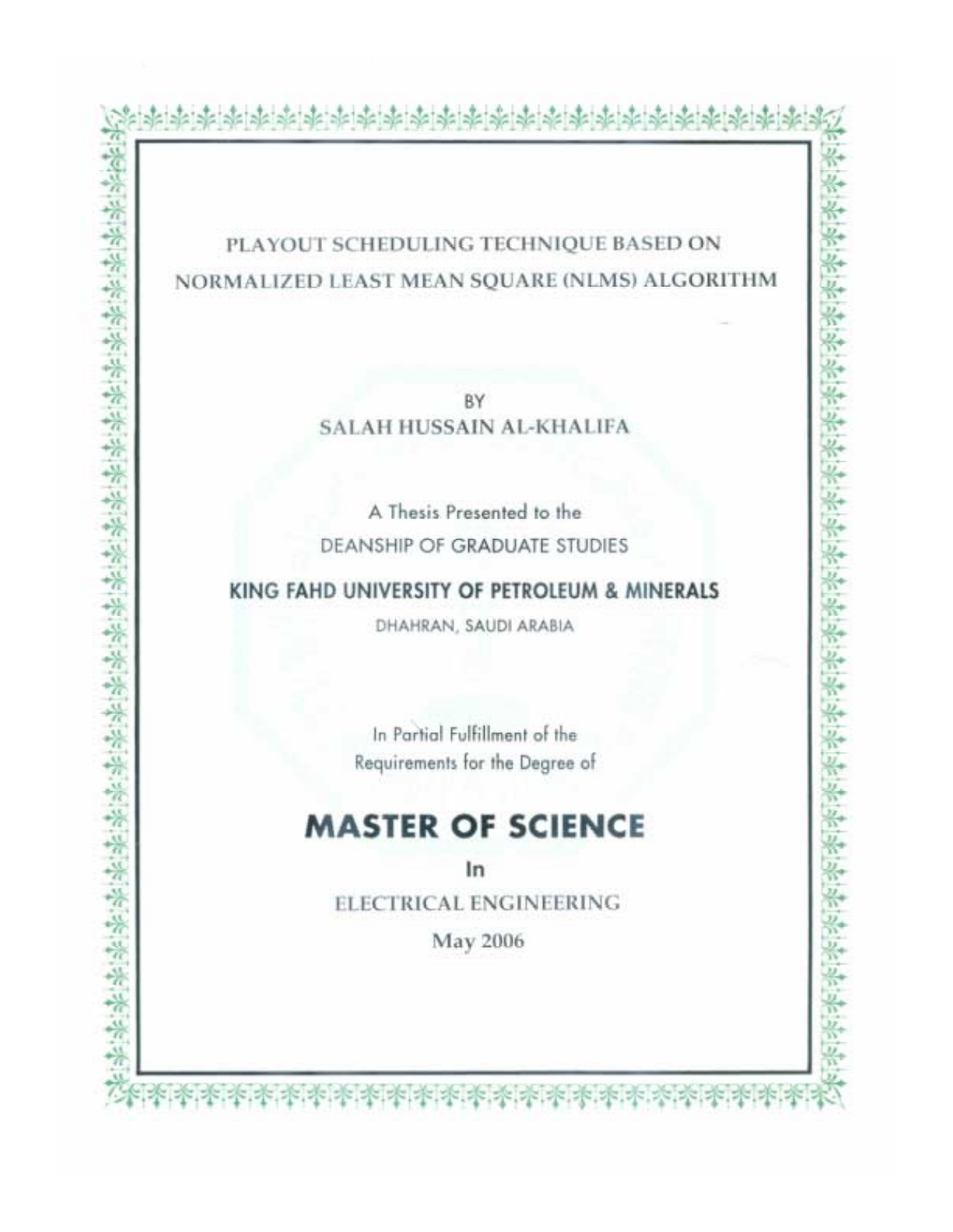## KING FAHD UNIVERSITY OF PETROLEUM & MINERALS

Dhahran 31261, Saudi Arabia

## DEANSHIP OF GRADUATE STUDIES

This thesis, written by Salah Hussain Alkhalifa under the direction of his thesis advisor and approved by his thesis committee, has been presented to and accepted by the Dean of Graduate Studies, in partial fulfillment of the requirements for the degree of MASTER OF SCIENCE IN ELECTRICAL ENGINEERING.

**Thesis Committee** 

Dr. Jamil M. Bakhashwain Department Chairman

Professor Asrar U.H. Sheikh

**Thesis Advisor** 

Dr. Adel Balgonaim

**Thesis Advisor** 

Dr. Mohammad A. Al-Ohali

**Dean of Graduate Studies** 

20 May 2006<br> $5\frac{1}{2}$ 



Dr. Adnan Al-Andalusi

**Thesis Advisor** 

Date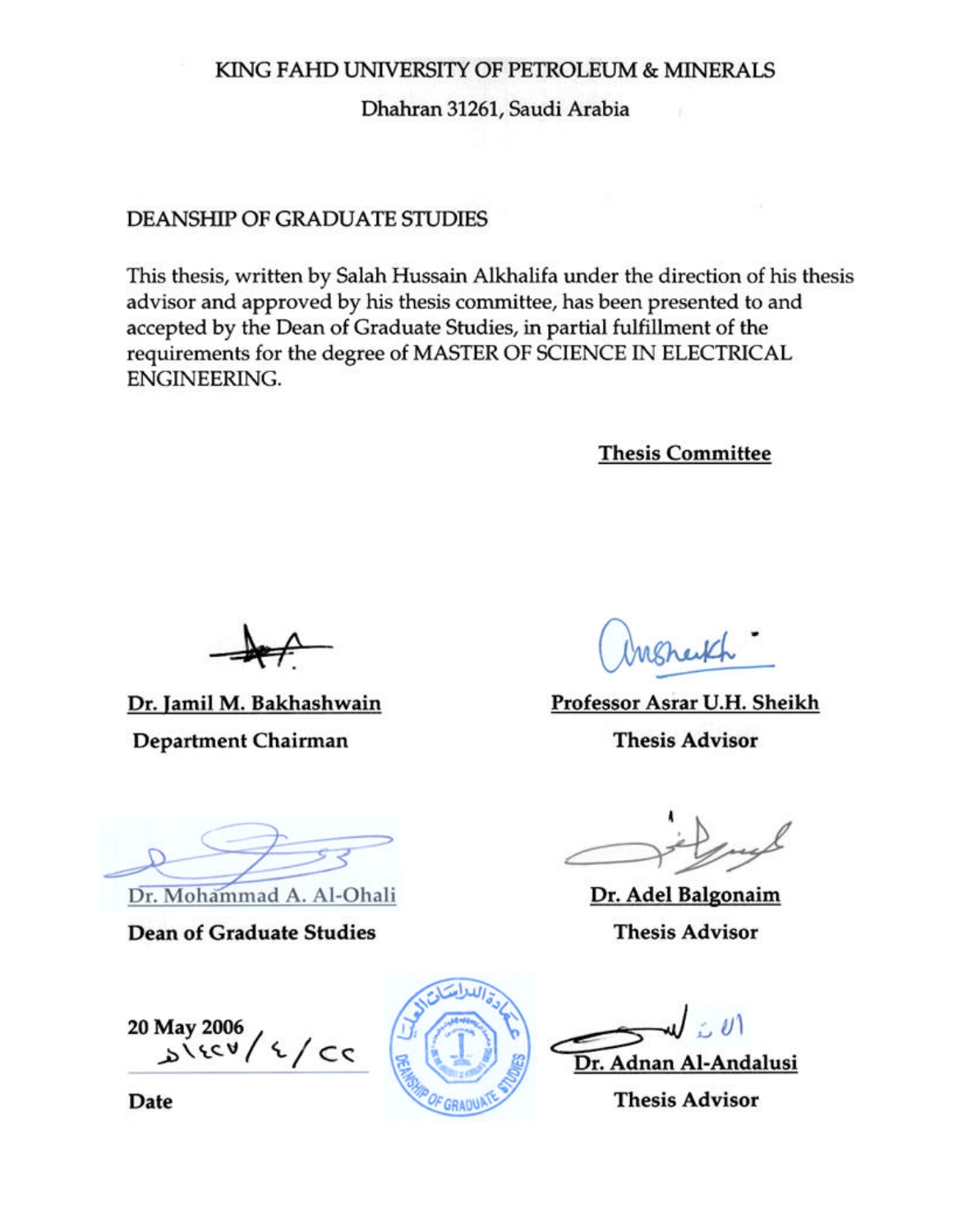## ACKNOWLEDGMENT

Acknowledgment is due to the King Fahd University of Petroleum & Minerals for supporting this research.

I wish to express my appreciation to Professor Asrar U. H. Sheikh who served as my major advisor. I also wish to thank the other members of my thesis committee Dr. Adel Balgonaim and Dr. Adnan Al-Andalusi.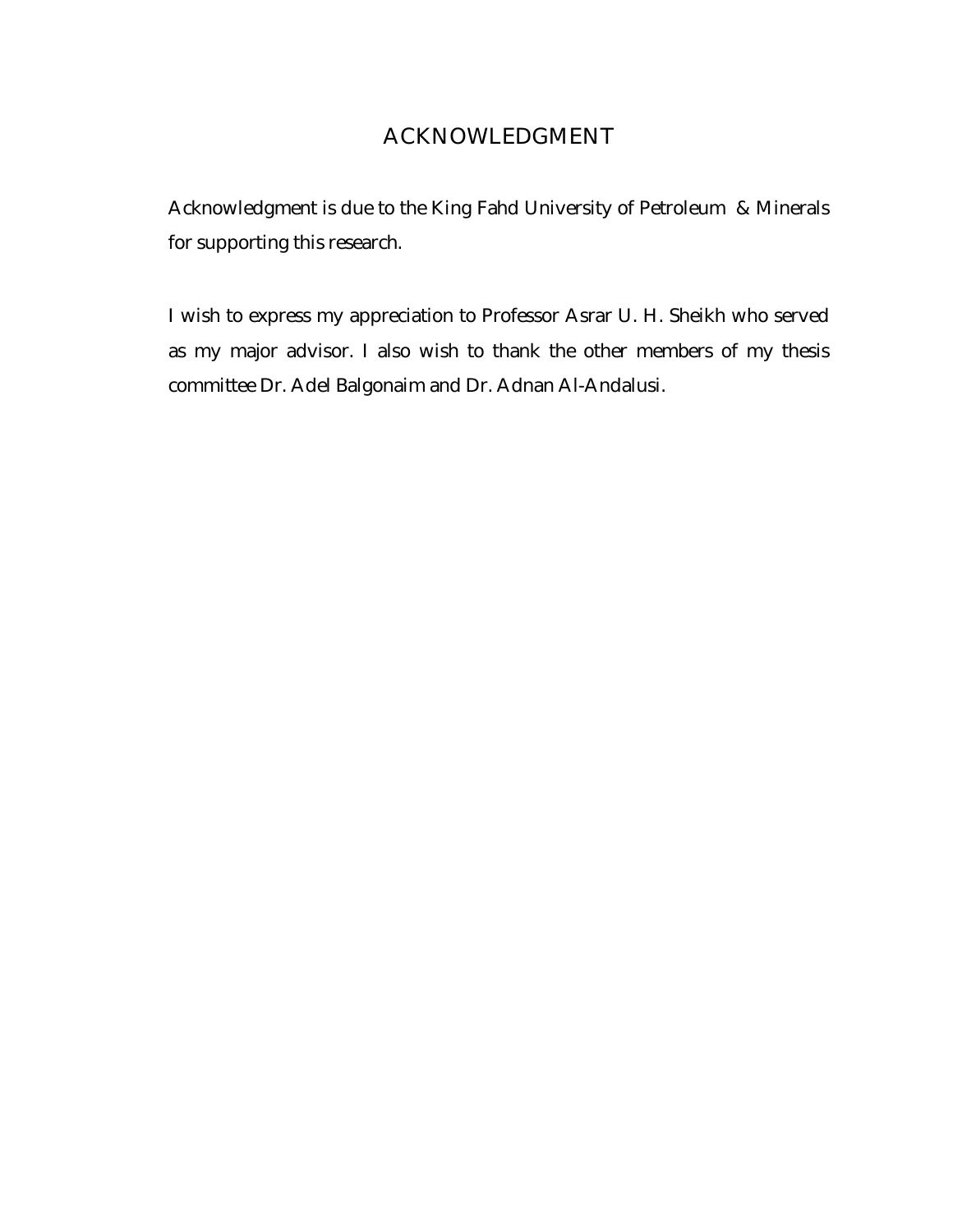## TABLE OF CONTENT

|                                                          | Page |  |
|----------------------------------------------------------|------|--|
|                                                          | Ť    |  |
|                                                          | iii  |  |
|                                                          |      |  |
| 1.1 PACKET MULTIMEDIA COMMUNICATION NETWORKS             | 1    |  |
| <b>1.2 PRINCIPLES OF PACKET SYNCHRONIZATION</b>          | 2    |  |
|                                                          | 5    |  |
|                                                          | 8    |  |
|                                                          | 8    |  |
|                                                          | 9    |  |
| 2.3 RELATED WORK OF DELAY ESTIMATION AND ADJUSTMENT      | 12   |  |
| 2.3.1 ADJUSTMENT OF PACKET DELAY BETWEEN TALKSPURT       | 12   |  |
|                                                          | 16   |  |
|                                                          | 18   |  |
|                                                          | 21   |  |
| CHAPTER 3. ADAPTIVE PACKET PLAYOUT USING NLMS ALGORITHM. | 23   |  |
|                                                          | 23   |  |
|                                                          | 24   |  |
| 3.3 PLAYOUT BASED ON NLMS ADAPTIVE PREDICTOR             | 30   |  |
| CHAPTER 4. APPLYING LMS AND NLMS ALGORITHMS TO PACKET    |      |  |
|                                                          | 32   |  |
|                                                          | 32   |  |
|                                                          | 33   |  |
|                                                          | 35   |  |
| <b>4.4 SIMULATION AND RESULTS FOR VOICE PACKET USING</b> |      |  |
|                                                          | 36   |  |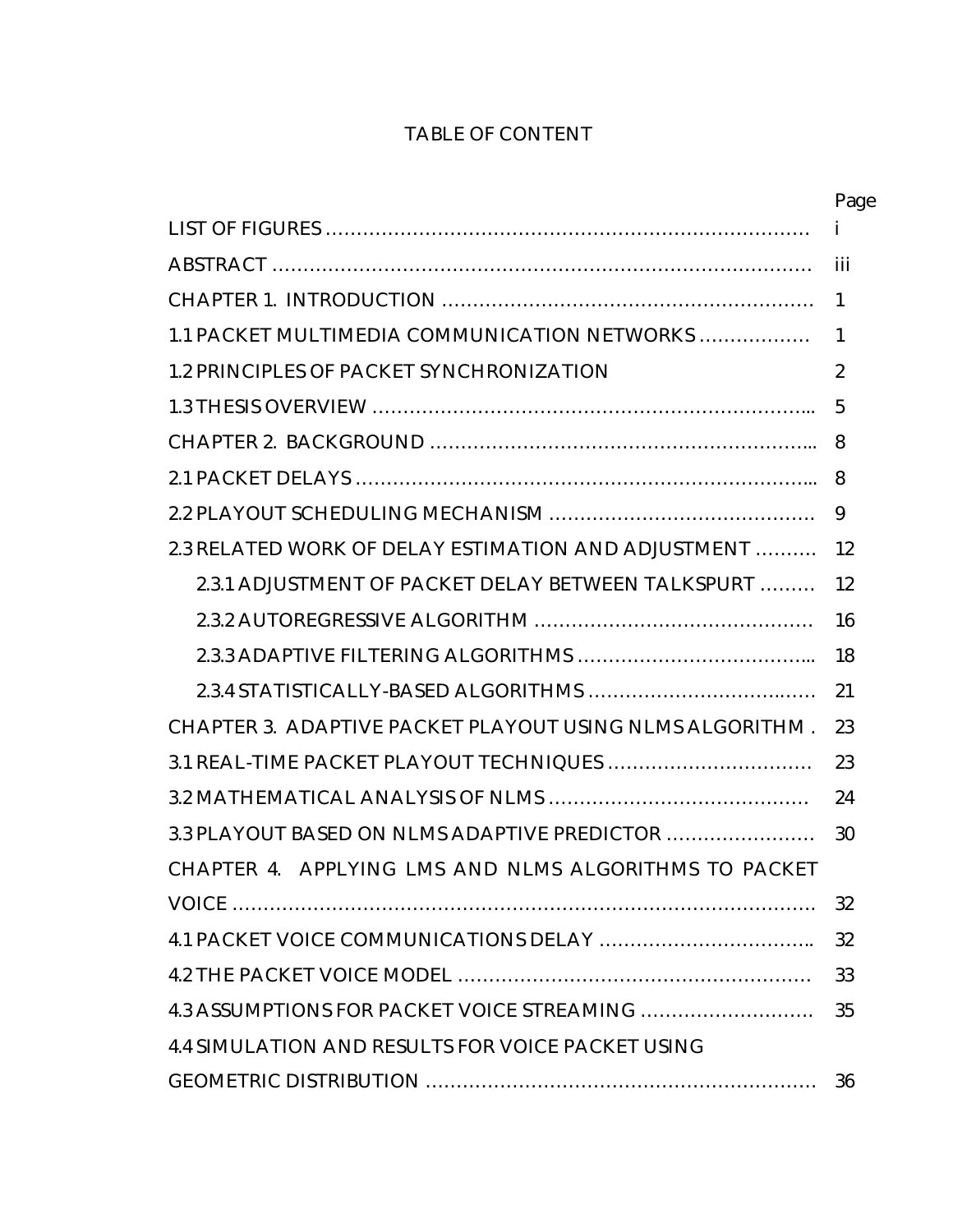| <b>4.5 SIMULATION AND RESULTS FOR VOICE PACKET USING PARETO</b> |                |
|-----------------------------------------------------------------|----------------|
|                                                                 | 42             |
| CHAPTER 5. APPLYING NLMS ALGORITHM TO PACKET VIDEO              | 47             |
|                                                                 | 47             |
|                                                                 | 49             |
|                                                                 | 50             |
|                                                                 | 52             |
| 5.5 NLMS ALGORITHM FOR PACKET VIDEO STREAMING                   | 55             |
| 5.6 SIMULATION AND RESULTS FOR VIDEO PACKET USING               |                |
|                                                                 | 57             |
| 5.7 SIMULATION AND RESULTS FOR VIDEO PACKET USING PARETO        |                |
|                                                                 | 61             |
| CHAPTER 6. SUMMERY, RESULTS AND FURTHER STUDY                   | 66             |
|                                                                 | R <sub>1</sub> |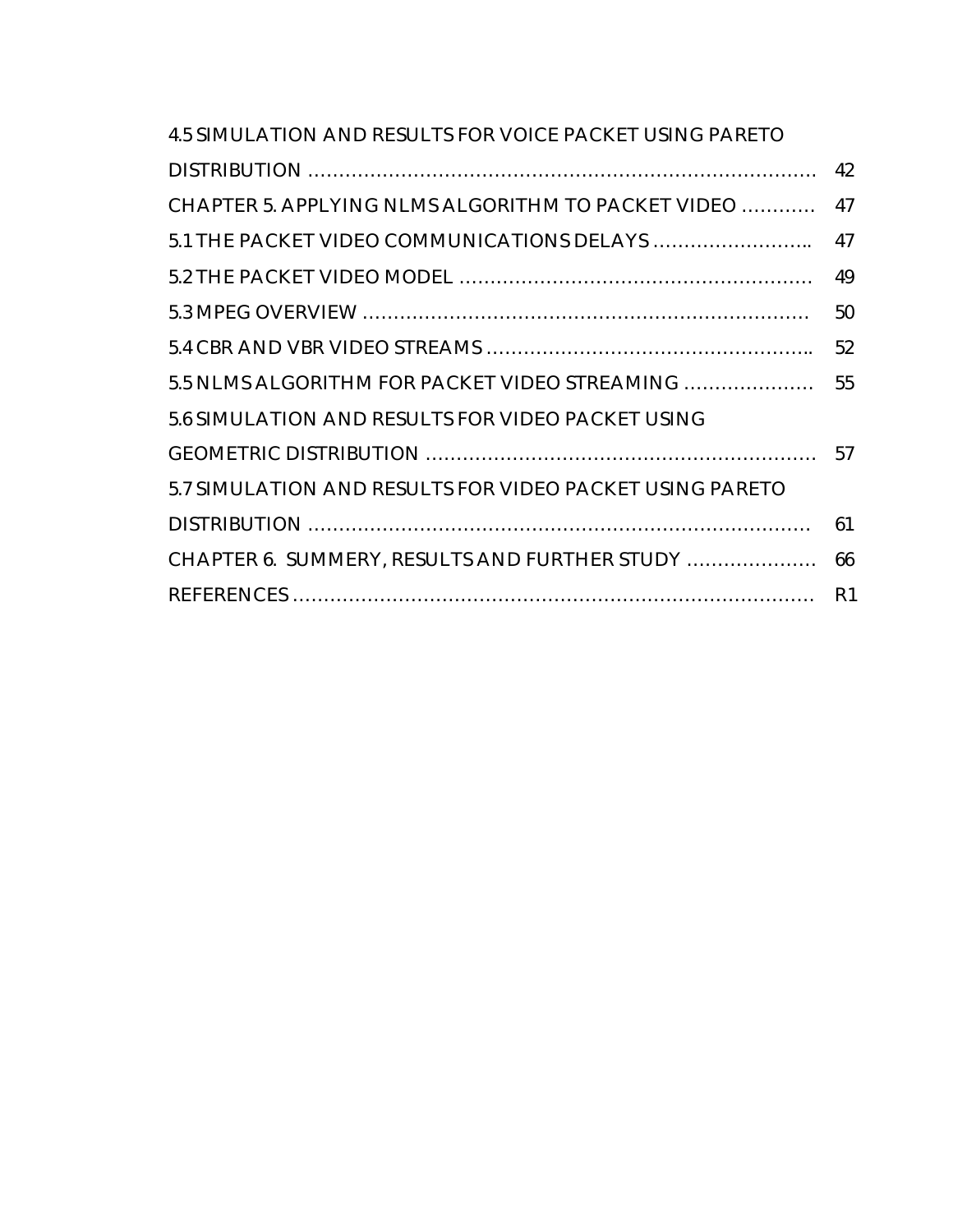## LIST OF FIGURES

| Figure   |                                                                | Page |
|----------|----------------------------------------------------------------|------|
| $2-1$    |                                                                | 9    |
| $2-2$    |                                                                | 10   |
| $2 - 3$  |                                                                | 10   |
| $2 - 4$  |                                                                | 11   |
| $2 - 5$  | Relation between end-to-end delay and packet loss rate         | 11   |
| $2 - 6$  | Packet delay estimation and playout buffer adjustment          | 12   |
| $2 - 7$  | The delay adjustment between talkspurts approach               | 13   |
| $2 - 8$  |                                                                | 14   |
| $2-9$    | Adjustment between talkspurts with scheduled delay $D^k = d$   | 14   |
| $2 - 10$ | Adjustment between talkspurts with scheduled delay $D^k = 2d$  | 15   |
| $2-11$   | Adjustment between talkspurts with scheduled delay $D^k = 3d$  | 16   |
| $2 - 12$ |                                                                | 19   |
| $3-1$    |                                                                | 26   |
| $3-2$    |                                                                | 26   |
| $3-3$    | Vector interpretation of successive estimates produced by NLMS | 27   |
| $4-1$    |                                                                | 34   |
| $4 - 2$  |                                                                | 36   |
| $4 - 3$  | Voice codec and packetization delay distribution               | 37   |
| $4-4$    |                                                                | 37   |
| $4 - 5$  |                                                                | 38   |
| $4-6$    |                                                                | 40   |
| $4 - 7$  |                                                                | 40   |
| $4 - 8$  | MSE between the actual and the NLMS estimated delays           | 41   |
| $4-9$    | The total tradeoff between end-to-end delay and packet loss    | 41   |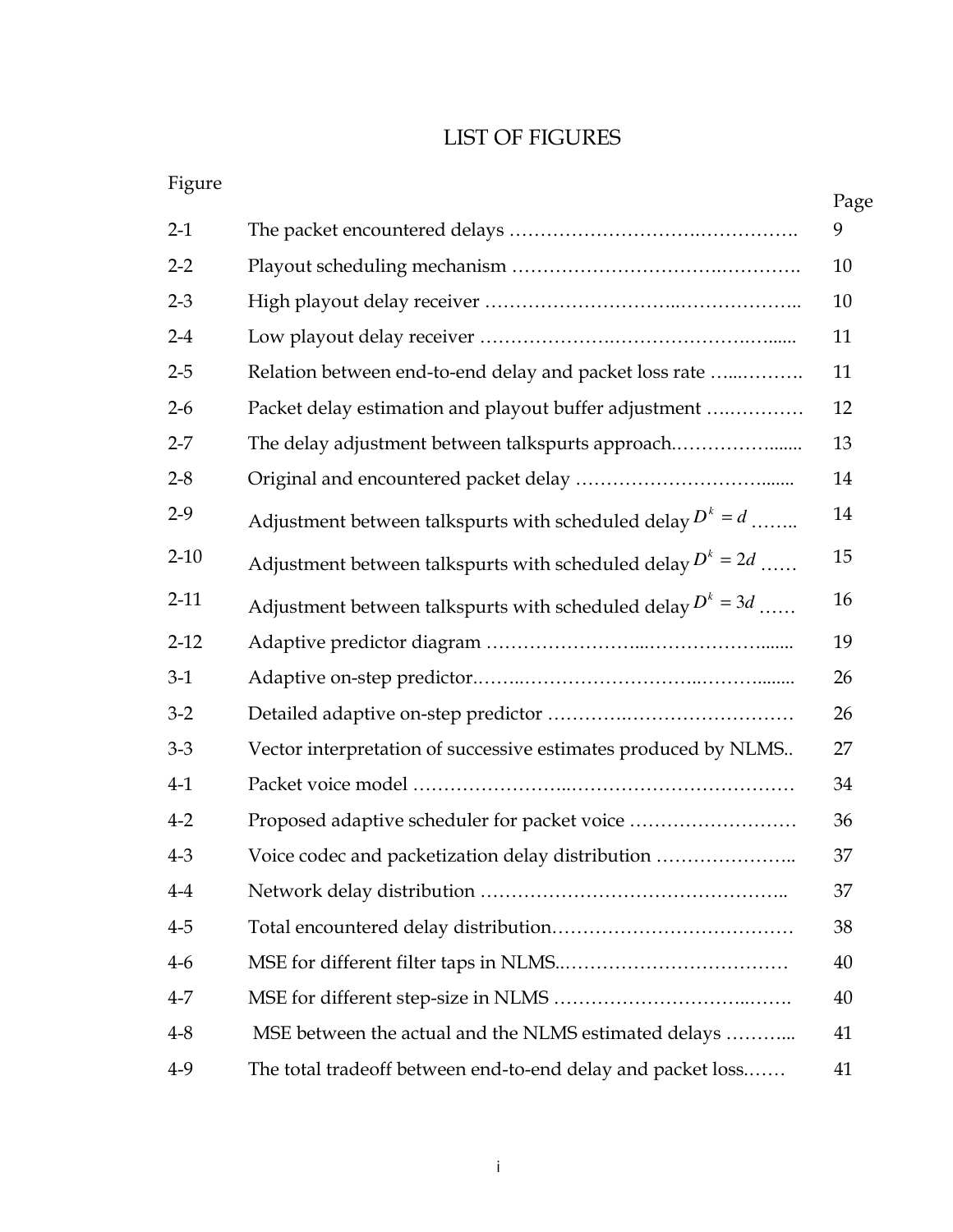| $4 - 10$ | Voice codec and packetization delay distribution            | 43 |
|----------|-------------------------------------------------------------|----|
| $4 - 11$ |                                                             | 43 |
| $4-12$   |                                                             | 44 |
| $4 - 13$ | The total tradeoff between end-to-end delay and packet loss | 45 |
| $5-1$    |                                                             | 49 |
| $5 - 2$  | P-frames have larger size compared with I-frames            | 52 |
| $5-3$    |                                                             | 53 |
| $5 - 4$  |                                                             | 54 |
| $5 - 5$  |                                                             | 56 |
| $5-6$    |                                                             | 57 |
| $5-7$    |                                                             | 58 |
| $5 - 8$  |                                                             | 59 |
| $5-9$    | MSE between the actual and the NLMS estimated delays        | 60 |
| $5 - 10$ | The total tradeoff between end-to-end delay and packet loss | 60 |
| $5-11$   |                                                             | 62 |
| $5-12$   | Variable distribution of Network delay - Pareto             | 62 |
| $5-13$   |                                                             | 63 |
| $5-14$   | The total tradeoff between end-to-end delay and packet loss | 64 |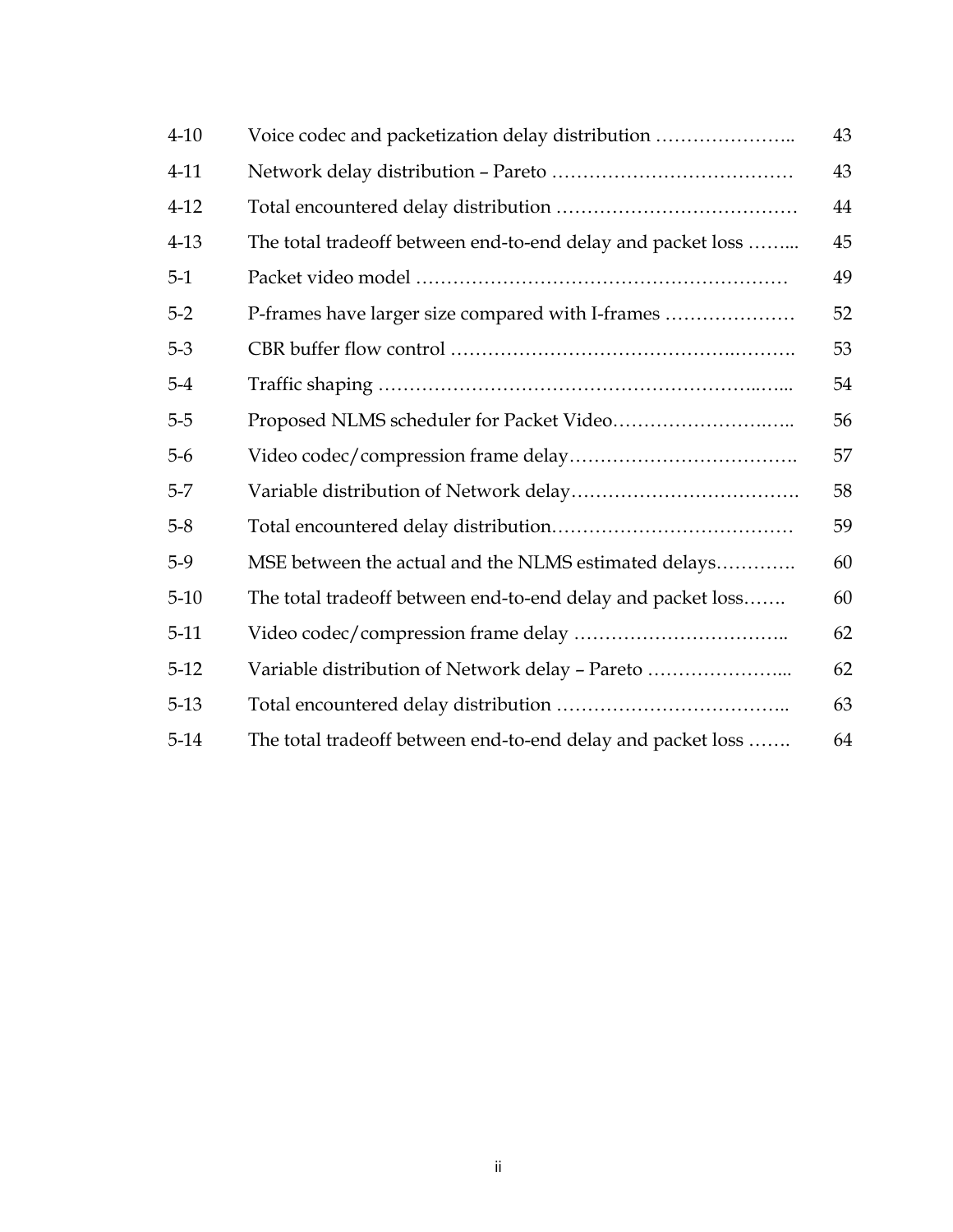### THESIS ABSTRACT

| NAME:               | SALAH HUSSAIN AL-KHALIFA.                                                               |
|---------------------|-----------------------------------------------------------------------------------------|
| TITLE OF STUDY:     | PLAYOUT SCHEDULING TECHNIQUE BASED ON NORMALIZED<br>LEAST MEAN SQUARE (NLMS) ALGORITHM. |
| <b>MAJOR FIELD:</b> | ELECTRICAL ENGINEERING.                                                                 |
| DATE:               | 20 May, 2006                                                                            |

In the packet-switched networks, real-time quality of multimedia communications can be adversely affected by transmission delays and their variations. Depending on the network conditions (traffic, load, bandwidth, ect.) packets are transmitted through different route paths that provide the optimum flow for the packets and reach the destination with variable delays. In the presence of jitter, the received packets are first queued into a smoothing buffer before being played out. We seek an optimum receiver that is able to receive and schedule the playout of the video packets at the correct time such that the tradeoff between playout delays and packet loss are improved.

In this work, we describe the packet flow in packet switched networks and identify the sources of delay that affect the real-time quality of multimedia packet communications. The Normalized Least Mean Square (NLMS) technique to schedule the playout delay for packet voice communications is reviewed and compared with Least-Mean Square (LMS) technique. We introduce packet video systems where we analyze the MPEG variable bit rate (VBR) encoder. Finally, we propose the NLMS technique in videoconferencing application to estimate video playout scheduling to obtain improved real-time video with lower packet losses.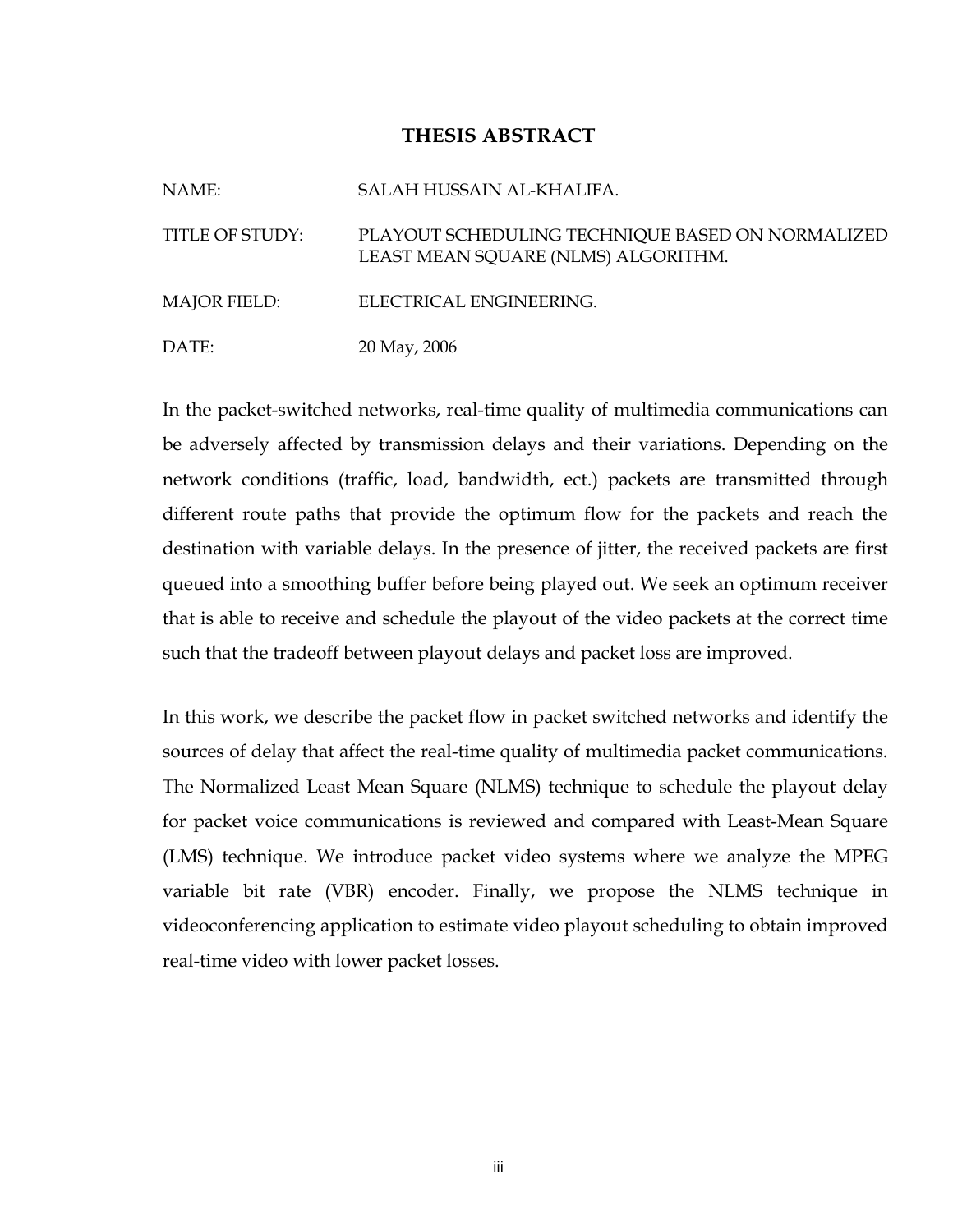#### ملخص الرسالة

- صلاح حسين الخليفة الإســــــــــــم:
- تعيين التشغيل الخارج بإسلوب خوارزمية تسوية أقل مربع الوسط. عنوان الرسالـة:
	- الهندسة الكهربائية التخصــــص:

20 مايو 2006 تاريخ التخرج:

في شبكات مقسمات–الحزم, يعتبر التأخير و التفاوت في وقت وصول الحزم من أهم العوامل التي نؤثر سلبا على جودة تشغيل الحزم منعددة الوسائط بصورة حية و منجانسة. بحسب حالة الشبكة, من حيث كمية الأحمال و سرعة نقل الحزم و غيرها من العوامل, نرسل الحزم من خلال الطرق و الإنجاهات التي نوفر أفضل الظروف الممكنة لتوصيل الحزم. إن التأخير الغير –محدد يتسبب في الإختلافات المتباينة التي تطرأ على الحزم الصوتية خلال عملية التوصيل و النقل. عند حدوث إختلافات في وقت الوصول, فإن الحزم الصوتية تستقبل في ذاكرة مرحلية لتخفيف النفاوت قبل تشغيلها الى الخارج., تسعى هذه الدراسة إلى إيجاد طريقة مثلي لإستقبال الحزم متعددة الوسائط و تعيين تشغيلها للخارج في الوقت الصحيح بحيث أن نتحسن العلاقة بين التأخير في تشغيل الحزم وكمية فقدانها.

في هذا البحث، سيتم وصف عملية انتقال الحزم في شبكات مقسمات–الحزم حيث نتم الإشارة إلى مصادر التأخير و النفاوت في وقت وصول الحزم منعددة الوسائط بصورة حية و منجانسة. أيضاً، يتم وصف طريقة عمل خوارزمية تسوية أقل مربع الوسط في تحديد الوقت الصحيح لتشغيل الحزم الصونية. كذلك نستعرض حزمة الفيديو الرقمية التي تستخدم نظام التشفير MPEG بمعدل غير ثابت لمعالجة الصورة. أخيرا، يقدم البحث مقترحاً باستخدام خوارزمية تسوية أقل مربع الوسط في تطبيقات الاجتماعات المرئية (videoconferencing) لتحديد أفضل زمن للتشغيل الخارج و بالنتيجة تحسين عرض الفيديو الرقمي و تقليل كمية الحزم المفقودة.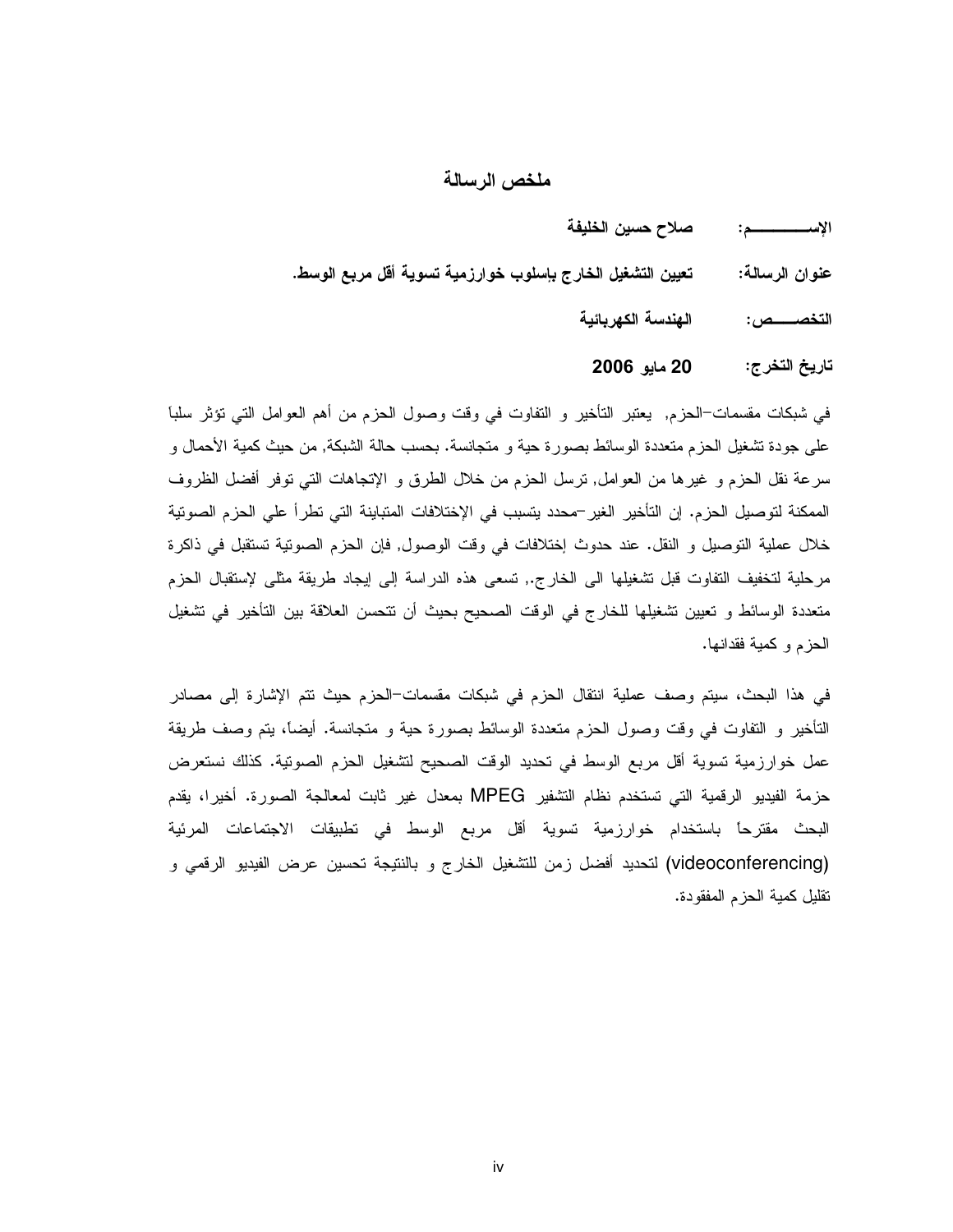## CHAPTER 1

#### INTRODUCTION

#### **1.1** PACKET MULTIMEDIA COMMUNICATION NETWORKS

Packet multimedia communication technologies use the data network infrastructure and resources to provide audio and video communication across dispersed geographical locations. It enables long distance calls and remote video conferencing to be conducted in any part in the world at very low costs. Similar to data packets, multimedia packets travel through the Internet with considerable reduction of operating costs. Also, the integration of multimedia and data traffic provides efficient utilization of network resources. Additionally, as the resources to the internet become available, exchanging multimedia does not require extra costs and the operation of adding, removing or configuring features is less complicated and can be conducted easily.

Conventional circuit-switched networks, which are designed for digital multimedia communications offer better quality because the communication channel between two stations has its own dedicated path and bandwidth. With circuit switching, multimedia packets are sent directly from the transmitter to the receiver where they are received in order, one after another in a single path. In packet-switching, routers determine a path for each packet on dynamic basis where they are directed over many paths to reach to the destination.

1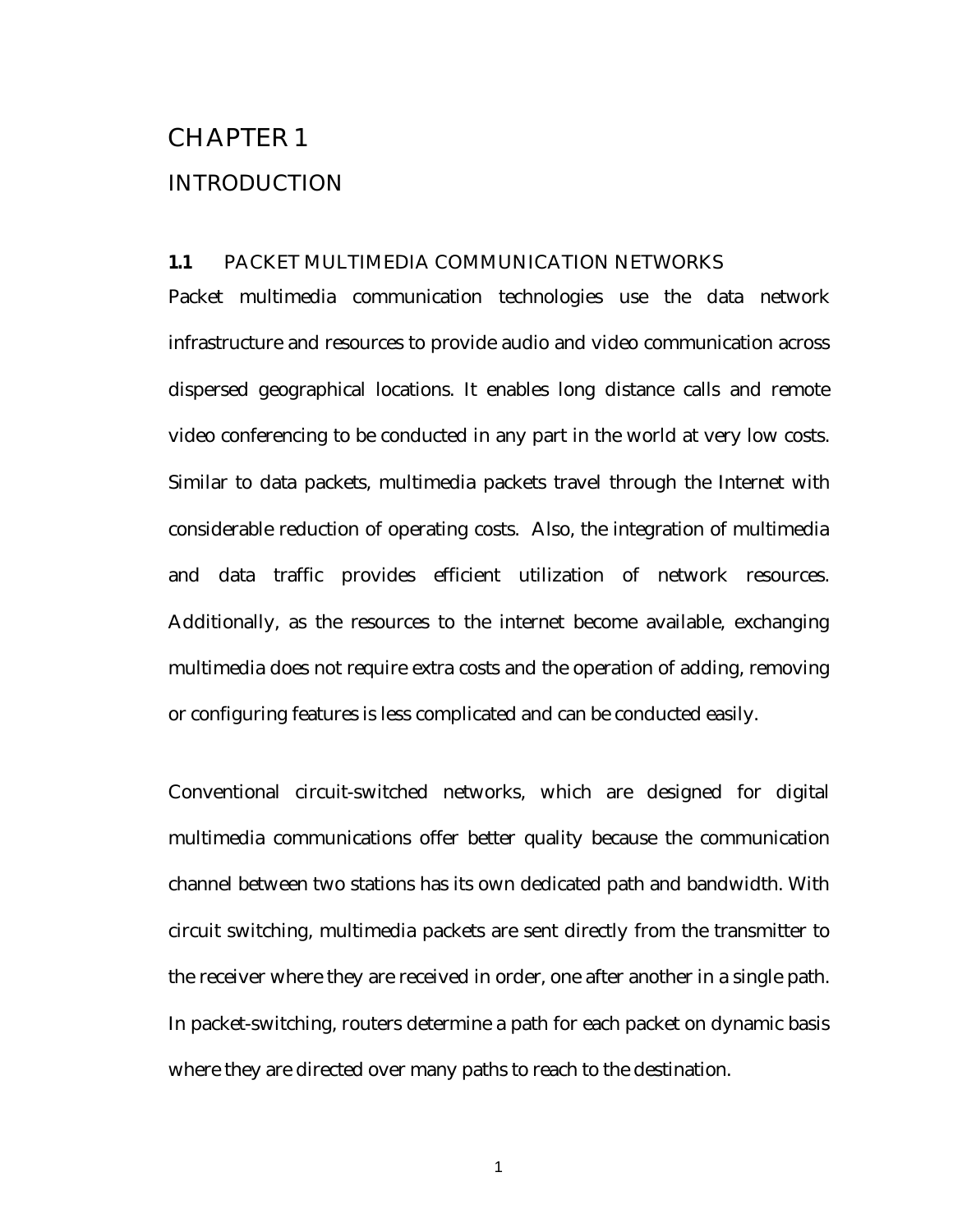In IP telephony, for example, analog voice signals generated for transmission are first converted into a bit stream. The digitized bits are then packetized and sent over the network. The packetization process collects compressed voice frames and converts them into an IP packet. At the receiving end, the process is reversed and the voice frame is decompressed.

In packet-switched networks, delay in multimedia packets becomes an important challenge as the perceived quality of voice or video is sensitive to delay. Variation in the delay or *jitter* is another problem for interactive multimedia applications. Hence, the receiver must exploit an effective playout mechanism to account for delay variations experienced by each packet and provide acceptable and synchronous communication between sending and receiving ends.

#### **1.2 PRINCIPLES OF PACKET SYNCHRONIZATION**

Packet switched network represents an effective technology to integrate multimedia and data packets over transmission path. The transmission over packet-switched networks, however, requires reconstruction of the continuous stream of data from the set of packets sent through the network. Because the packets travel through several network routers before reaching the destination,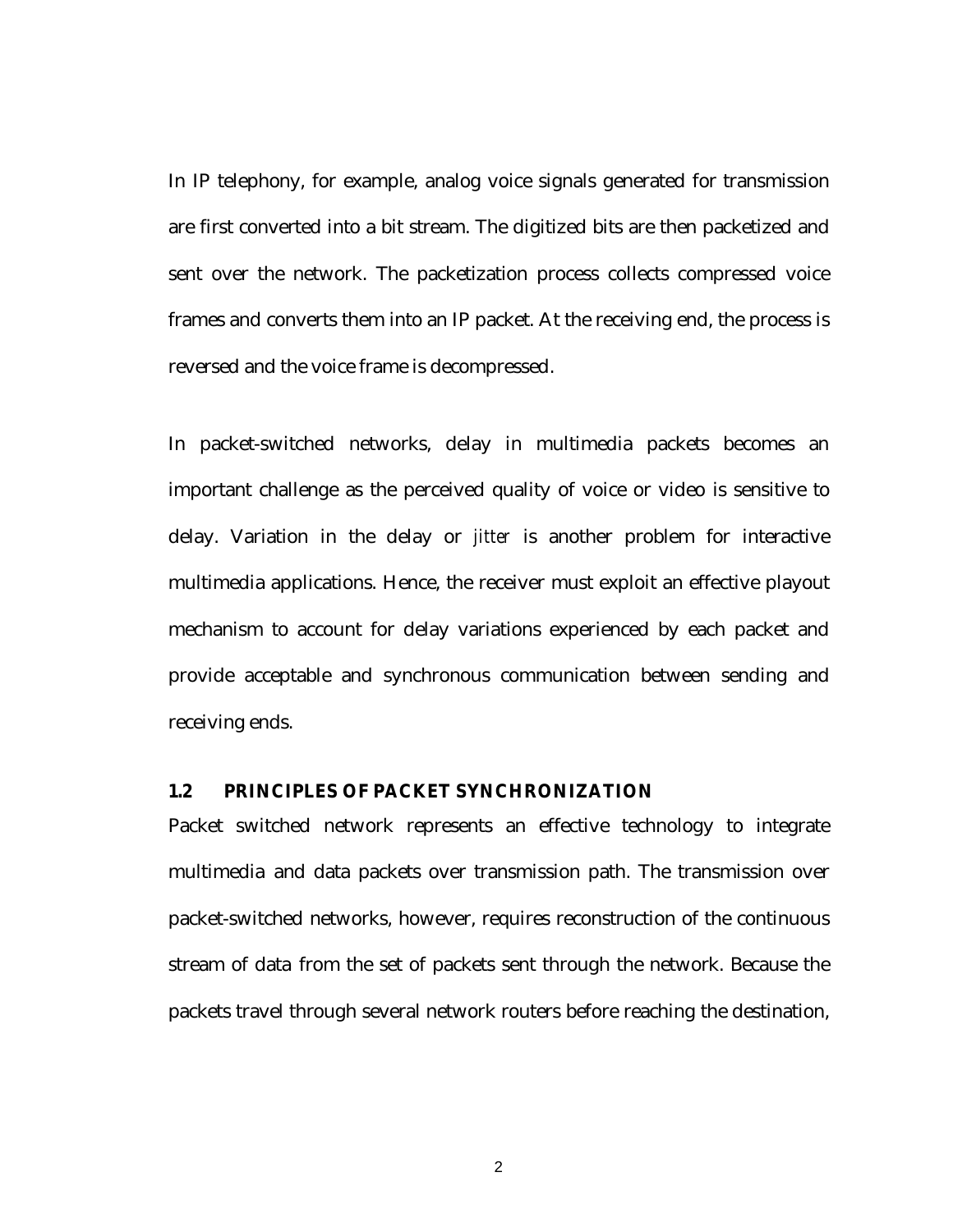they encounter different amount of delay due to the queuing process in the routing path.

Multimedia packets are produced at the *packet sender* (PS) and sent at a regular time interval through the network. Each packet passes through the network encounters varying amount of delays due to router queuing. The arrival of each packet shall occur before the read time or *playout time* of the *packet receiver* (PR) so that packets can be reconstructed into a continuous stream of multimedia samples such as video images or voice samples. Hence, the network shall provide a mechanism to maintain a proper amount of time delay to avoid packet loss. In general, the packet synchronization is more significant in low speed networks assuming constant traffic rate of packets on the network.

To optimize the delay and minimize packet loss, each packet has to be received at a fixed time interval  $D_m$ , which represents the maximum allowable delay time before the packet is effectively become too late to be useable. Advanced studies of packet delay show that  $D_m$  is basically controlled by two delay factors namely, fixed delay  $D_f$  and variable delay  $D_v$ . The fixed delay arises from the packet propagation, fixed buffering delays, in PS and PR. The variable delay results mainly from the queuing process in the network. The variable delay  $D_{\nu}$  introduces the tradeoff between the delay and packet loss. If  $D_{\nu}$  is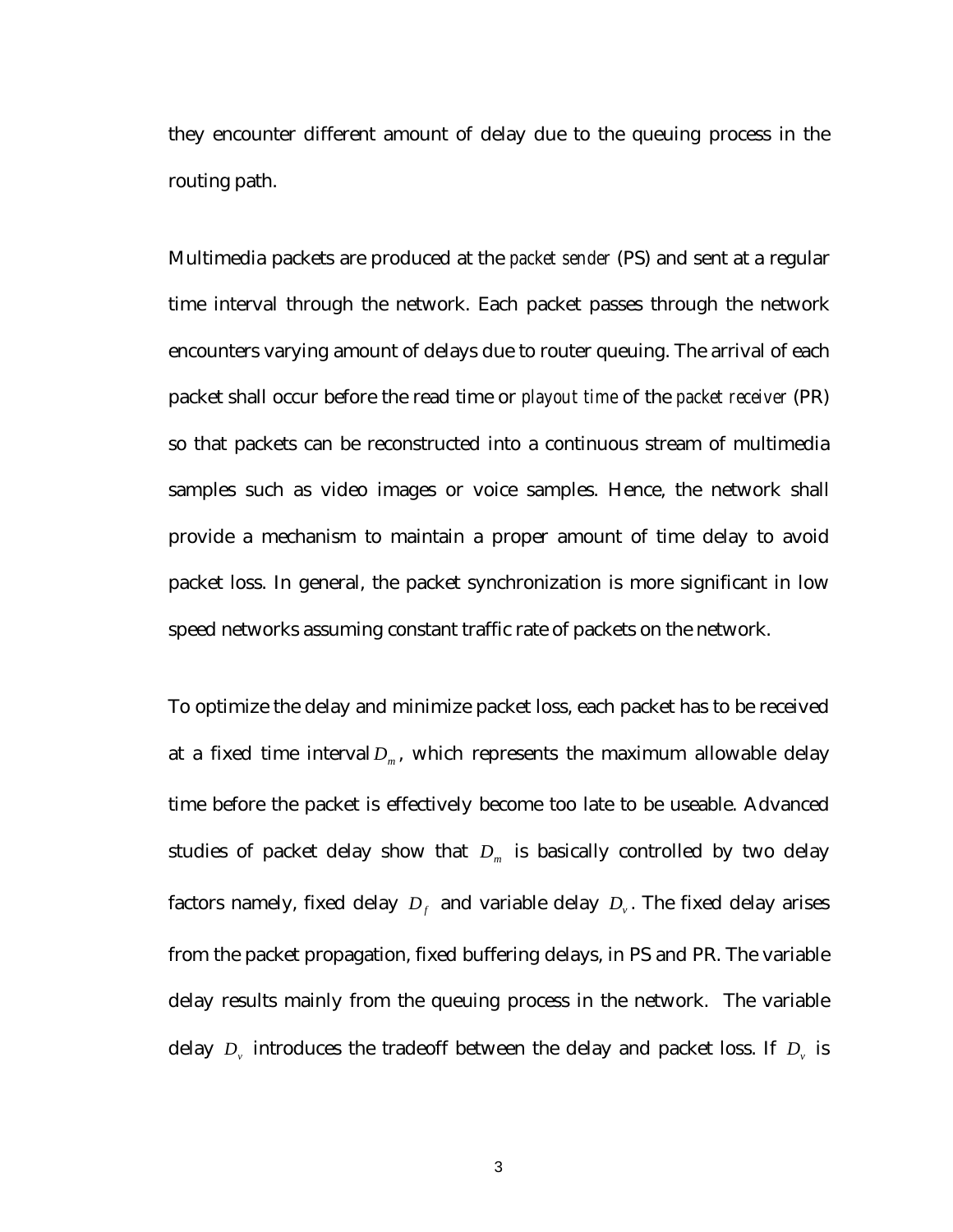increased, packet delay will increase as a result and hence the task of packet synchronization and consequently building of the original message stream will become more difficult. The relation between packet delay and packet loss rate is a challenging task to formulate. Lower playout delay will result in a lower percentage of received packets because there will be a lower time margin to receive useable packets and hence late packets will be dropped. Thus, packet variable delay  $D<sub>v</sub>$  should be chosen to achieve a certain service quality target [4]. Equation (1-1) shows the relation between  $D_{\nu}$ ,  $D_{f}$  and  $D_{m}$ .

$$
D_m = D_f + D_v \tag{1.1}
$$

To properly choose the target delay  $D_m$ , an effective mechanism is needed to determine the playout time for each incoming packet. Thus, the PR must determine the amount of delay experienced by each packet. In fact, delay can be estimated for one packet and the relative production time of subsequent packets can be encoded in the information sent in each packet such as sequence number. In this way, delay measurements could be made once per packet, once per multimedia session or any in between interval. This scheme relies on the clock of the PS to be as close in frequency as possible to the clock of at the PR so that clock skew does not distort the timing.

The clock of the PR should operate synchronously with that in the PS. If the PR clock is slower than the PS clock (higher  $D_m$ ), packets will begin to accumulate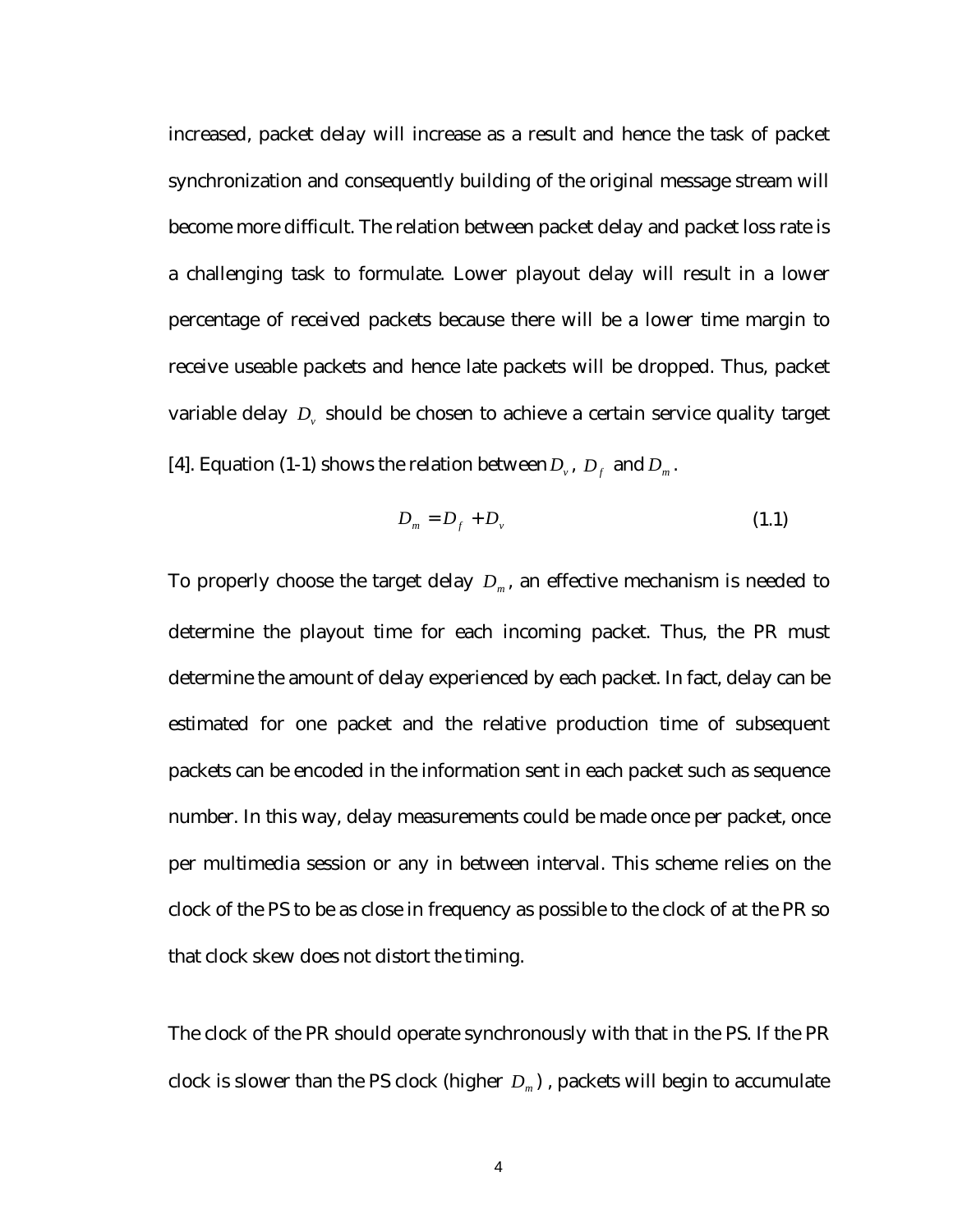in the buffer to the extent that the buffer is unable to accept any more packets. On the other hand, if the PR clock runs faster than PS clock packet loss rate will ultimately increase. To optimally tolerate these situations, the delay target of the first packet shall be corrected by the amount of time drift between the two clocks in the PR and PS.

One of the techniques that can be used to provide effective clock synchronization between PR and PS is *Absolute Timing* which can be used in higher speed networks and lower speed. In this technique, PR and PS are synchronized through a master clock that controls packets transmission and reception through networks is used. Specifically, each packet transmitted from the PS contains an indication (time-stamp) about its production time, which is interpreted by the PR to determine the playback time and packet sequence. It must be noted that the distribution of master clock timing to local clocks over communication channels may be affected by propagation delay. Hence, to provide optimum timing reference to telecommunication devices, the propagation delay must be exactly known.

#### **1.3 THESIS OVERVIEW**

In asynchronous packet-switched networks, real-time quality of multimedia communications can be adversely affected by transmission delays and their variations. Packet-switched networks provide multiple routes by which packets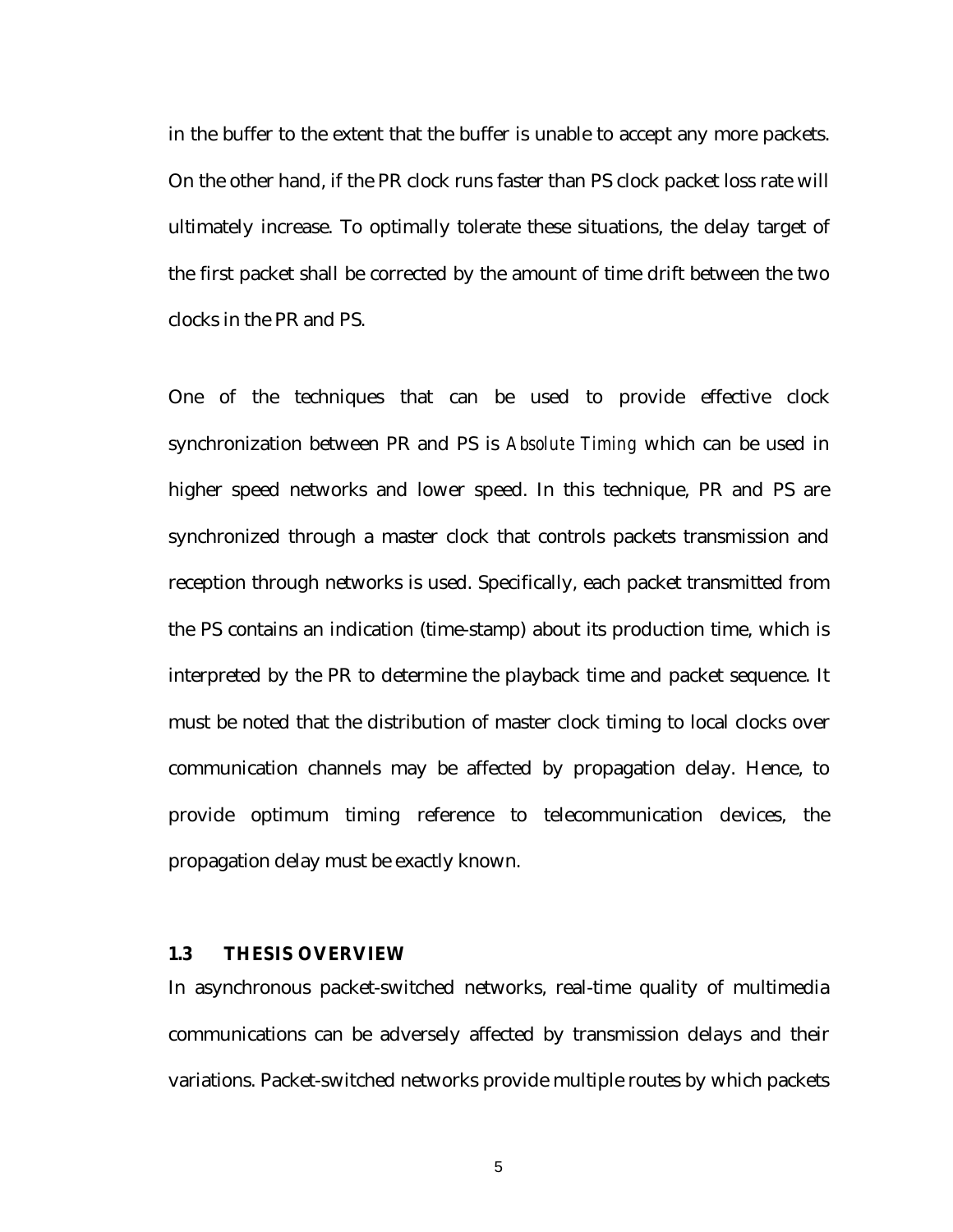are transported from source to destination. Depending on the network conditions, such as congestion and bandwidth, packets are transmitted through different route paths that provide the optimum flow for the packets and reach the destination with variable delays. In the presence of jitter, the received packets are first queued into a smoothing buffer before playout. We seek an optimum receiver that is able to receive and schedule the playout of the video packets at the correct time such that the tradeoff between playout delays and packet loss are improved.

In this work, we describe the packet flow in packet switched networks and identify the sources of delay that affect the real-time quality of multimedia packet communications. The Normalized Least-Mean Square (NLMS) technique to schedule the playout delay for packet voice communications is reviewed. We introduce the delay in packet voice communications where we apply NLMS, Least-Mean Square (LMS) and Auto-regression (AR) algorithms to estimate the playout scheduling and compare their performances in terms of total end-to-end delay and packet loss rate. Similarly, we introduce the delay in MPEG packet video communications (*Motion Picture Expert Group:* which is a video coding standard designed for digital storage of quality video for later playout) and identify the associated delay components. We apply NLMS, Least-Mean Square (LMS) and Auto-regression (AR) algorithms to estimate the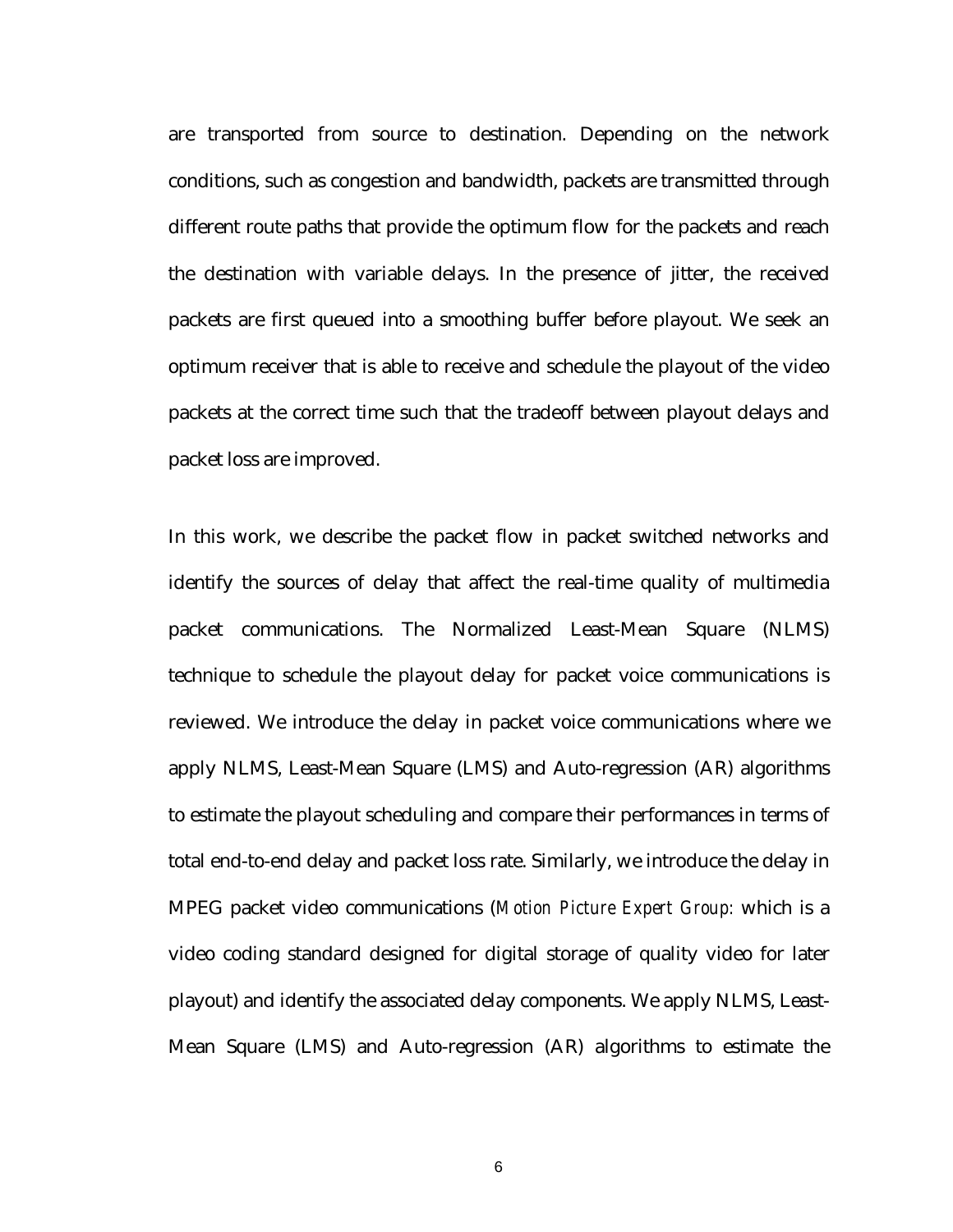playout scheduling and compare their performances in terms of total end-toend delay and packet loss rate.

Our contribution in this context is to develop a NLMS-based receiver for videoconferencing applications so that the total end-to-end delay is reduced and packet loss rate is minimized.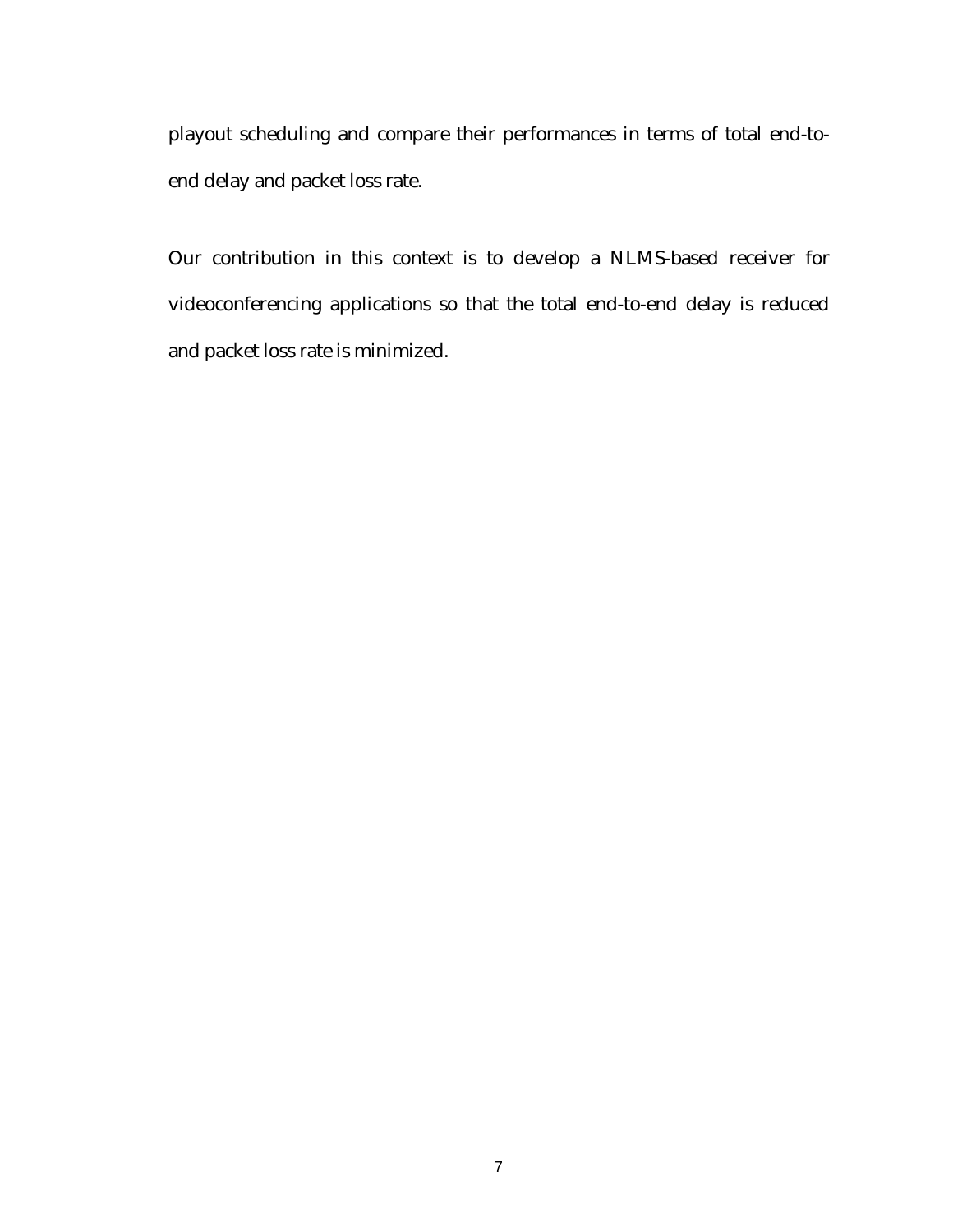## CHAPTER 2

#### BACKGROUND

#### **2.1 PACKET DELAYS**

The delay packets experience as they move from source to destination results from different factors related to data processing and communication network. The packet delay contains constant and variable components. The constant delays typically result from packet propagation time whereas the variable delays mainly results from network queuing. The packet encoding process can contribute to constant delays if the packets are generated at constant time intervals as in packet voice. If the packets are generated at variable time intervals as in packet video, then the encoding process will contribute to variable delays. The *encountered* delay is the sum of all delay components a packet experiences from the transmitter to the receiver just before playout as shown in figure (2-1).

The variable encountered delays at the receiver may result in out of order and overlapping packets. In real-time applications, this can impair the perceived voice or video quality as it leads to inconsistence and incoherent playout rate of packets. Hence, the variable delays must be smoothed before playing packets out.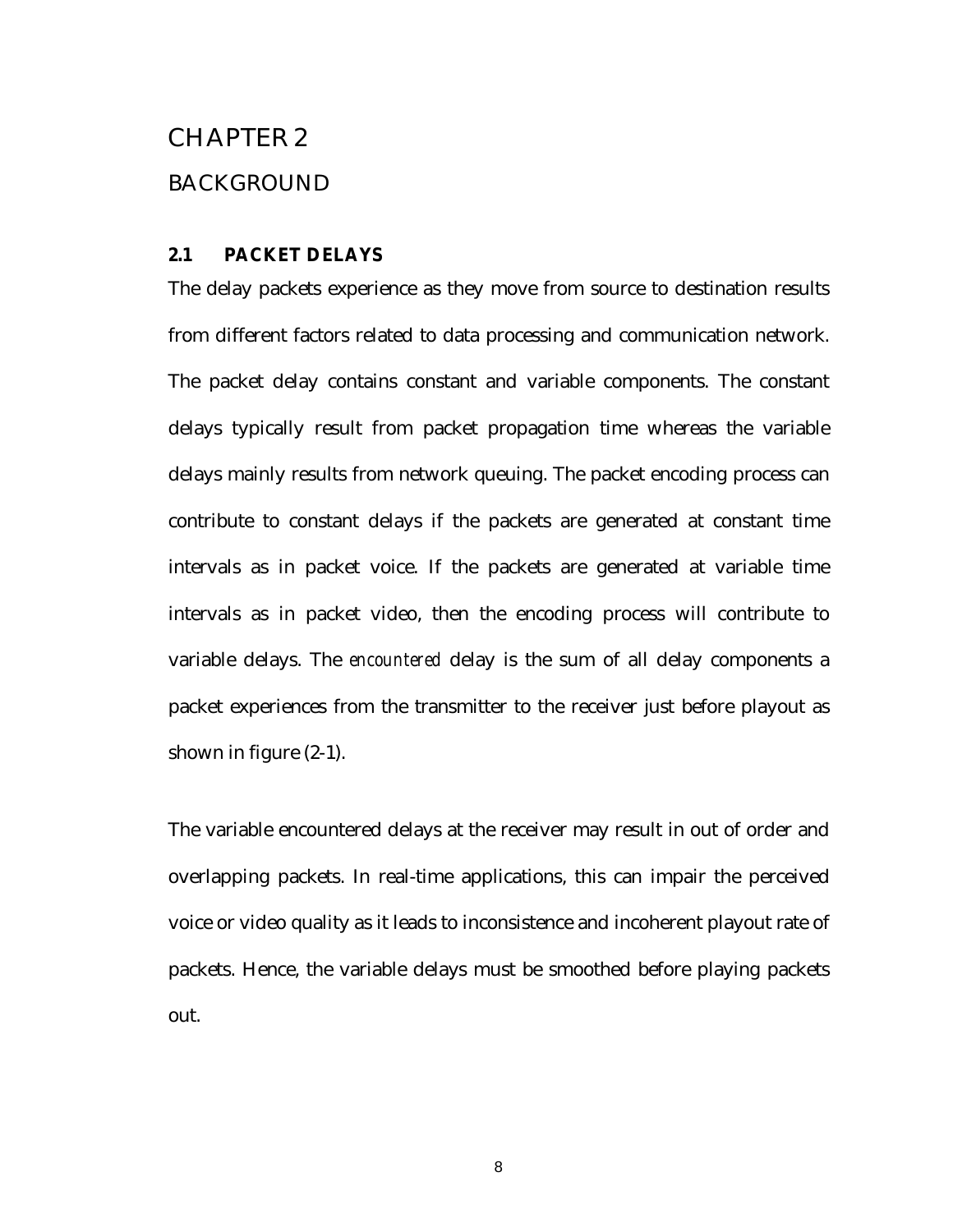

Figure (2-1): The packet encountered delays.

#### **2.2 PLAYOUT SCHEDULING MECHANISM**

To obtain consistent playout of real-time packets, the variable delays must be smoothed by exploiting a playout buffer at the receiver. The role of the playout buffer is to hold and schedule the delay of the received packets for a short amount of time just before playout rate as shown in figure (2-2). The delay the playout buffer exerts on each packet is added to the packet encountered delay. The sum of the playout buffer delay and the packet encountered delay is referred to as the *end-to-end* delay.

In real-time applications, the buffering delay has to be scheduled such that it provides lower end-to-end delay at reduced packet loss rate. For example, a scheduling mechanism that delays all received packets for a fixed amount of time greater or equal the largest packet encountered delay will be theoretically able to receive all packets with out losses on expense of large end-to-end delay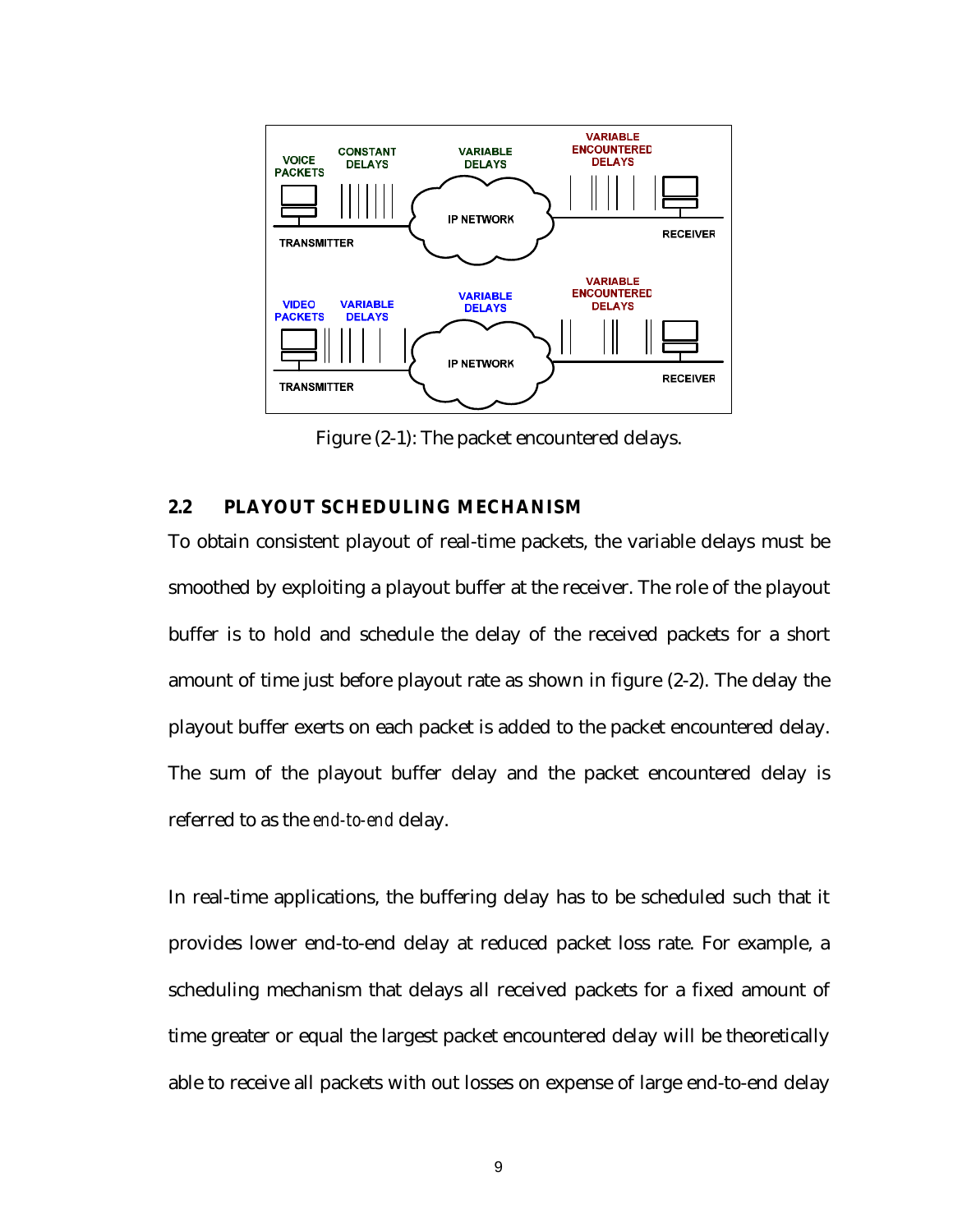as shown in figure (2-3). On the other extreme, if the scheduling mechanism was selected to delay all received packets for a fixed amount of time equal to the shortest packet encountered delay, then the receiver will be able to reduce the end-to-end delay on the expense of higher packet loss rate as shown in figure (2-4).



Figure (2-2): Playout scheduling mechanism.



Figure (2-3): High playout delay receiver.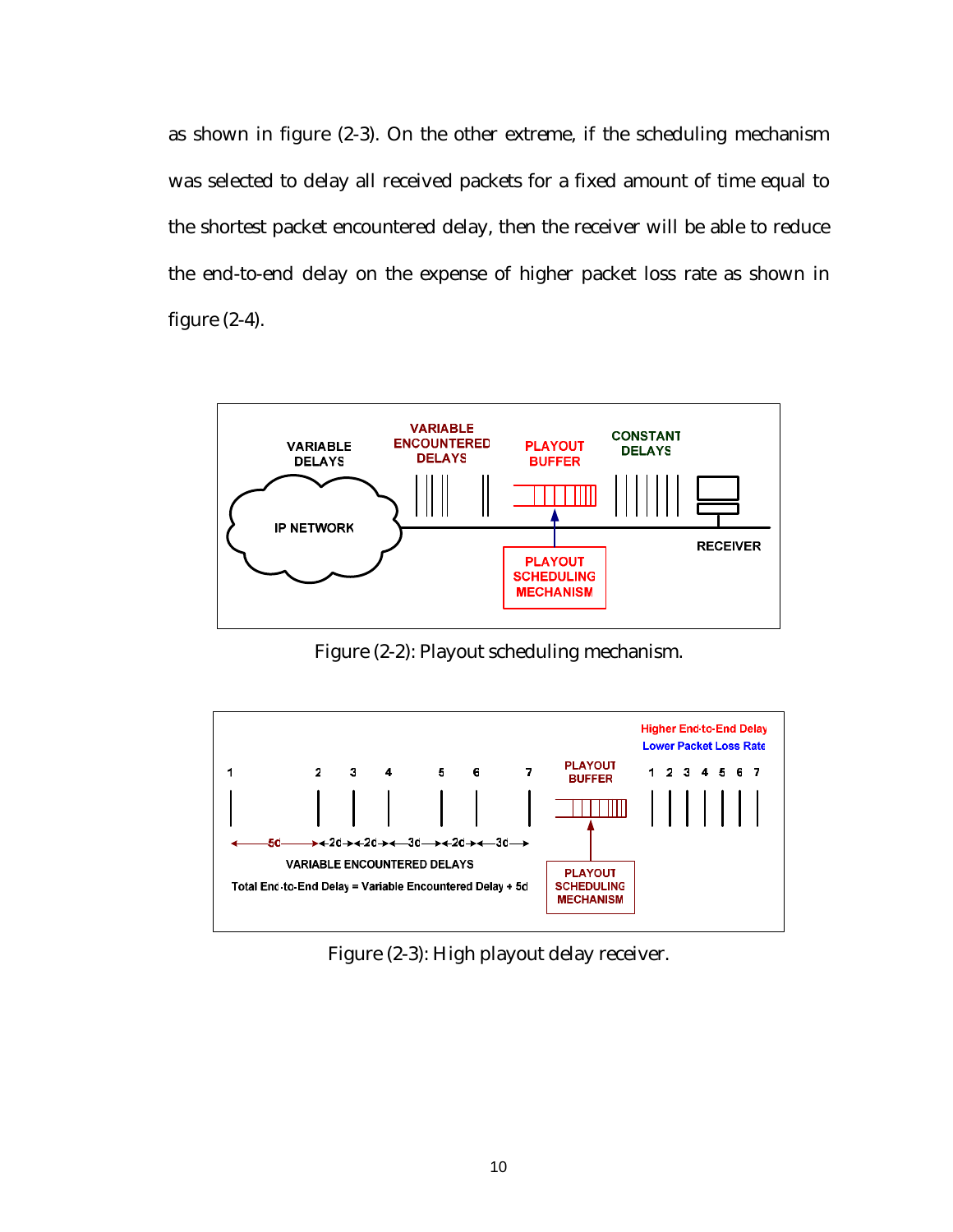

Figure (2-4): Low playout delay receiver.

In real-time application such as voice and video multimedia communications, the playout scheduling mechanism should be designed to improve the tradeoff between the total end-to-end delay and packet loss rate by estimating the packet delay and adjusting the playout buffer delay on dynamic basis. This can be achieved at the receiver by applying certain algorithm that estimates the packet delay and adjusts the playout delay time just before playout as shown in figure (2-6).



Figure (2-5): Relation between end-to-end delay and packet loss rate.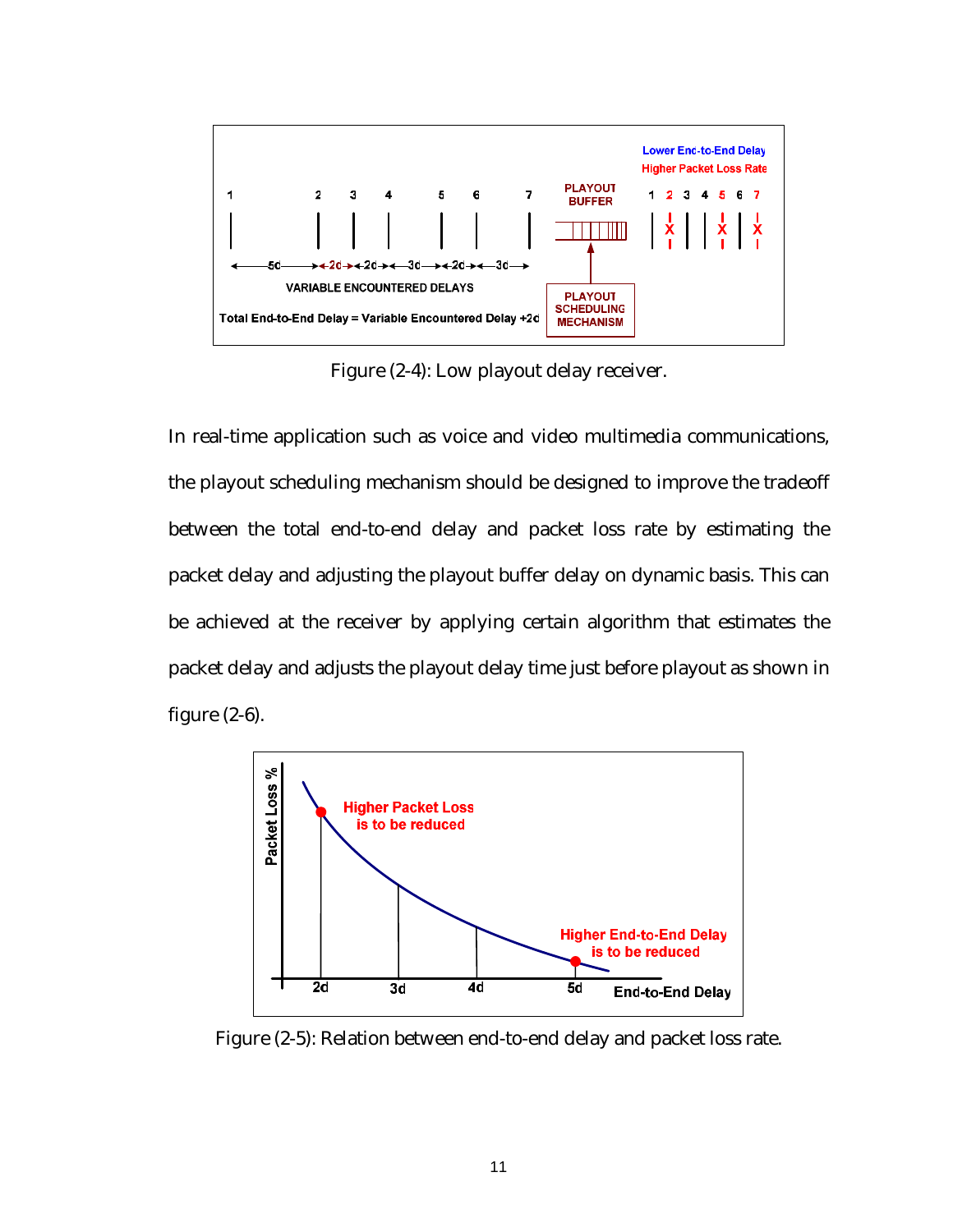

Figure (2-6): Packet delay estimation and playout buffer adjustment.

#### **2.3 RELATED WORK OF DELAY ESTIMATION AND ADJUSTMENT**

Several related studies have been proposed to improve the estimation of packet multimedia delay and minimize the packet loss rate. In the following subsection, the works related to packet delay estimation is reviewed.

#### **2.3.1 ADJUSTMENT OF PACKET DELAY BETWEEN TALKSPURT**

The delay adjustment between talkspurts approach was proposed in [4] where playout delay adjustments were made during silence periods as they are less likely to be perceptible by users. In this way, the playout delay is adjusted on a per talkspurt basis during the silence periods between talkspurts as shown in figure (2-7). The basic algorithm for this approach [17] sets the playout time for the first packet voice in talkspurt *k* to:

$$
p_1^k = t_1^k + D^k \tag{2-1}
$$

where:

- $t_1^k$  is the sender time-stamp of the first talkspurt.
- $p_1^k$  is the playout time of the first talkspurt.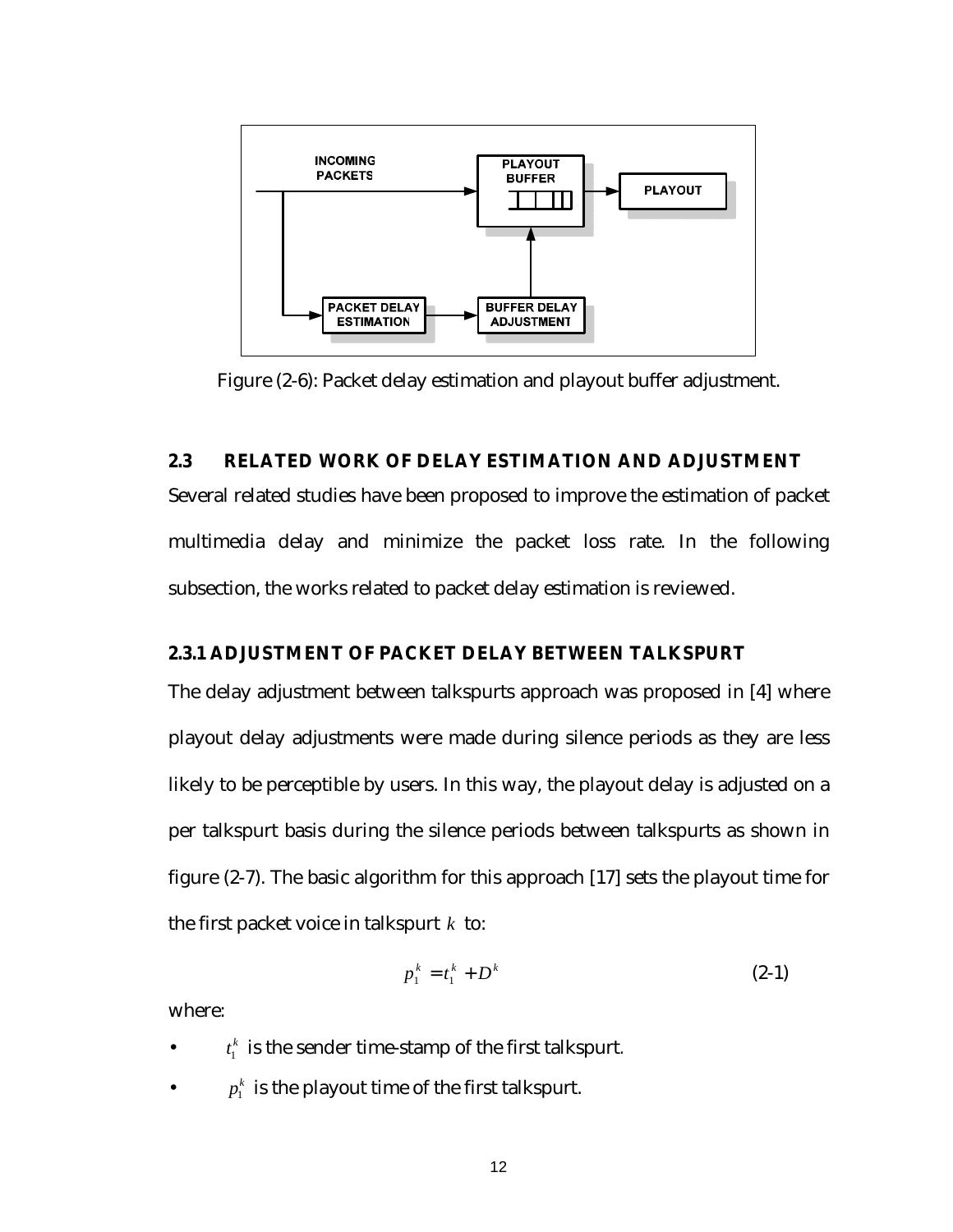$D<sup>k</sup>$  is the total end-to-end delay for the packets in talkspurt  $k$ .



Figure (2-7): The delay adjustment between talkspurts approach.

Subsequent packets in a talkspurt have the same end-to-end delay and hence, the playout time for packet  $i$  in talkspurt  $k$  can be calculated as an offset from the first packet in the talkspurt

$$
p_i^k = t_i^k + D^k
$$
  
or equivalently  

$$
p_i^k = p_1^k + (t_i^k + t_1^k)
$$
 (2-2)

In this algorithm, the playout of each packet in the talkspurt is directly controlled by the choice of the scheduled end-to-end delay  $D<sup>k</sup>$  in each talkspurt *k* as formulated in equation (2-2). Because the encountered delay of each packet in the talkspurt has different amount of latency compared with original packet production delay as shown in figure (2-8), the scheduled end-to-end delay  $D<sup>k</sup>$ can be too small to reduce the packet loss rate or too large to reduce the packet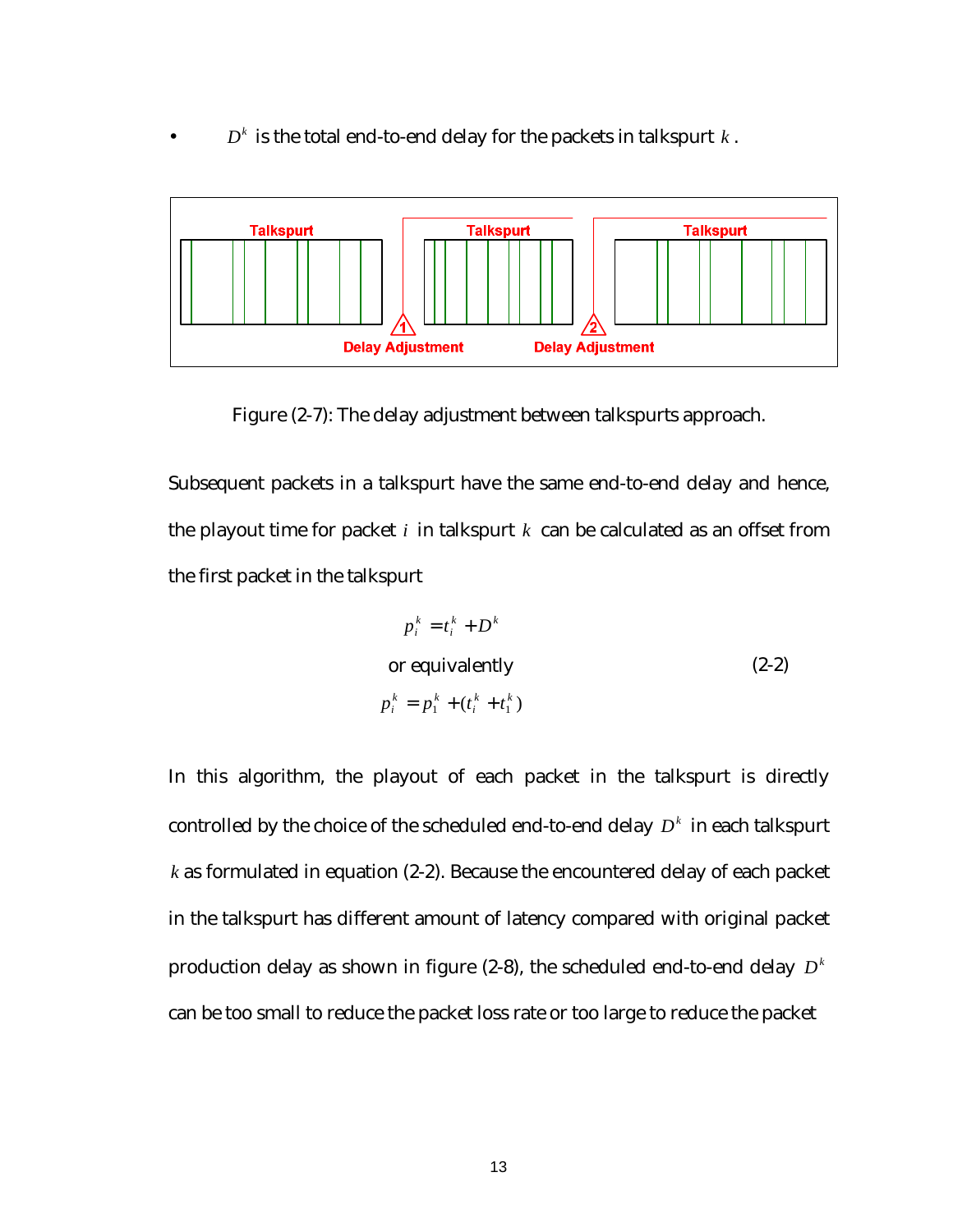

Figure (2-8): Original and encountered packet delay.

end-to-end delay. For example, if the scheduled delay is adjusted such that  $D^k = d$ , only those packets with encountered delay of less than or equal to *d* will be accurately received and all other packets encountering delays greater than *d* will be effectively lost as shown in figure (2-9).



Figure (2-9): Adjustment between talkspurts with scheduled delay  $D^k = d$ .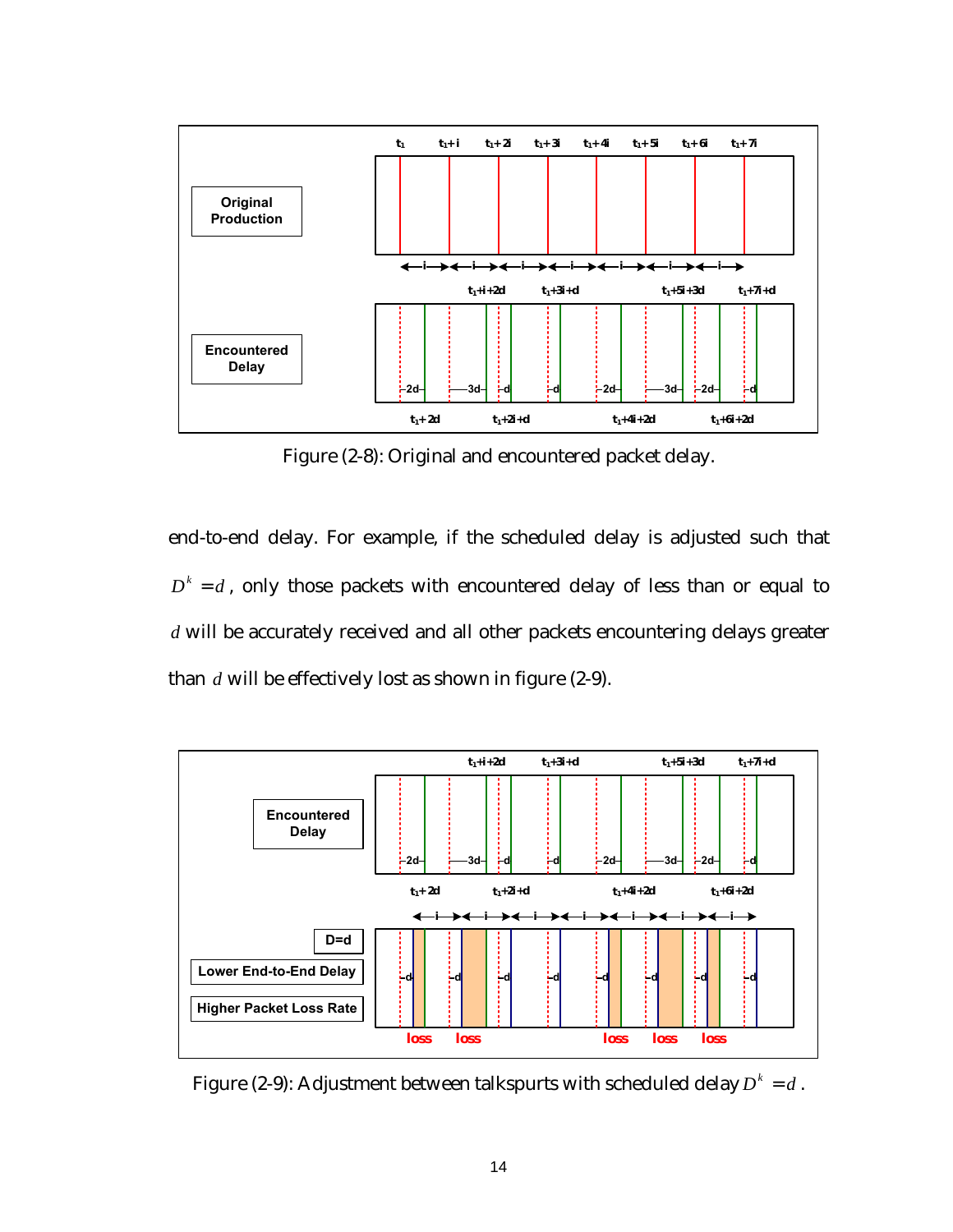Increasing the scheduled end-to-end delay, such that the adjustment is made at  $D^k = 2 d$  , can improve the packet loss rate as shown in figure (2-9). In this case, the packets with encountered delay of less than or equal to 2*d* will be accurately received whereas and all packets encountering delays larger than 2*d* will be effectively lost.



Figure (2-10): Adjustment between talkspurts with scheduled delay  $D^k = 2d$ .

Further increasing to the scheduled end-to-end delay will reduce the packet loss rate. As shown in figure (2-11), adjusting the delay to  $D^k = 3d$  will guarantee accurate reception of all packets but at higher end-to-end delay.

Because the end-to-end adjustment is made once per talkspurt and applied to all packets in it, this algorithm may not be very effective when the variance of the packets encountered delay is large. Therefore, the need to estimate the delay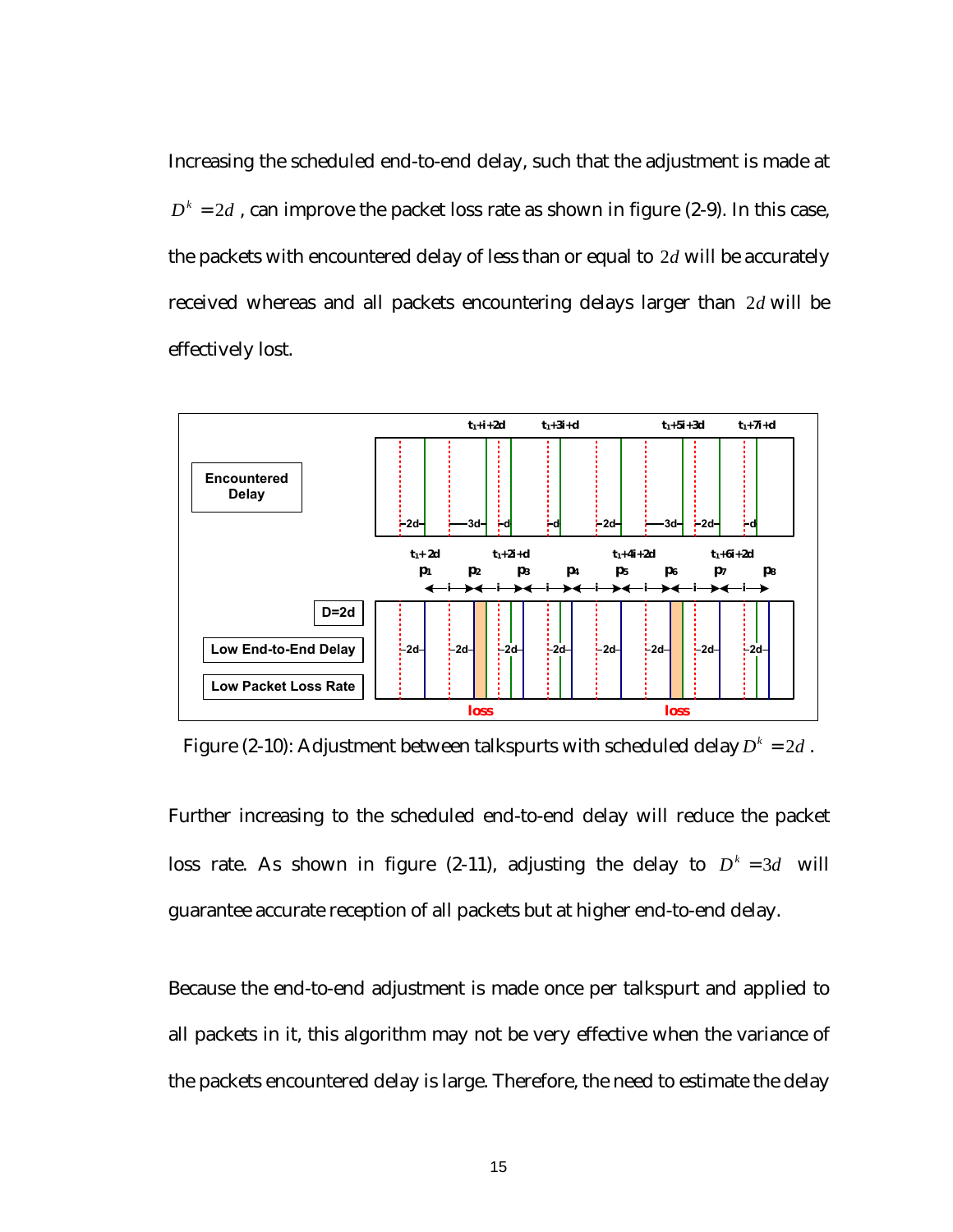on per-packet basis becomes another attractive approach to improve the estimation of the packet delay and improve the trade off between the end-toend delay and packet loss rate.



Figure (2-11): Adjustment between talkspurts with scheduled delay  $D^k = 3d$ .

#### **2.3.2 AUTOREGRESSIVE ALGORITHM**

Unlike the adjustment between talkspurts algorithm, the end-to-end delay in the autoregressive approach is estimated autoregressively for each packet. In [17], the autoregressive (AR) estimate was proposed to determine and compute the packet voice playout on per-packet basis. In this algorithm, the end-to-end delay is adjusted by estimating the average packet delay and variable packet delay in equations (2-3) and (2-4) respectively.

$$
\hat{r}(i) = \alpha \cdot \hat{r}(i-1) + (1-\alpha) \cdot n(i) \tag{2-3}
$$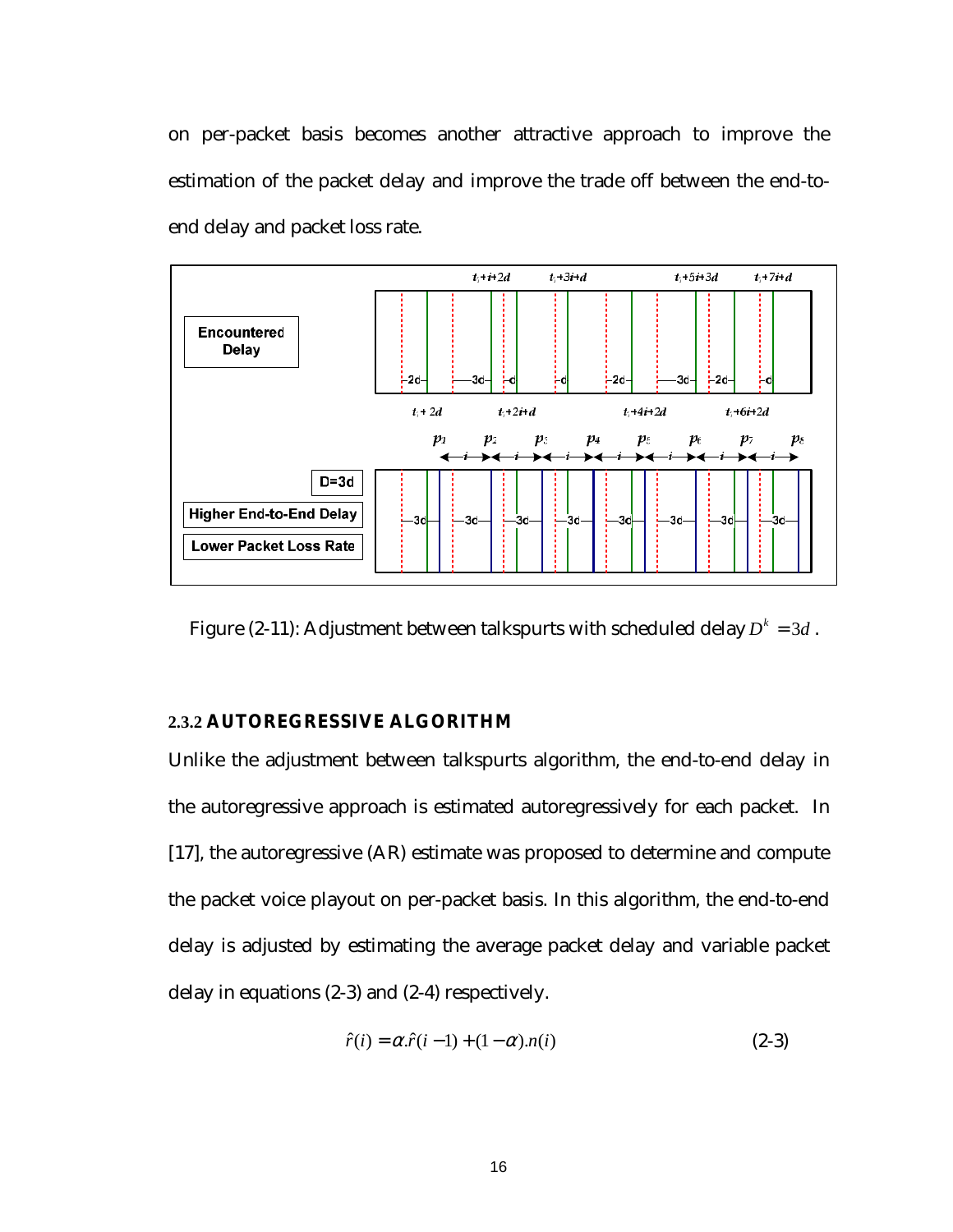$$
\hat{v}(i) = \alpha \cdot \hat{v}(i-1) + (1-\alpha) \cdot |\hat{r}(i) - n(i)| \tag{2-4}
$$

where:

- $\hat{r(i)}$  is the autoregressive estimate for the average packet delays.
- $n(i)$  is the actual delay by the *i*-th packet.
- $\alpha$  is a factor to control the convergence of the algorithm.
- $v(i)$  is the variation in the packet delay.

The term  $|\hat{r}(i) - n(i)|$  in equation (2-4) represents the magnitude of the error and the variance between the estimated average packet delay and the actual packet delay where only positive magnitudes are considered.

The end-to-end delay, *D*(*i*) is computed as

$$
D(i) = \hat{r(i)} + \hat{\beta \cdot v(i)} \tag{2-5}
$$

where:

 $\beta$  is a factor to control the tradeoff between the packet loss rate and endto-end delay.

The value of  $\alpha$  determines how fast the AR delay estimation adapts to fluctuations in network delay.  $\beta$  is a control factor that accommodate changes in network conditions. A higher value of  $\beta$  results in lower packet loss rate, however it also increases the total end-to-end delay.

Also in [17], a modification to the autoregressive algorithm was proposed, which accounts for increasing and decreasing network delays. Specifically, the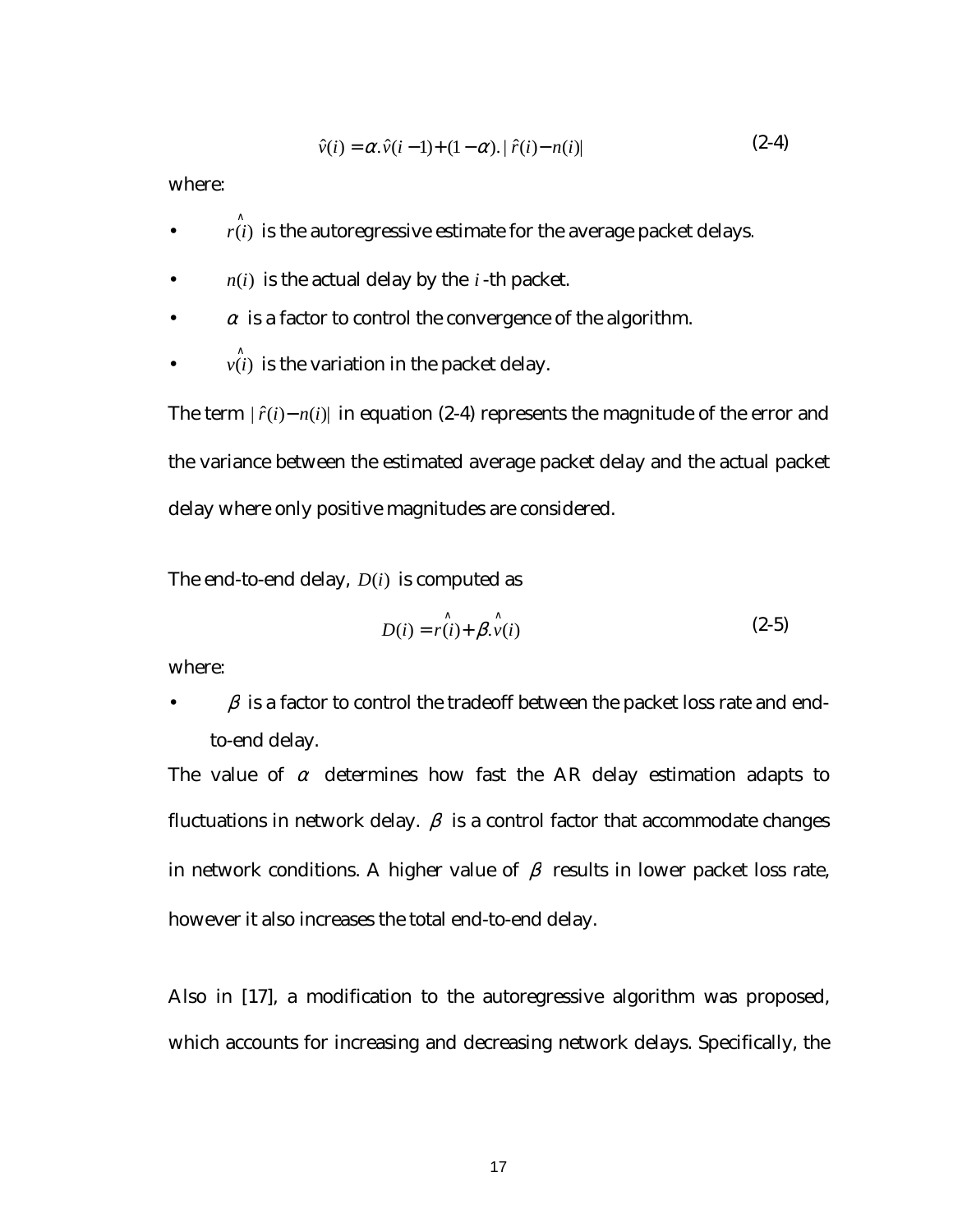modification focuses on the value of  $\alpha$  in the previous algorithms where it is changed based on the following cases:

- $n(i) > d(i)$  then:  $\alpha = 0.75$
- $n(i) < d(i)$  then:  $\alpha = 0.998002$

With the value of  $\alpha$  properly chosen, the same set of equations (2-3), (2-4) and (2-5) are used to calculate the average network delay, network variation delay and the end-to-end delay.

#### **2.3.3 ADAPTIVE FILTERING ALGORITHMS**

In the AR approach, the adjustment to the end-to-end delay is adjusted by autoregressively computing the average packet delay and its variations. In [18], the Normalized Least-Mean Square (NLMS) technique was proposed to adaptively predict the average packet voice delay. An accurate prediction of the packet delays can rapidly track network changes and hence adjust the playout delay more effectively. The adaptive predictor diagram is shown in figure (2- 12).

The adaptive algorithm suggested in [18] provides better means of determining the average packet delay compared with that of the AR as given in equation (2- 3). Thus, in adaptive filtering technique, NLMS will be used to predict the packet average delay where it will be used in equations (2-4) and (2-5) to estimate the varying packet delay and the end-to-end delay respectively.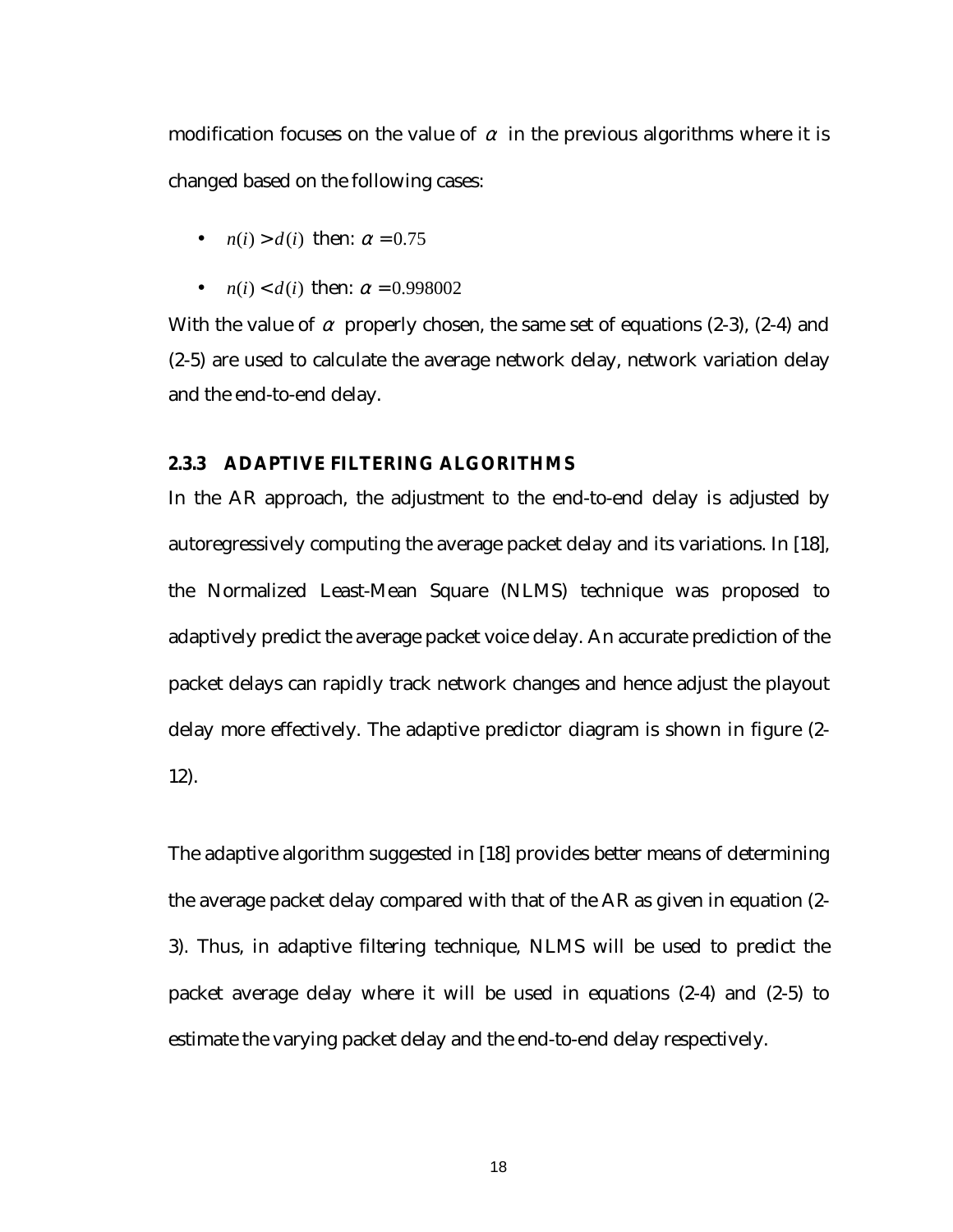

Figure (2-12): Adaptive predictor diagram.

Adaptive algorithms, such as Least-Mean Squares (LMS), Normalized Least-Mean Squares (NLMS) and Recursive Least Squares (RLS), tend to minimize the expected mean-square error between the actual delays and the estimate ones. Previously received delays are passed through a finite impulse response (FIR) adaptive filter with specific taps length to determine and compute the current estimate of the packet delay. The mean-square error between the actual and estimated delay is then used to adjust the tap weights of the adaptive filter via adaptive weight control mechanism.

#### **A. LMS Algorithm (LMS)**

Given a certain desired signal  $d(i)$ , the LMS algorithm processes an  $N \times 1$  input signal vector  $\vec{n}(i)$  through a controlled  $N \times 1$  FIR filter  $\vec{w}(i)$  to produce an estimated value  $\hat{d}(i) = [\vec{w}(i)]^T * \vec{n}(i-1)$ . The error between the estimated and desired response  $e(i) = d(i) - \hat{d}(i)$  is used to update the FIR filter coefficients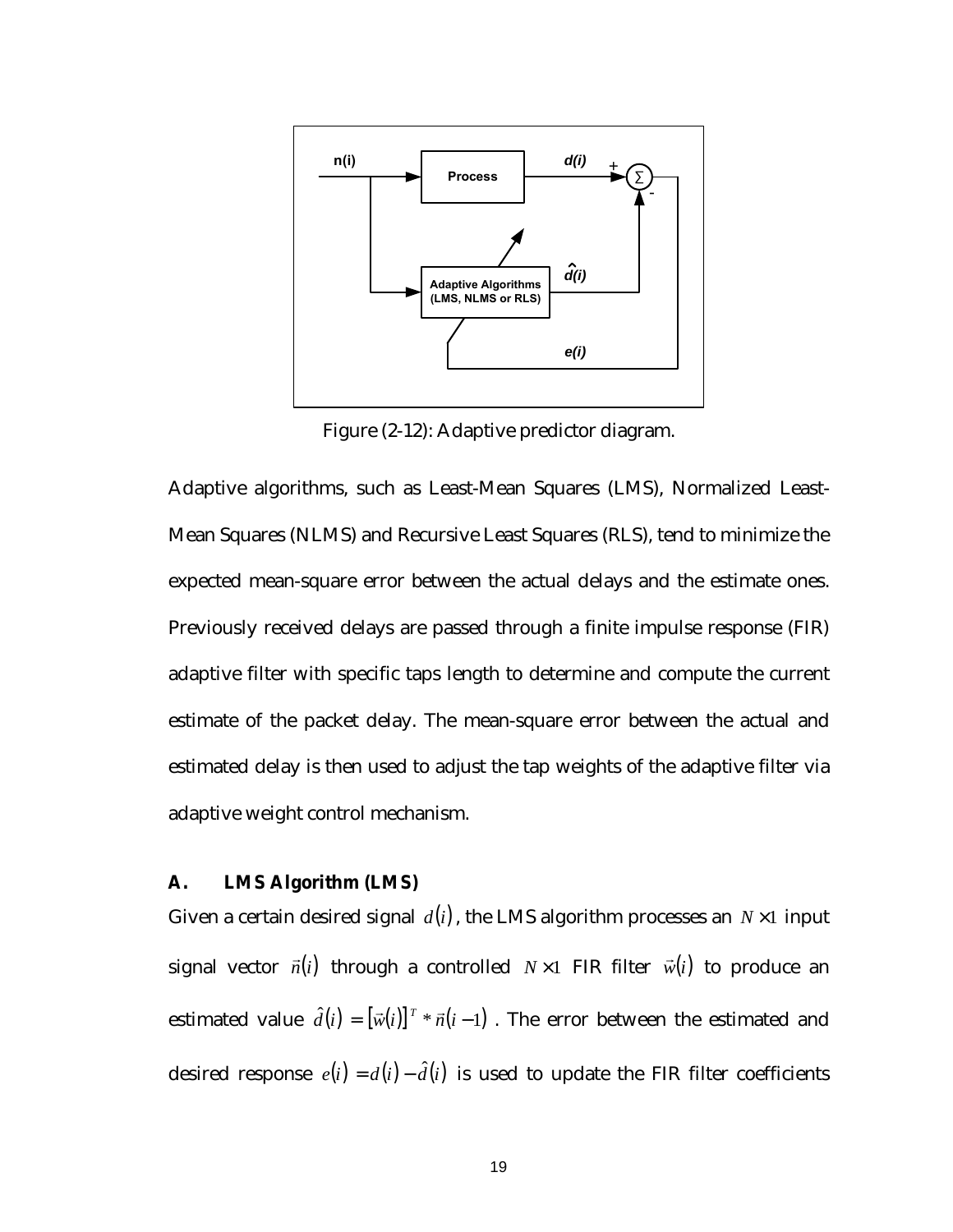such that the next error becomes smaller. The next filter update is  $\vec{w}(i+1) = \vec{w}(i) + \mu \cdot e(i) \cdot \vec{n}(i)$  where  $\mu$  is a step size constant controlling the convergence of the algorithm.

#### **B. Normalized Least Mean Square Algorithm (NLMS)**

The NLMS algorithm procedure is similar to LMS except for the mechanism in which the FIR filter is updated. In NLMS, the step size  $\tilde{\mu}$  is adjusted in every iteration step according to the squared norm of the input signal  $\vec{n}(i)$ . The next

filter update using NLMS is 
$$
\vec{w}(i+1) = \vec{w}(i) + \tilde{\mu} \cdot \frac{e(i)}{\|\vec{n}(i)\|^2} \cdot \vec{n}(i)
$$
.

#### **C. Recursive Least Squares Algorithm (RLS)**

The RLS algorithm procedure is also similar to NLMS except for the mechanism in which the FIR filter is updated. In RLS, the step size is adjusted in every iteration step according to more accurate variance estimation of the input signal  $\vec{n}(i)$ . The next filter update in RLS is  $\vec{w}(i+1) = \vec{w}(i) + P_i \cdot e(i) \cdot \vec{n}(i)$  where

$$
P_i = \lambda^{-1} \left[ P_{i-1} - \frac{\lambda^{-1} P_{i-1} u_i^* u_i P_{i-1}}{1 + \lambda^{-1} u_i P_{i-1} u_i^*} \right],
$$

$$
P_{i-1}=\varepsilon^{-1}I\ ,
$$

 $0 \ll \lambda \leq 1$ 

and *I* is the identity matrix.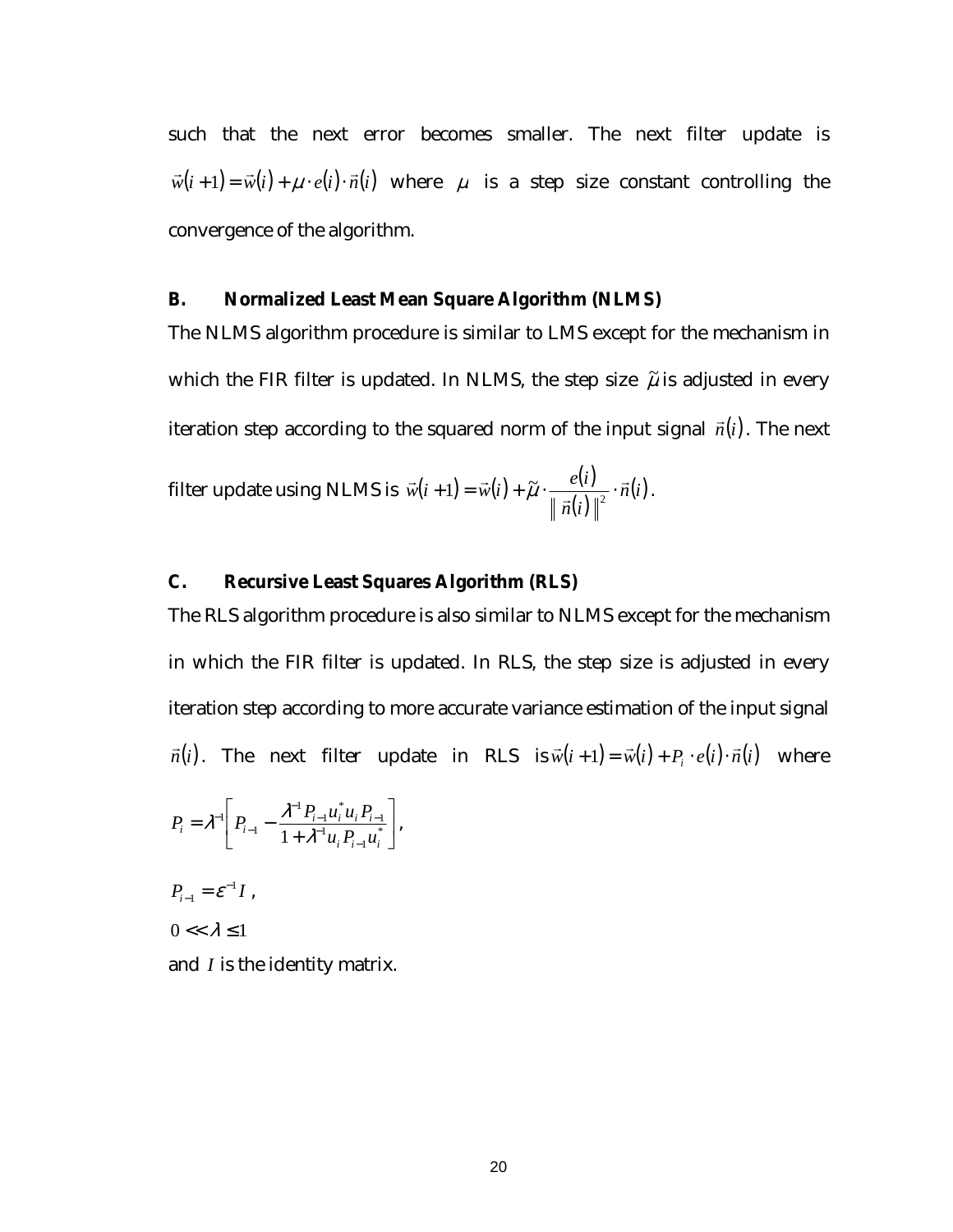In the next chapter, the performance of Normalized Least Mean Square (NLMS) algorithm will be analyzed and the mechanism of estimating the delay in packet multimedia communications will be discussed [25, 26].

#### **2.3.4 STATISTICALLY-BASED ALGORITHMS**

Statistical based approach that uses statistics of past delays was proposed to determine and compute the current playout delay [12]. Network delays for the past *i* packets are stored and playout delay is selected such that only a tolerable percentage of packets will be lost.

The *Adaptive Gap-Based* Statistical algorithm [21], for example, stores the network delay values for a talkspurt and computes the optimum playout delay for the talkspurt. The minimum playout buffering delay resulting in a specific loss rate for a talkspurt defines the optimum playout delay for each talkspurt. The amount of delay is calculated once the talkspurt is finished. The playout delay for the next packet is increased or decreased based on the minimum playout delay calculated for the previous talkspurt.

Another statistical algorithm uses *Histogram Approach* where the delay of each packet is logged and used to update a histogram of packet delays after the arrival of each packet [21]. The histogram exploits previous packet delays create delay distribution function. The end-to-end delay is computed for each packet by finding the average delay for a given percentage of delay points in the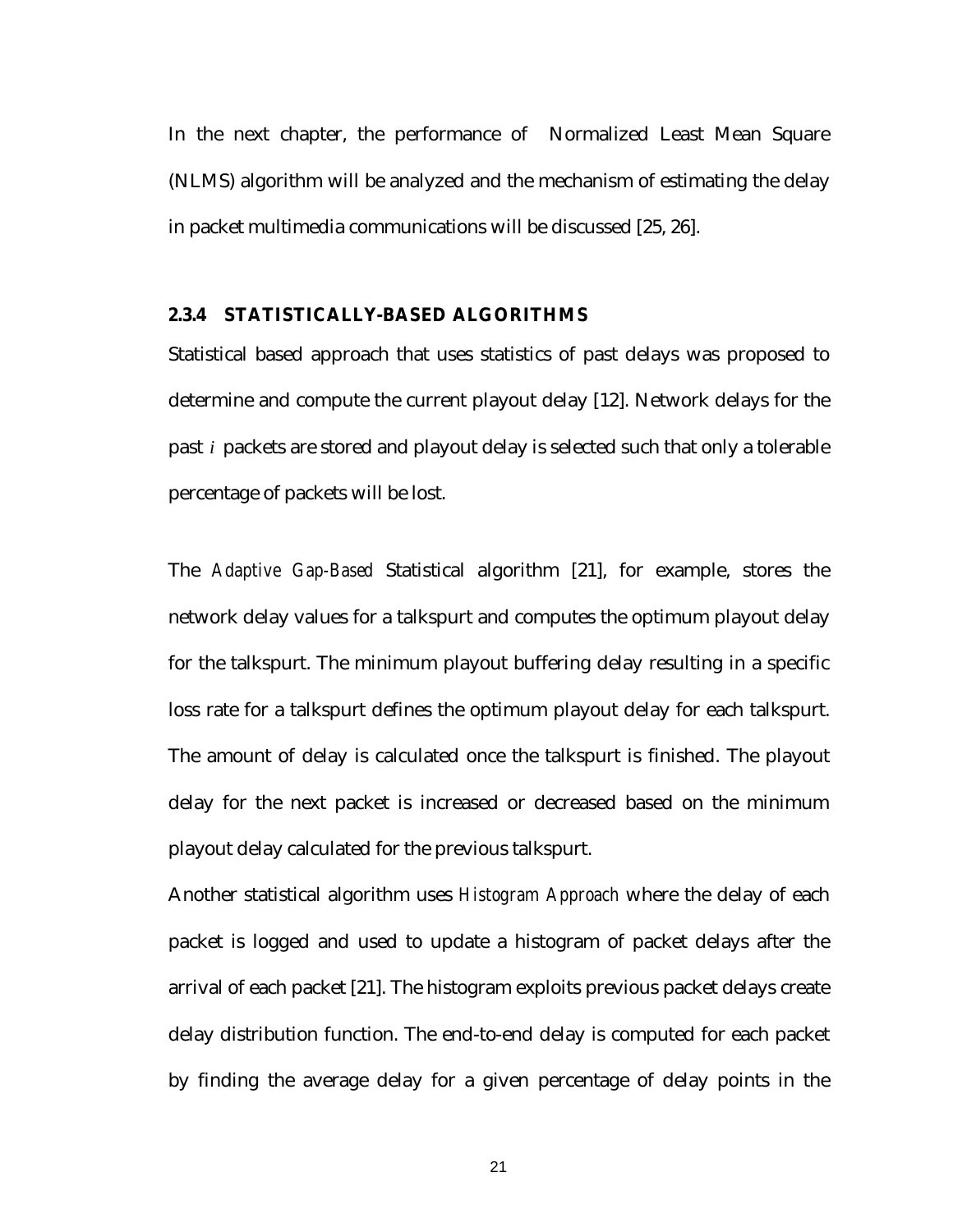distribution. This approach suffers from poor efficiency at two extremes specifically, when the number of histogram points is either too small or too large. Small number of delays in the histogram will not provide strong view of the past characteristics of the delays. Large number of delays in the histograms will degrade the algorithm performance because of weakness of the algorithm in tracking and reacting to the changes in the network. As suggested in [21], the proposed delay points needed to build the histogram is 10,000 packets.

In our context, we will not be using the statistically-based algorithms due to its complexity compared with AR and NLMS algorithms and therefore more details in this scope will be left for further study.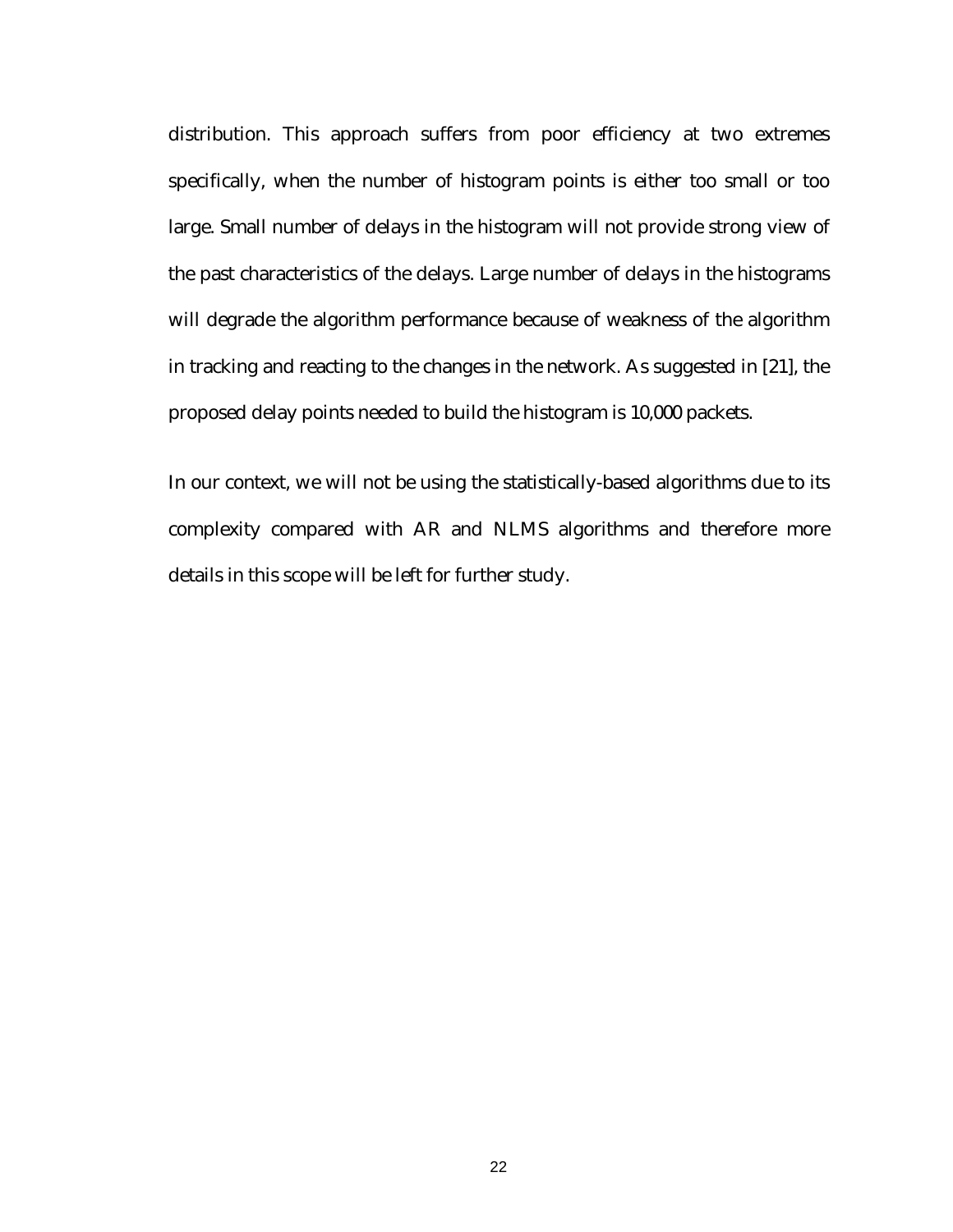## CHAPTER 3

#### ADAPTIVE PACKET PLAYOUT USING NLMS ALGORITHM

#### **3.1 REAL-TIME PACKET PLAYOUT TECHNIQUES**

Because the internet does not guarantee the delivery of packets, the packets are subject to loss during network transmission. The delay each packet encounters varies depending on the path it takes in the network and the level of congestion at network queues. Methods to reduce the delay variations can be classified into three main approaches:

1- Source-based Approach: According to network congestion and load conditions, the transmitter adjusts the codec mode to increase or decrease the bit production rate. The network conditions are determined by measuring total end-to-end delay, delay variation and packet loss rate.

 2- Network-based Approach: In this case, resources are reserved in each network nodes to guarantee certain level of quality of service (QoS). In this way, real-time packets can be identified and given higher priority as they move through different networks.

3- Receiver-based Approach: In this case, the variation of delay is smoothed in the receiver buffer for short period of time before playout. Packets which arrive after their schedule playout time are considered 'lost'. Although increasing the buffer delay can reduce the loss rate, the total end-to-end delay

23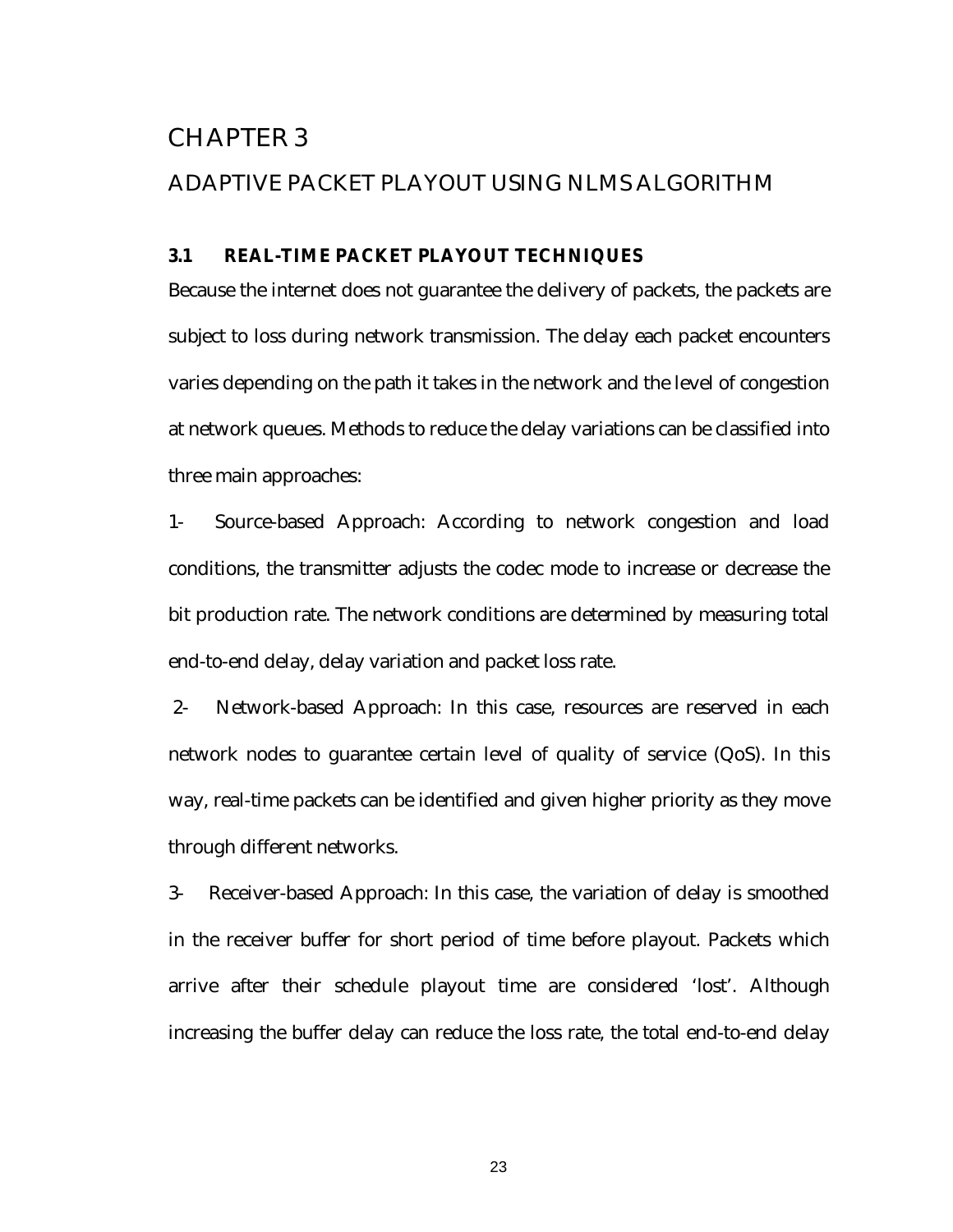of the packet will increase. Hence, there is a tradeoff between average packet end-to-end delay and packet loss.

Unlike source-based approaches, which require bit rate adjustments at the encoder/decoder, and network-based approaches, that require modification on the existing network infrastructure, Receiver-based approaches have gained large interest as they only require playout buffer and delay control mechanism. Several techniques and algorithms have been developed to estimate the playout delay using the receiver-based approaches. Basic algorithms adjust the packet playout time during silence periods such that all packets in a talkspurt are equally delayed. Another approach is to scale individual voice packets using time-scale modification. Moreover, adaptive filtering technique can be also used to predict network delays.

#### **3.2 MATHEMATICAL ANALYSIS OF NLMS**

The NLMS is an adaptive filtering algorithm which is widely used due to its computational simplicity and ease of implementation. NLMS is known to be robust against finite word length effects and has faster convergence compared with the conventional LMS algorithm. Also, NLMS has a stable operation and eliminates the gradient noise amplification [24, 25, 26].

The NLMS algorithm can be used as an adaptive predictor to estimate the output of stochastic systems such as variable delay of packet multimedia

24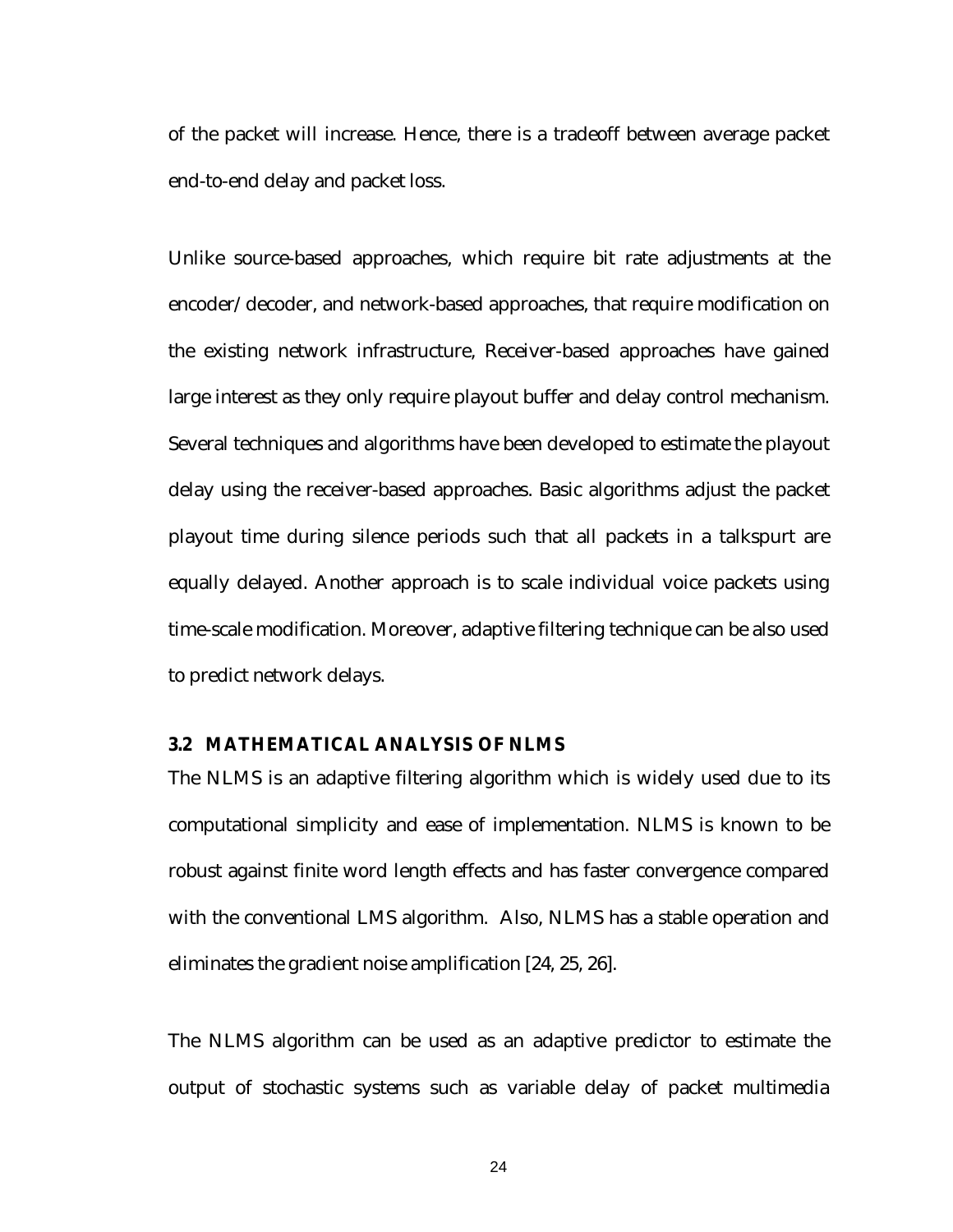communication systems. Specifically, NLMS tends to identify the behavior of a stochastic system by processing the system inputs  $\vec{n}(i)$ , and providing an estimate of the next output value,  $\hat{d}_i$ . The error between the actual and estimated outputs  $e_i$ , is used to adjust the tap weights of the adaptive filter via adaptive weight control mechanism.

As shown in figure (3-1), the stochastic system produces new outputs, the adaptive system processes the *N* ×1 inputs  $\vec{n}(i)$ , equation (3-1), and the *N* ×1 FIR filter  $\vec{w}(i)$ , equation (3-2), computes the estimation of the new output  $\hat{d}(i)$  as in equation (3-3).

$$
\vec{n}(i) = [n(i-1), n(i-2), \cdots, n(i-N)] \tag{3-1}
$$

$$
\vec{w}(i) = [w(i), w(i-1), \cdots, w(i-N+1)] \tag{3-2}
$$

$$
\hat{d}(i) = \left[\vec{w}(i)\right]^T * \vec{n}(i) \tag{3-3}
$$

The desired response  $d(i)$  is continuously compared with  $\hat{d}(i)$  and the error function  $e(i)$ , equation (3-4), is used to adjust the FIR filter tap-weights new response  $\vec{w}(i+1)$ .

$$
e(i) = d(i) - \hat{d}(i)
$$
\n
$$
(3-4)
$$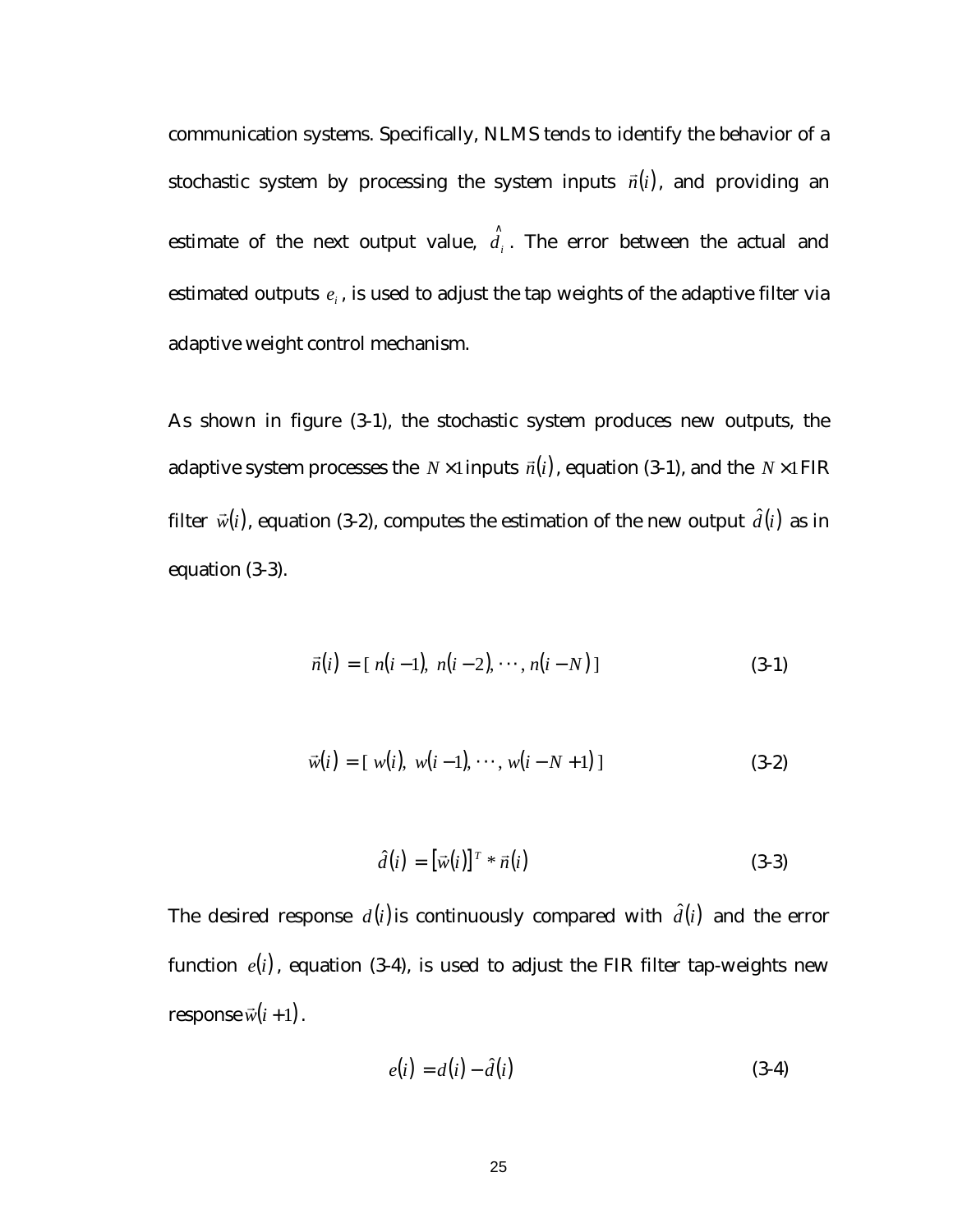

Figure (3-1): Adaptive on-step predictor.

Figure (3-2) shows an example for NLMS algorithm with N=7.



Figure (3-2): Detailed adaptive on-step predictor.

As  $i \rightarrow \infty$ , the FIR filter  $\vec{w}(i)$  will steadily come closer to the system response  $\vec{w}_o$ , or equivalently  $\vec{w}(i) = \vec{w}_o$ . Vector interpretation of successive NLMS estimates is shown in figure (3-3). As can be seen from the figure, the NLMS tends to update  $\vec{w}(i)$  during each step such that it becomes closer to  $\vec{w}_o$  and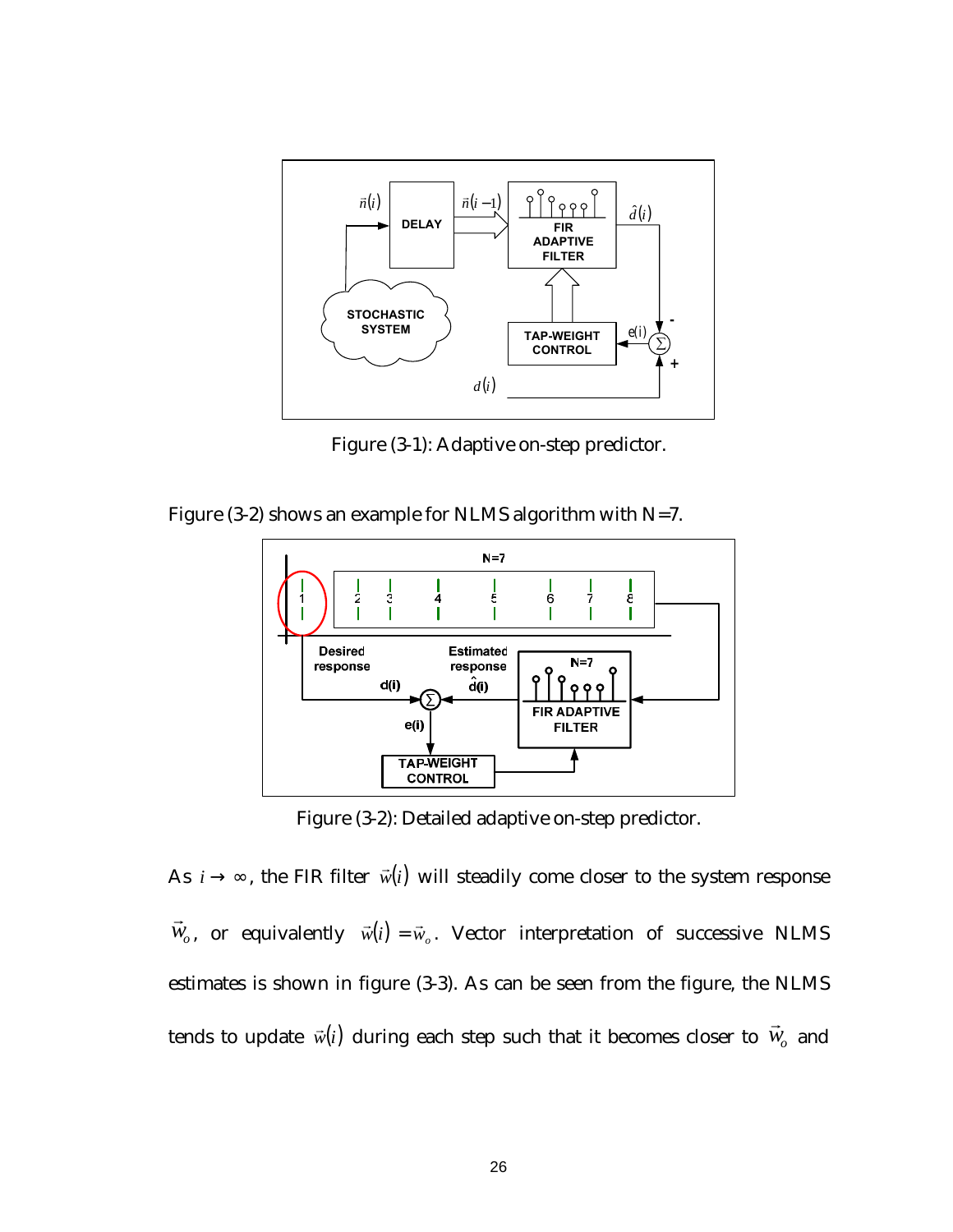hence more accurate identification of stochastic system behavior is obtained [24].



Figure (3-3): Vector Interpretation of Successive Estimates Produced by NLMS.

NLMS follows the principle of *Minimum Disturbance*. That is, given  $\vec{n}(i)$  and *d*(*i*), find  $\vec{w}(i+1)$  such that the squared Euclidean of  $\delta \cdot \vec{w}(i+1)$ , or  $\delta \cdot \vec{w}(i+1) \rVert^2$  is minimum, where  $\delta$  is a small value multiplication factor [23, 24, 25]. Hence,

$$
\delta \cdot \vec{w}(i+1) = \vec{w}(i+1) - \vec{w}(i)
$$
\n(3-5)

The next estimate is given by:

$$
\vec{w}(i+1)^{T} * \vec{n}(i) = d(i)
$$
 (3-6)

According to the method of Lagrange Multipliers, the cost function is given by: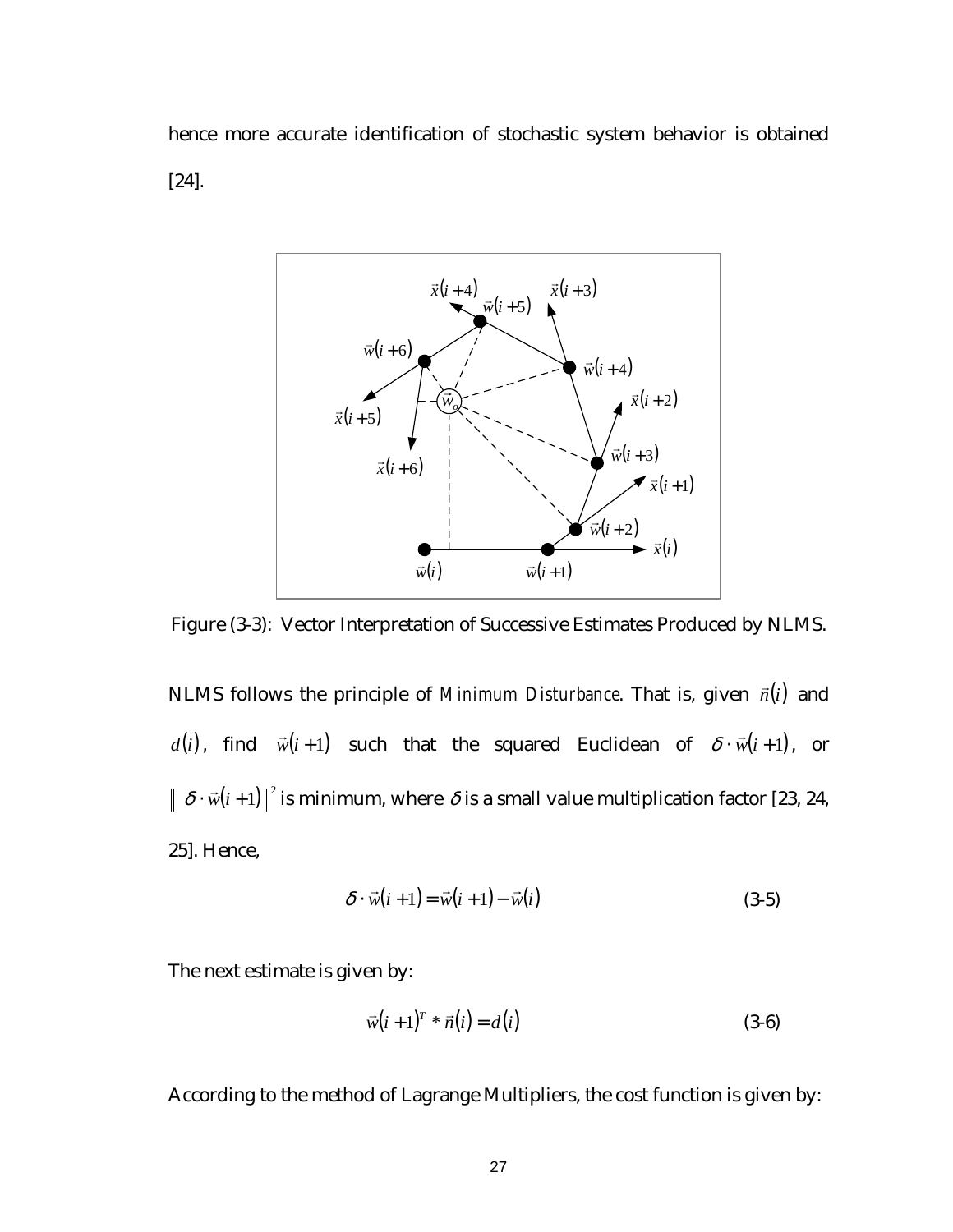$$
J(i) = || \delta \cdot \vec{w}(i+1) ||^2 + RE[\lambda^*(d(n) - \vec{w}(i+1) \cdot \vec{n}(i))]
$$
  
or equivalently,  

$$
J(i) = (\vec{w}(i+1) - \vec{w}(i)) * (\vec{w}(i+1) - \vec{w}(i)) + RE[\lambda^*(d(n) - \vec{w}(i+1) \cdot \vec{n}(i))]
$$
(3-7)

where λ is the *Lagrange Multiplier*.

Note that the change in cost function shall be kept close to zero to assure proper convergence of the algorithm. Hence, assuming real values, we differentiate both sides of equation (3-7) with respect to  $\vec{w}(i+1)$  and equating to zero to find  $\vec{w}(i+1)$ :

$$
0 = 2 (\vec{w}(i+1) - \vec{w}(i)) + \lambda \cdot \vec{n}(i)
$$
  
or equivalently:  

$$
\vec{w}(i+1) = \vec{w}(i) + \frac{1}{2} \lambda \cdot \vec{n}(i)
$$
 (3-8)

By substituting the result of equations (3-8) in (3-6) and solving for  $\lambda$ :

$$
d(i) = \left(\vec{w}(i) + \frac{1}{2}\lambda \cdot \vec{n}(i)\right)^{T} * \vec{n}(i)
$$
  
or equivalently:

(3-9)

$$
\lambda = \frac{2 \cdot e(i)}{\|\vec{n}(i)\|^2}
$$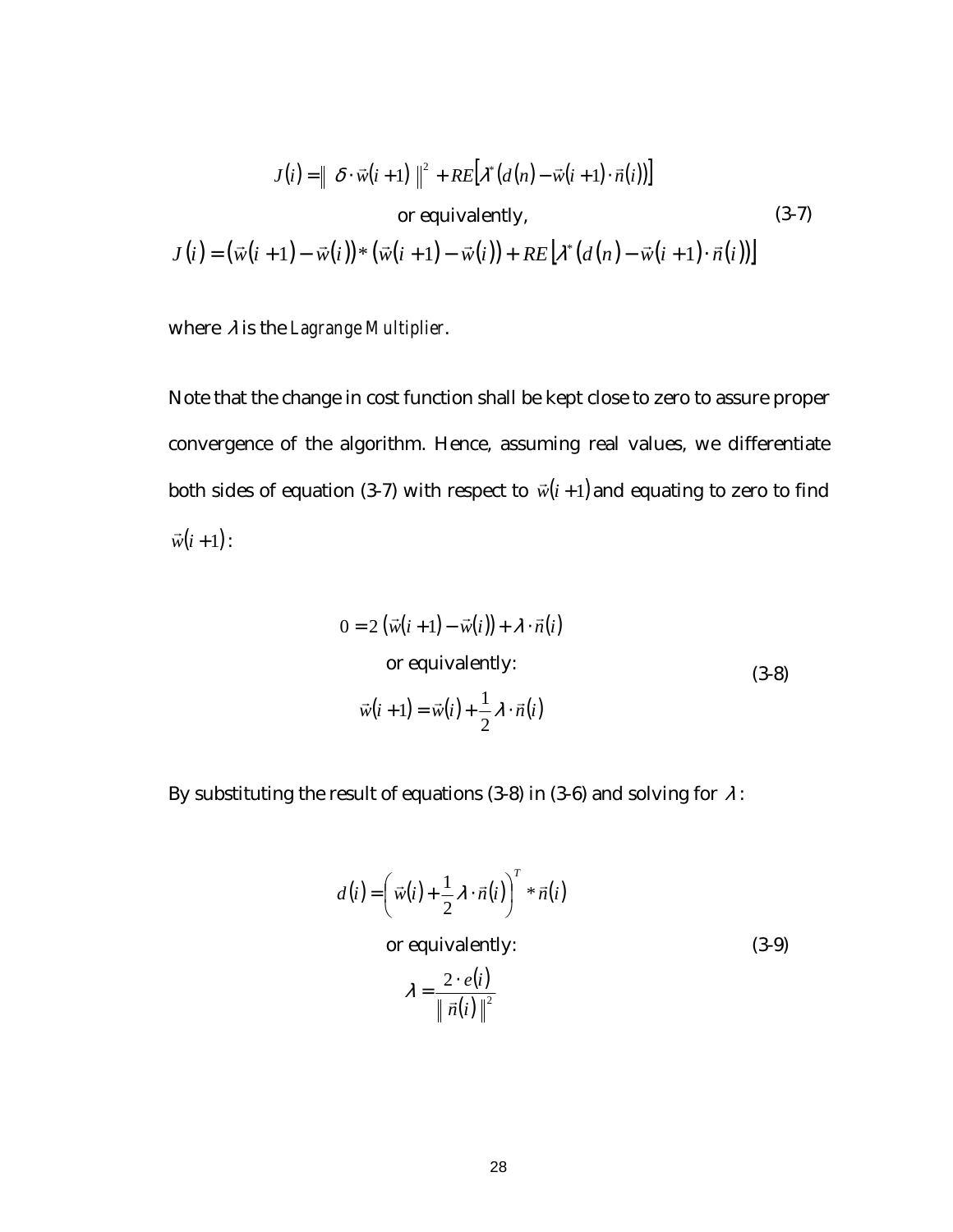By using the result of equations (3-9) and (3-8) and substituting in equation (4- 5) we have:

$$
\delta \cdot \vec{w}(i+1) = \frac{e(i)}{\|n(i)\|^2} \cdot \vec{n}(i)
$$
\n(3-10)

To have control over the change of the tap-weight from iteration to the other while preserving the direction of the vector  $\vec{n}(i)$ , we introduce a positive real scaling factor  $\tilde{\mu}$  to equation (3-10) to become:

$$
\delta \cdot \vec{w}(i+1) = \tilde{\mu} \cdot \frac{e(i)}{\|n(i)\|^2} \cdot \vec{n}(i)
$$
\n(3-11)

using the result of equation (4-11) and substituting in equation (4-5) we obtain:

$$
\tilde{\mu} \cdot \frac{e(i)}{\|\vec{n}(i)\|^2} \cdot \vec{n}(i) = \vec{w}(i+1) - \vec{w}(i)
$$
  
or equivalently,  

$$
\vec{w}(i+1) = \vec{w}(i) + \tilde{\mu} \cdot \frac{e(i)}{\|\vec{n}(i)\|^2} \cdot \vec{n}(i)
$$
 (3-12)

The adjustment applied to tap-weights  $\vec{w}(i)$  is directly proportional to  $\vec{n}(i)$ . If  $\vec{n}(i)$  is large in magnitude, the system will suffer from gradient noise amplification. Therefore, NLMS overcomes this difficulty by applying normalized adjustments with respect to  $\vec{n}(i)$  [23, 24, 25].

To avoid division by zero (when $\|\vec{n}(i)\|^2 = 0$ ), we introduce a factor *a*, (where  $a > 0$ ) of very small value to equation  $(3-12)$ . Therefore, we have: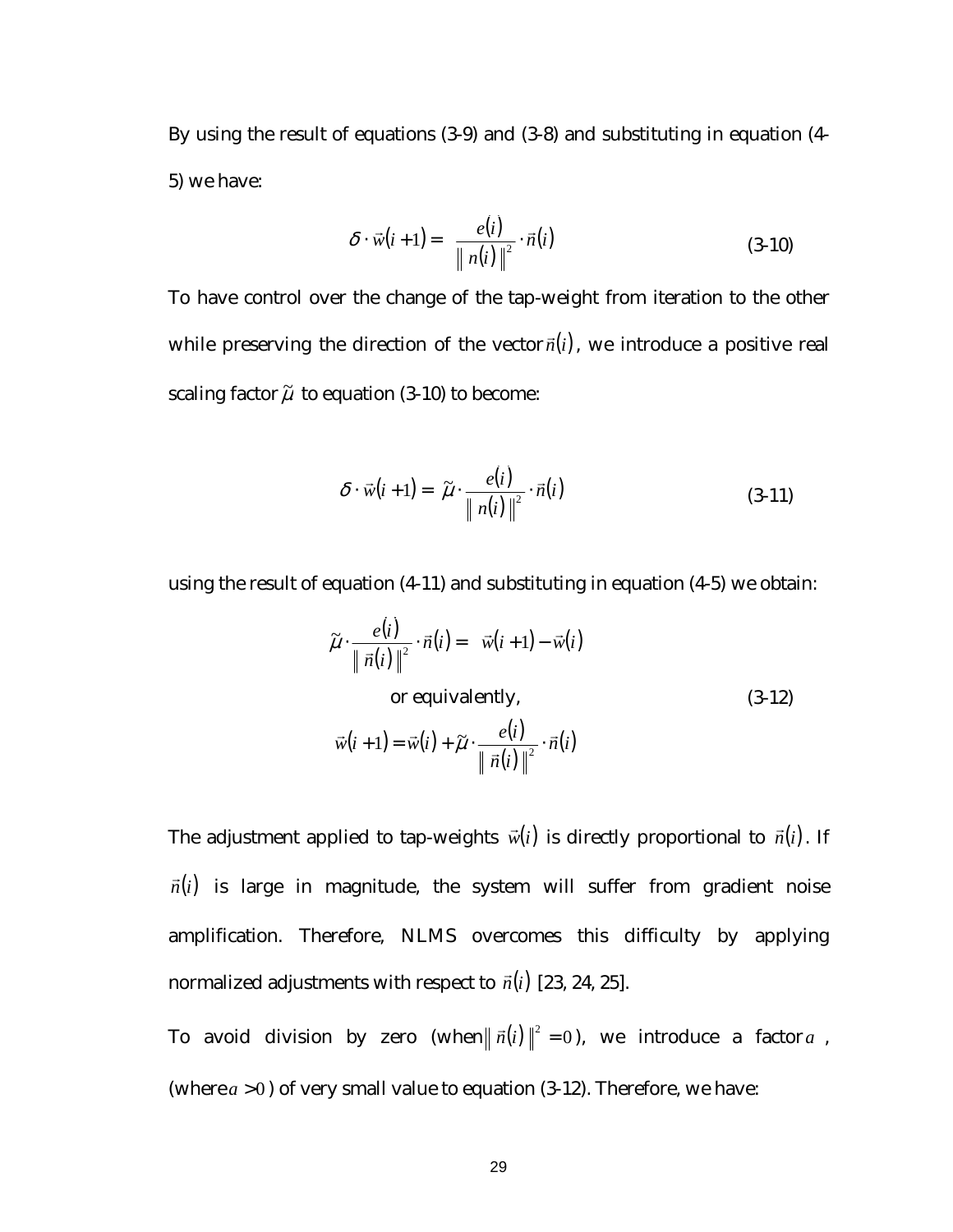$$
\vec{w}(i+1) = \vec{w}(i) + \widetilde{\mu} \cdot \frac{e(i)}{\|\vec{n}(i)\|^2 + a} \cdot \vec{n}(i)
$$
\n(3-13)

#### **3.3 PLAYOUT BASED ON NLMS ADAPTIVE PREDICTOR**

The NLMS is an adaptive algorithm that seeks to minimize the expected error (cost function) between the actual data and the estimate by adjusting the coefficients of FIR filter. In our context, we use the predicted estimate of network delay to adjust the buffer delay because proper adjustment to buffer delay can lead to either (or both) lower packet loss percentage (at certain total end-to-end delay) or lower end-to-end delay (at certain loss percentage). The main objective here is to adjust the buffer delay more effectively and to track rapid changes packet delays more accurately [18, 23].

Predicted delay  $\hat{d}(i)$  is computed from the vector containing the past N delays  $\vec{n}(i) = [n(i-1), n(i-2), \dots, n(i-N)]$  and the Nx1 FIR filter  $\vec{w}(i)$ , equation (3-14):

$$
\hat{d}(i) = [\vec{w}(i)]^T \cdot \vec{n}(i)
$$
\n(3-14)

The error between actual and estimated delays is given by:

$$
e(i) = d(i) - \hat{d}(i)
$$
\n
$$
(3-15)
$$

The filter tap-weights are then updated after each packet using the NLMS as in equation (3-13).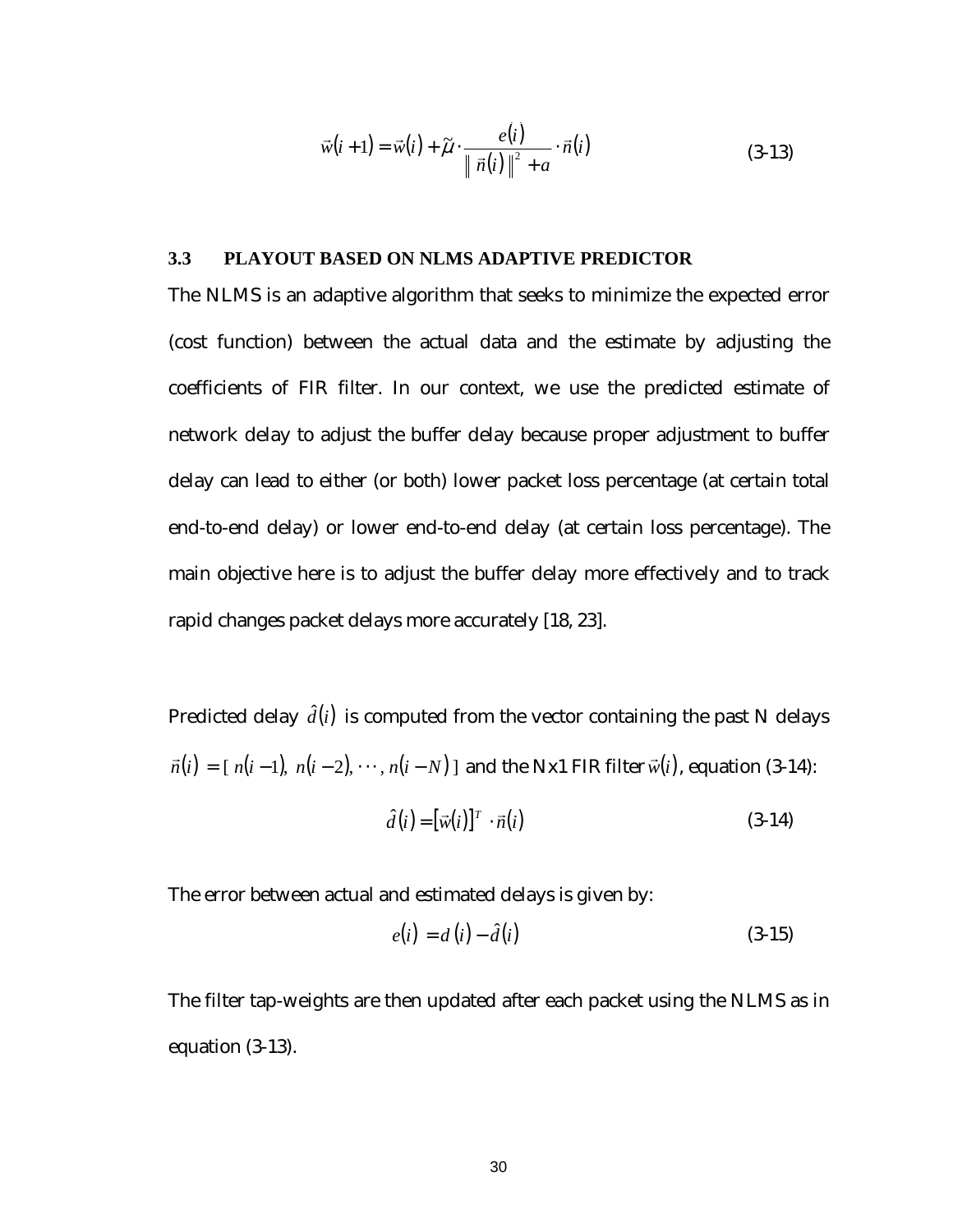The reactive algorithm, equations (4-4) will be used to compute the variation auto-regressively. Then the total end-to-end delay *D*(*i*) will is computed using  $\hat{n}(i)$  instead of  $\hat{r}(i)$ . Hence, the total end-to-end delay  $D(i)$  (equation 4.5) will be modified by using the packet delay estimate:

$$
D(i) = \hat{r}_{NLMS}(i) + \beta \left[ \alpha \cdot \hat{v}(i-1) + (1-\alpha) \cdot | \hat{r}_{NLMS}(i) - n(i) | \right] \tag{3-16}
$$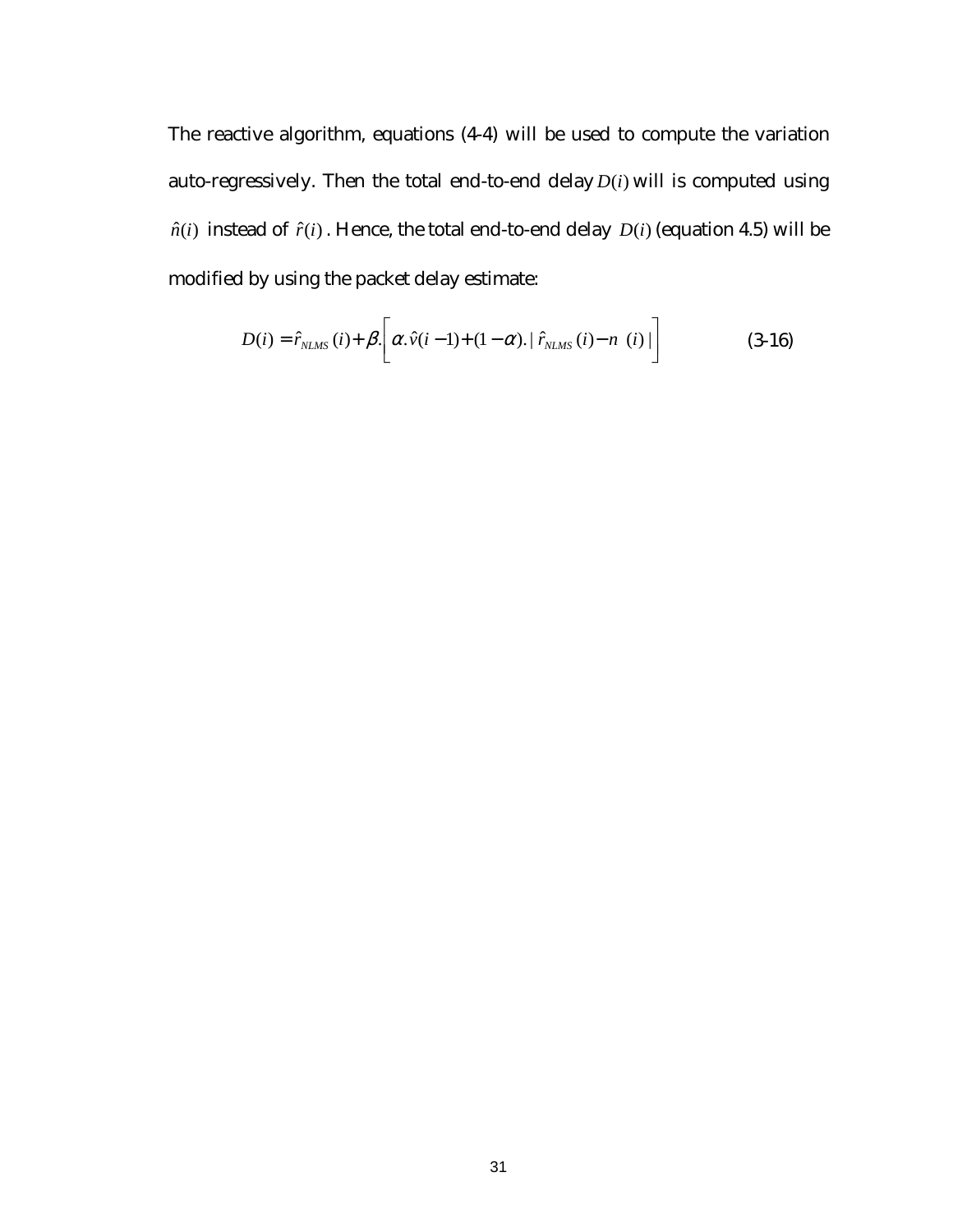## CHAPTER 4

## APPLYING LMS AND NLMS ALGORITHMS TO PACKET VOICE

## **4.1 PACKET VOICE COMMUNICATIONS DELAY**

Real-time quality in audio applications over the internet can be achieved through lowering the total end-to-end delay and by exploiting effective playout mechanism in the receiver. The objective in this context is to improve the voice applications over internet by lowering the packet loss and reducing the total end-to-end delay.

Varying total end-to-end delays can negatively impact the perceived quality of packet voice streams. Beside network queuing, varying delays can result from encoding and compression algorithms when the encoder produces different frames size. Although compression is required to produce efficient packets size on the network, it is usually not essential for voice applications especially when the voice samples production is constant and frame size is small. Hence, most of the total end-to-end delay experienced by packet voice results by the varying delays in the network due to packet queuing.

Packet loss results from short buffering delay in the receiver. Retransmission of lost packet video can not achieve real-time video quality and *Forward Error Correction* (FEC) techniques proved to be ineffective when bursty losses are encountered [56].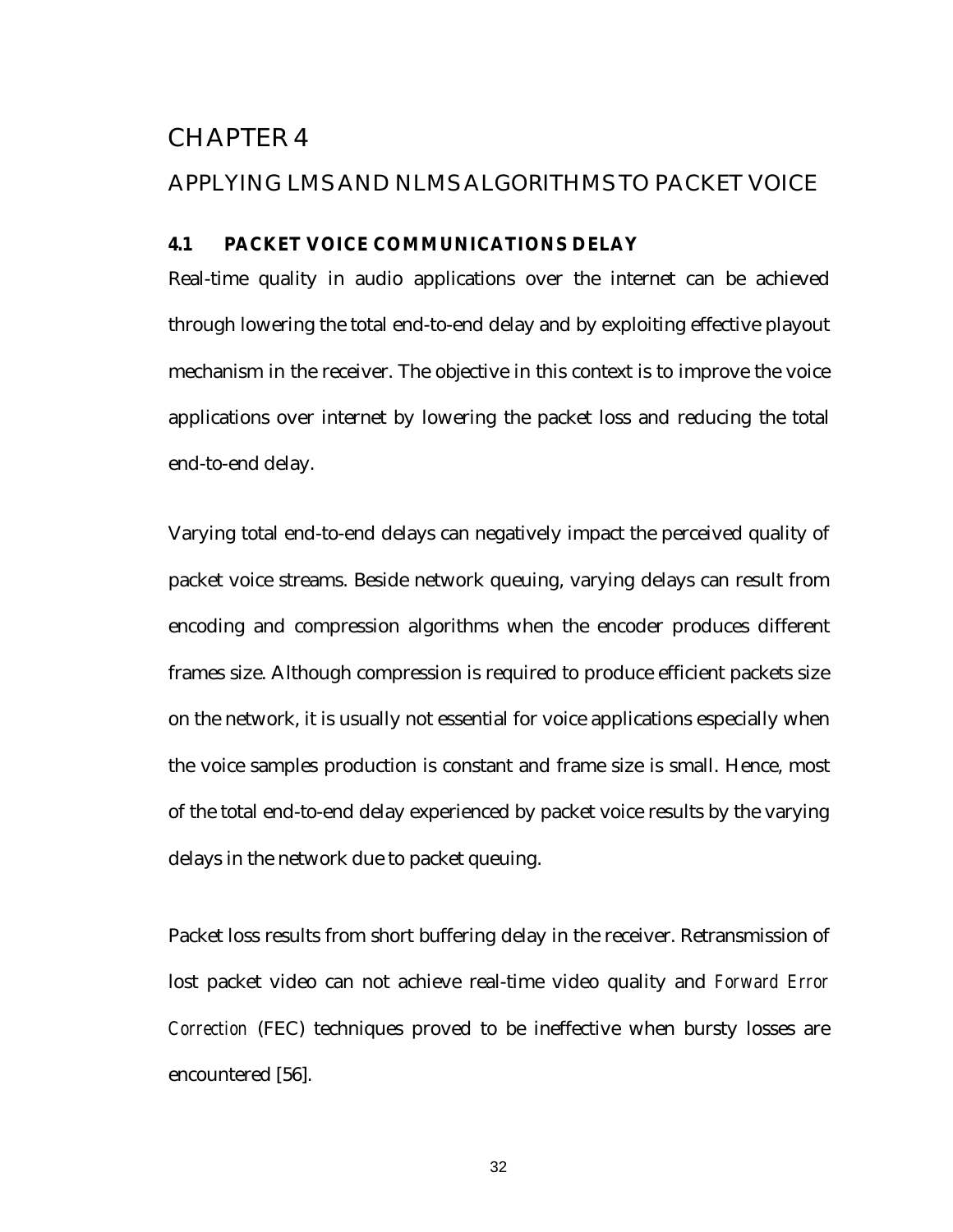In this chapter, 64kbps bit rate *Pulse Code Modulation* (PCM) will be considered in for audio encoding and NLMS technique will be presented to adjust the playout delay of packet voice. Finally, the performance of NLMS will be compared with LMS technique and hence NLMS will be proposed for packet video playout in the chapter 5.

## **4.2 THE PACKET VOICE MODEL**

To properly examine the delay sources in packet voice communications, the need to investigate the stages which a packet encounters from source to destination becomes very essential. At the source, a continuous voice signal is sampled at a typical rate of 8000Hz. Each sample is encoded with 8 bits. Compression is can also made in this stage if higher encoding bits are used to produce high fidelity voice with reasonable network frame size. Assuming constant encoding rate (64kbps) and constant size of produced voice frames and no compression, the encoding process introduces constant processing delay. The encoded voice frames are packetized and sent to the receiver through the network as shown in figure (4-1). Due to network queuing and congestion conditions, the delay a packet experiences as it being sent across the network becomes more variable. Before voice packets are played out by the receiver, the varying delays must be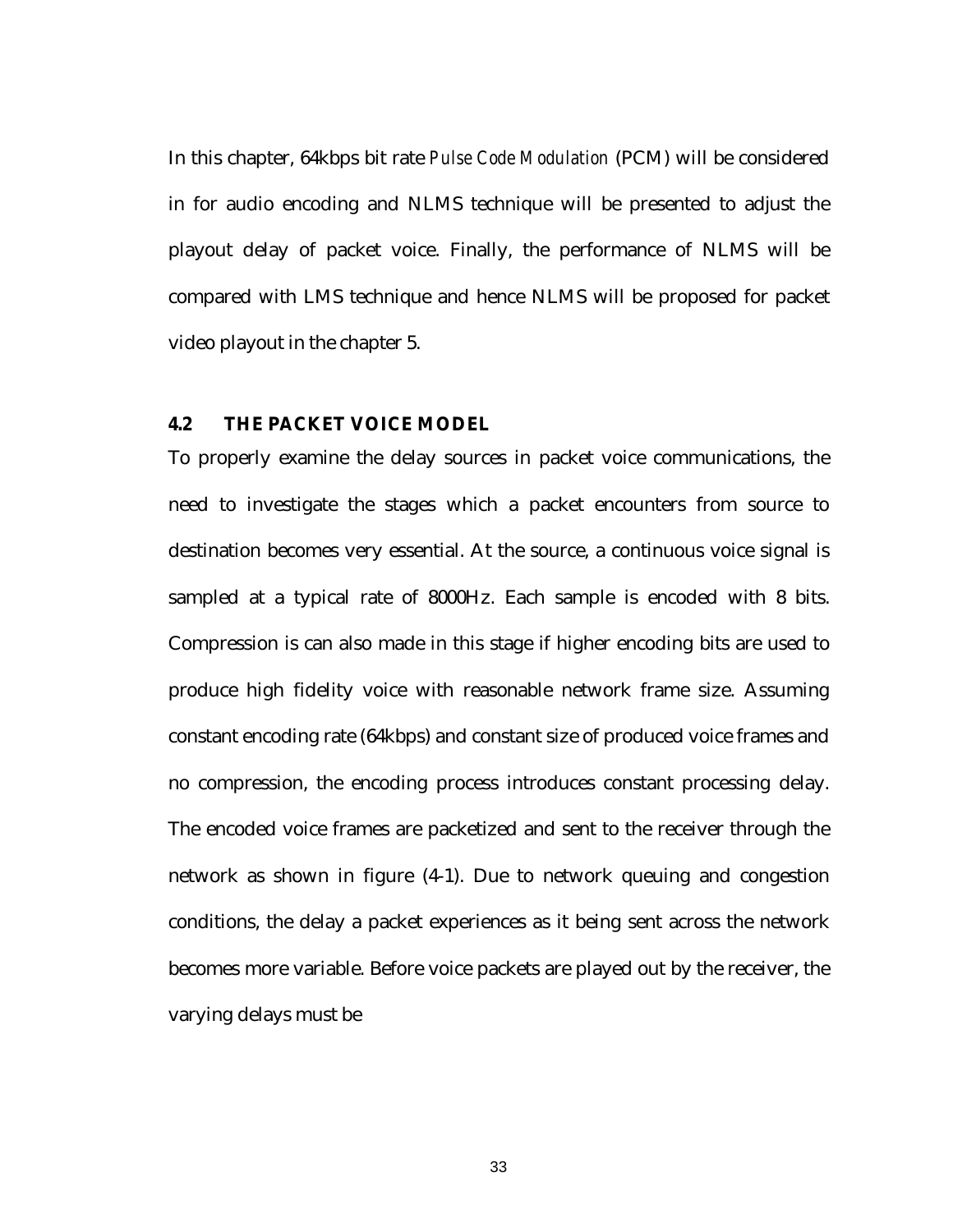

Figure (4-1): Packet voice model.

adjusted to obtain continuous playout of voice packets. The sum of delay components which contribute to most of the delays that a voice packet encounters is:

$$
\Delta = \Delta p + \Delta p k t + \Delta n + \Delta p_r \tag{4-1}
$$

where:

- ∆*p* is the encoder and decoder processing delay.
- ∆*pkt* is the packetization and depacketization delays.
- ∆*n* is the network delay
- $Δp<sub>r</sub>$  is the propagation delay.

In general, a receiver that can estimate the proper amount of packet delay will be capable of playing out more real-time audio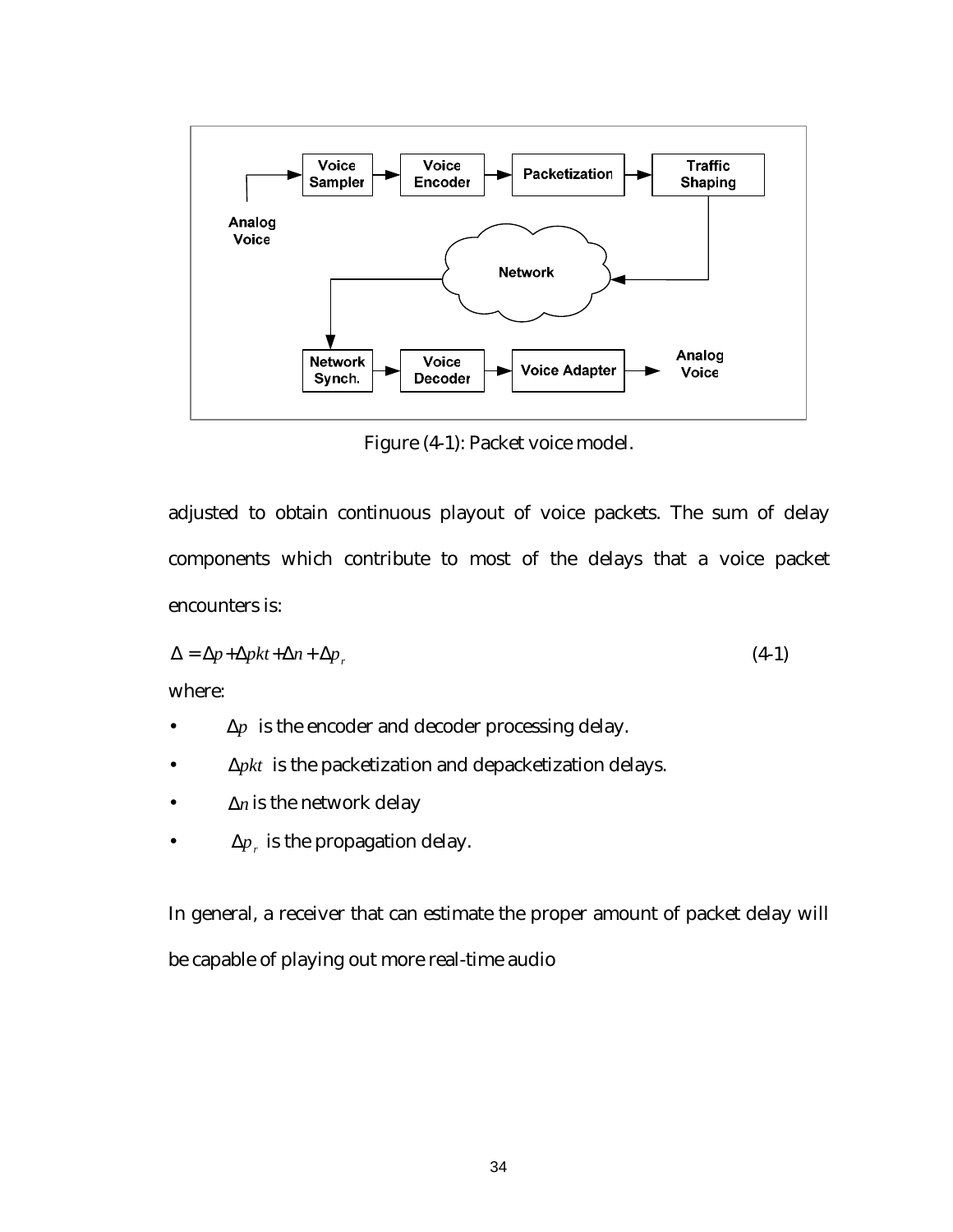#### **4.3 ASSUMPTIONS FOR PACKET VOICE STREAMING**

In packet voice communications, packet voice encounters variable delays mainly due to network queuing ∆*n*.Also, due to the small size and uniform length of the PCM voice frames, the delays resulted from processing ∆*p* , packetization *∆pkt* and propagation *∆p<sub>r</sub>* will be considered constant. In the simulation, the following will be assumed:

- 1) The continuous voice signal is sampled at rate of 8000Hz.
- 2) 8 bits per sample encoding with no compression.
- 3) The encoding rate is 64kbps.
- 4) The encoder delay ∆*p* is constant with 0.125 ms.
- 5) Constant delay of 12 ms for each of packetization and depacketization.
- 6) Varying network delay is geometrically distributed with maximum and minimum delays of 120 ms and 20 ms per packet respectively.
- 7) Constant propagation and traffic shaping delays of 25 ms.

Using the assumptions above, both LMS and NLMS algorithms will be used to estimate the proper amount of delay ∆*Adaptive* required to adjust the total end-to-end delay of each packet. Using equations (4-2) & (4-3), the adaptively predicted buffering delay ∆*Adaptive* is used to synchronize the decoded voice frame just before playout as shown in Figure (4-2).

$$
\hat{v}(i) = \alpha \cdot \hat{v}(i-1) + (1-\alpha) \cdot |\Delta_{Adaptive} - n(i)| \tag{4-2}
$$

$$
D(i) = \Delta_{Adaptive} + \hat{\beta}_{\cdot} \hat{v}(i)
$$
 (4-3)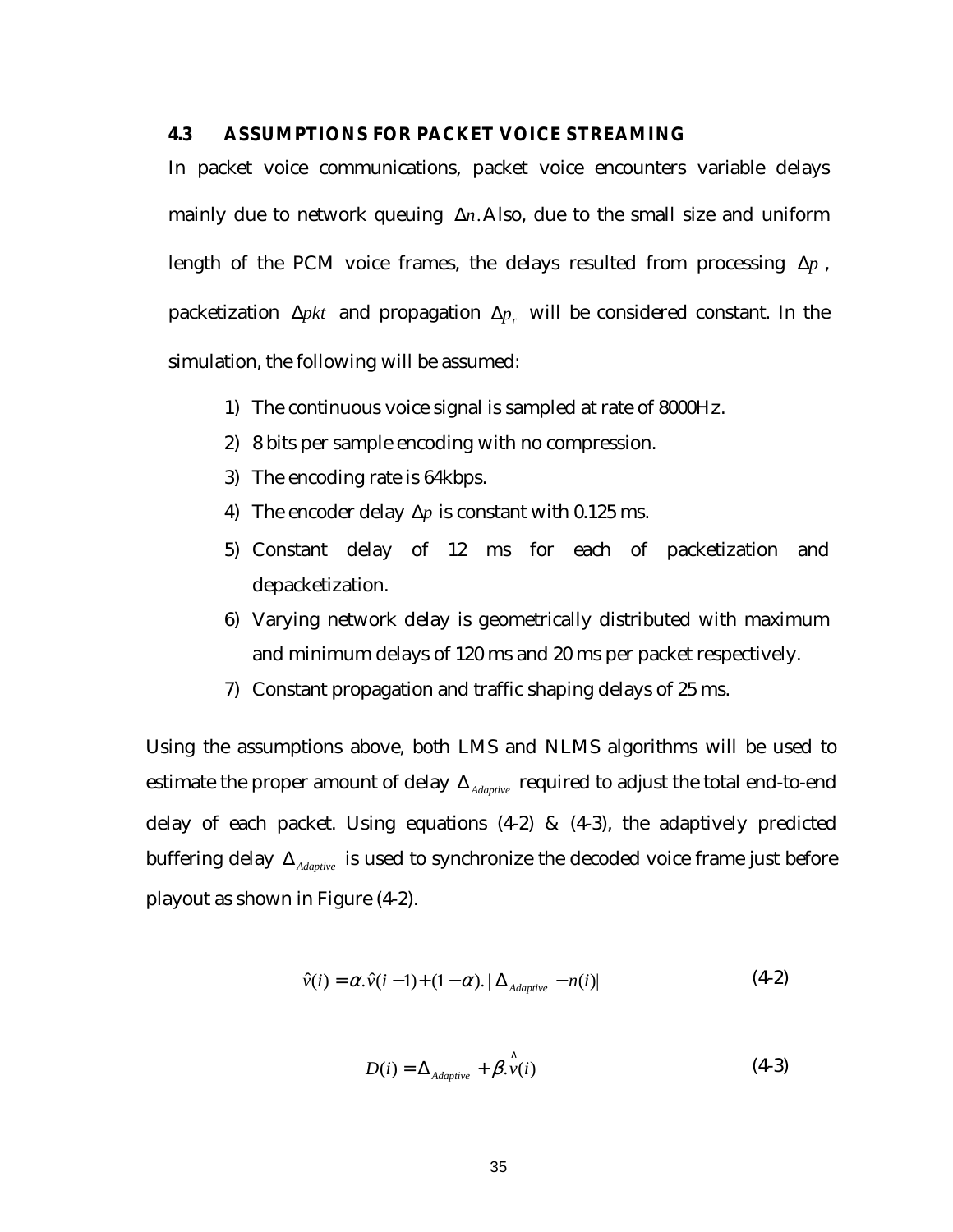

Figure (4-2): Proposed adaptive scheduler for packet voice.

# **4.4 SIMULATION AND RESULTS FOR VOICE PACKET USING GEOMETRIC DISTRIBUTION**

The PCM voice encoder processes each voice sample and produces uniform frame lengths of 8 bits. With constant encoder bit rate of 64kbps and compression ratio of 1 (no compression), the produced voice frame will experience 0.125 ms delay. The packetization process of voice adds constant processing delay of 6.0 ms per packet as shown in figure (4-3). The total delay a packet encounters just before transmission is 6.125 ms. The inter-packet delay of the network has a mean of 50 ms. We assume that generated inter-packet delays contain both propagation and network variable delay components. Any clock drifts between the sender and receiver will be neglected. The geometric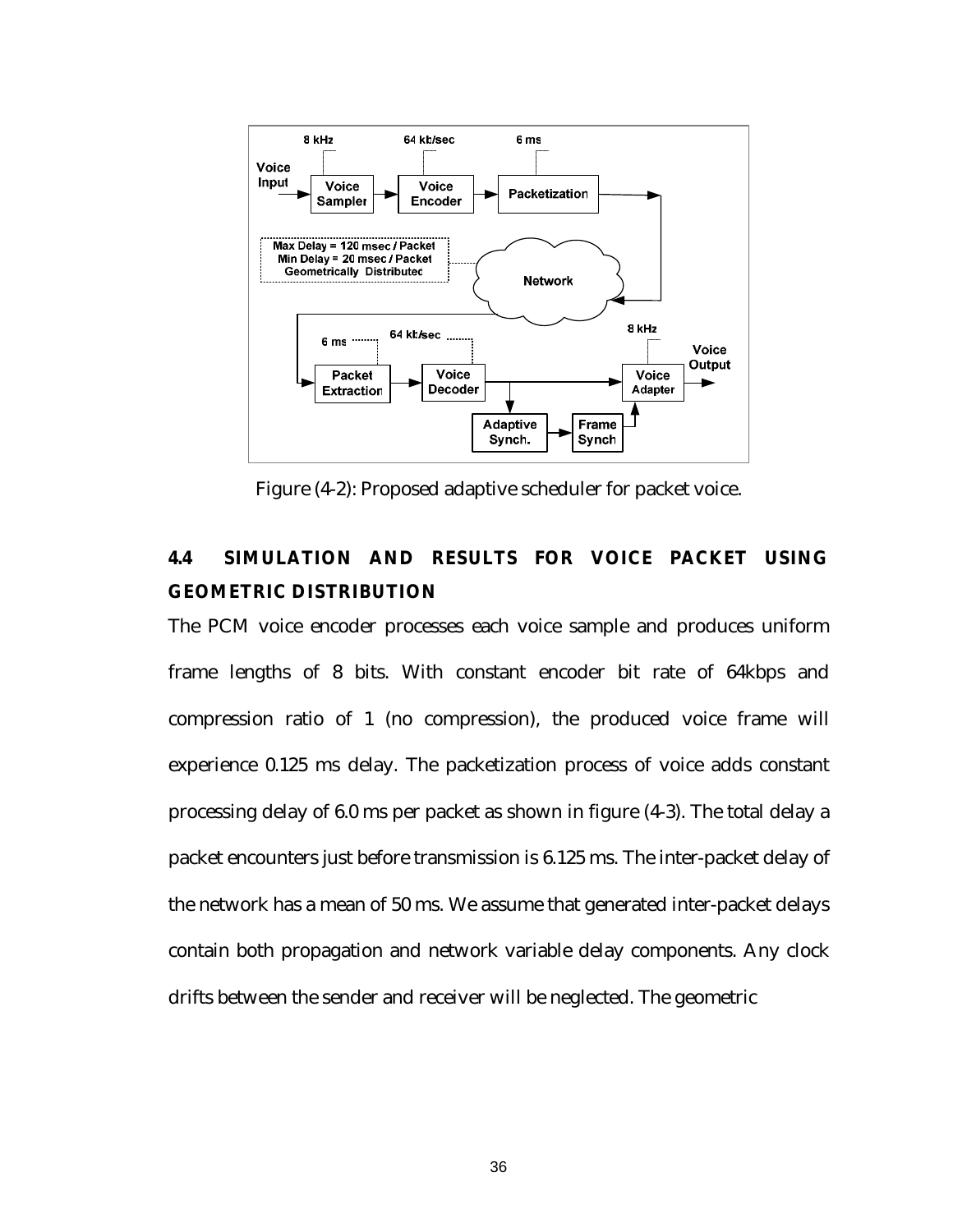

Figure (4-3): Voice codec and packetization delay distribution.



Figure (4-4): Network delay distribution.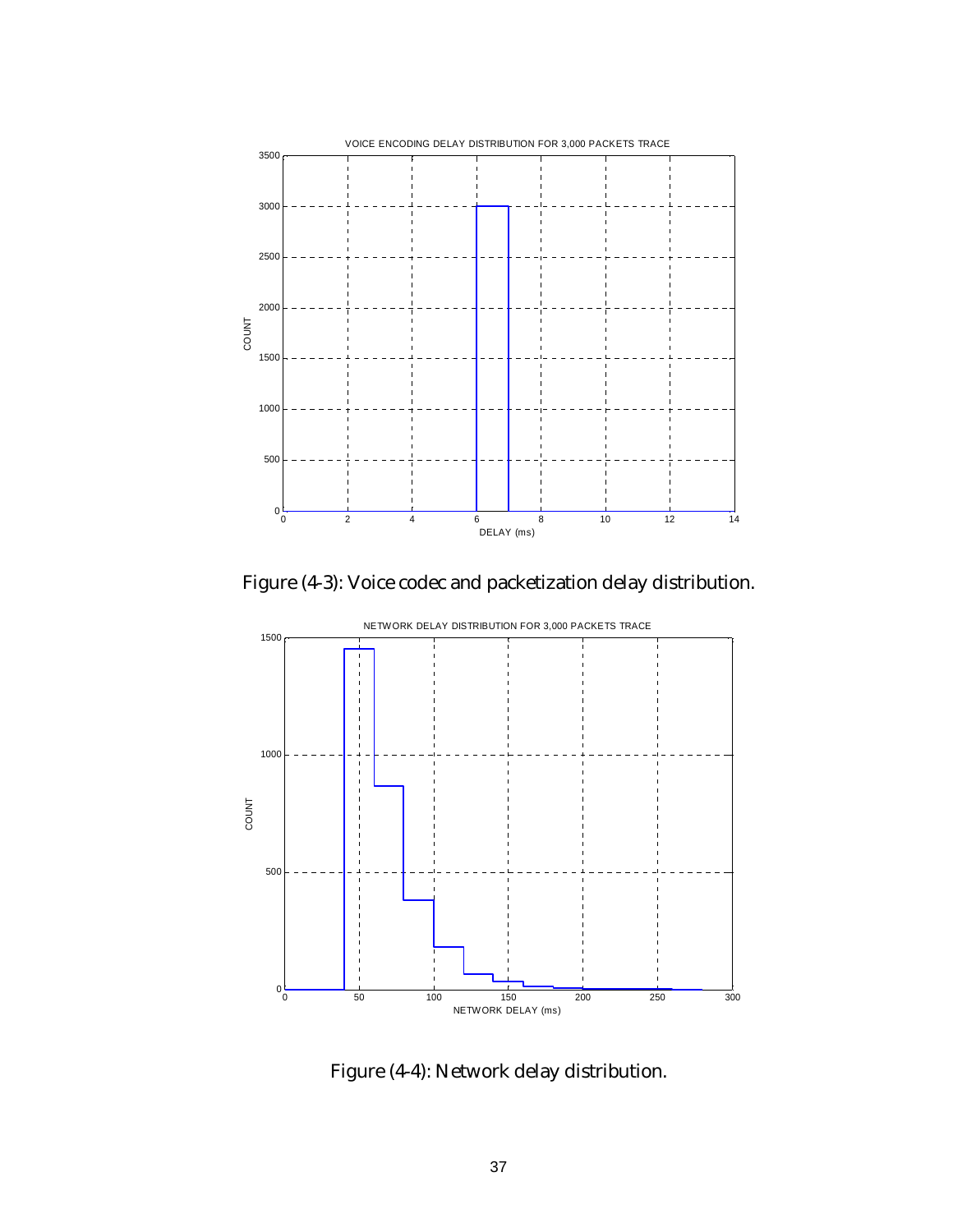distribution pattern was generated via MATLAB georand function. The distribution of network inter-packet delay is depicted in figure (4-4).

The total encountered delay distribution per packet is shown in figure (4-5). The delay distribution has a mean of 70 ms and includes the total sum sender and receiver coding delays, packetization and packet extraction delays, propagation delays and network queuing delays as in equation (4-2). The playout buffering delay at the receiver should be adjusted according to the amount of delay each packet experienced.



Figure (4-5): Total encountered delay distribution.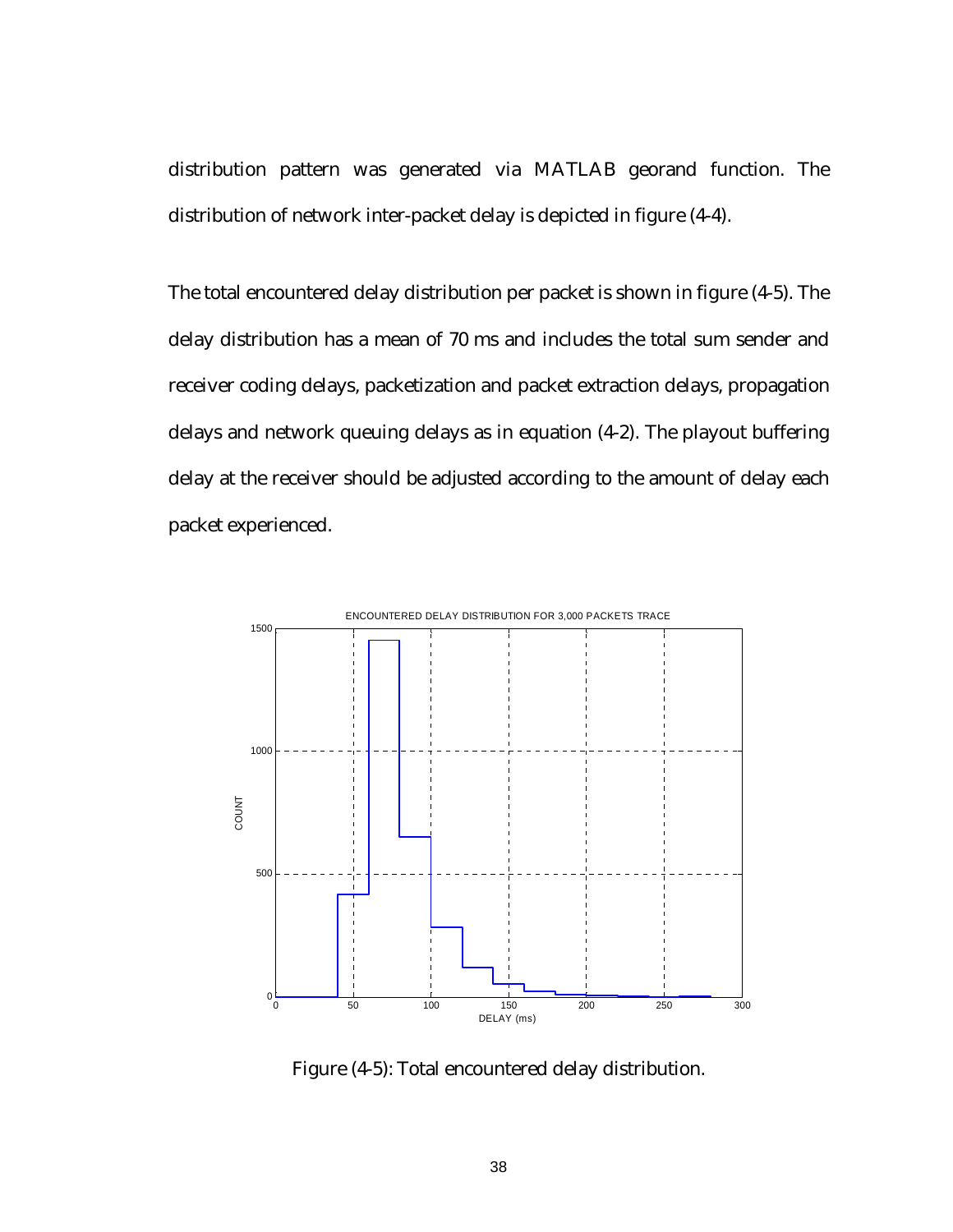The total encountered delays are applied to the LMS and NLSM algorithms to predict the next delay. Both algorithm filters were selected to have 11 weights tap with initial weight of  $\vec{w}(i) = [10000000000]$ . The choice of the FIR filter tap was selected based on the NLMS convergence results for 9, 11, and 15 taps selections as shown in figure (4-6). The delays matrix has 3000 inter-packet delays to be processed by each algorithm with step size  $\mu$  =0.95. Also, the choice of step size was selected based on the NLMS convergence results for different step size selections as shown in figure (4-7) The values  $\alpha = 0.998002$ and  $\beta$  = 0.5 will be used to estimated delay in equations (4-2) and (4-3). The averaged mean-squared error between the actual and estimated delays for LMS and NLMS algorithms is shown in figures (4-8). The figure shows that NLMS performs better than LMS as it converge faster to the lowest level of meansquared error.

The total tradeoff between end-to-end delay and packet loss is shown in figure (4-9) for autoregressive, LMS and NLMS approaches. The average end-to-end delay and the corresponding packet loss were obtained for different values of  $\beta$  ranging from 0.3 to 1.0. It was found that NLMS approach outperforms autoregressive and LMS algorithms by reducing both the average end-to-end delay and packet loss rate.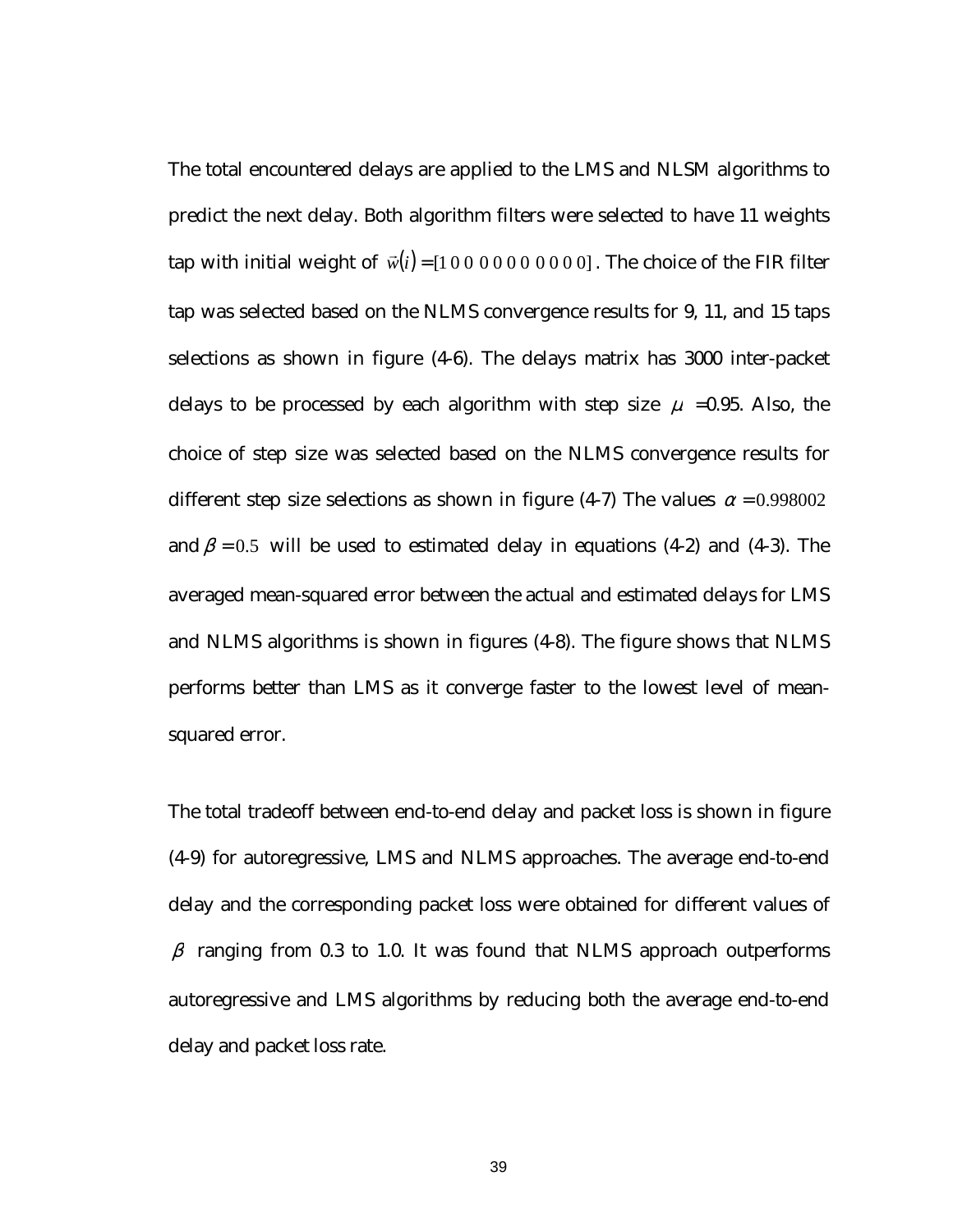





Figure (4-7): MSE for different step-size in NLMS.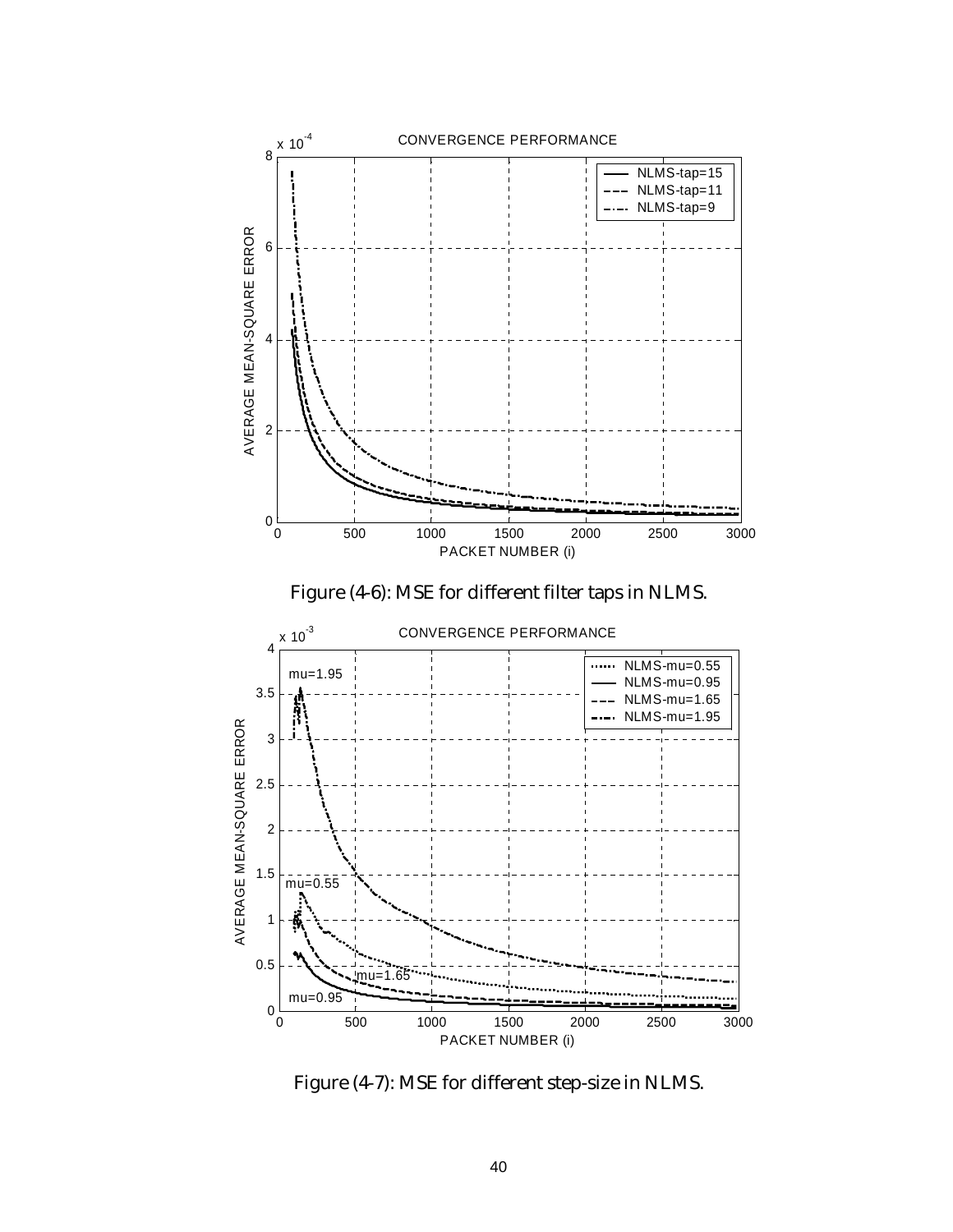

Figure (4-8): MSE between the actual and the NLMS estimated delays.



TRADEOFF BETWEEN AVERAGE END-TO-END DELAY AND PACKET LOSS

Figure (4-9): The total tradeoff between end-to-end delay and packet loss.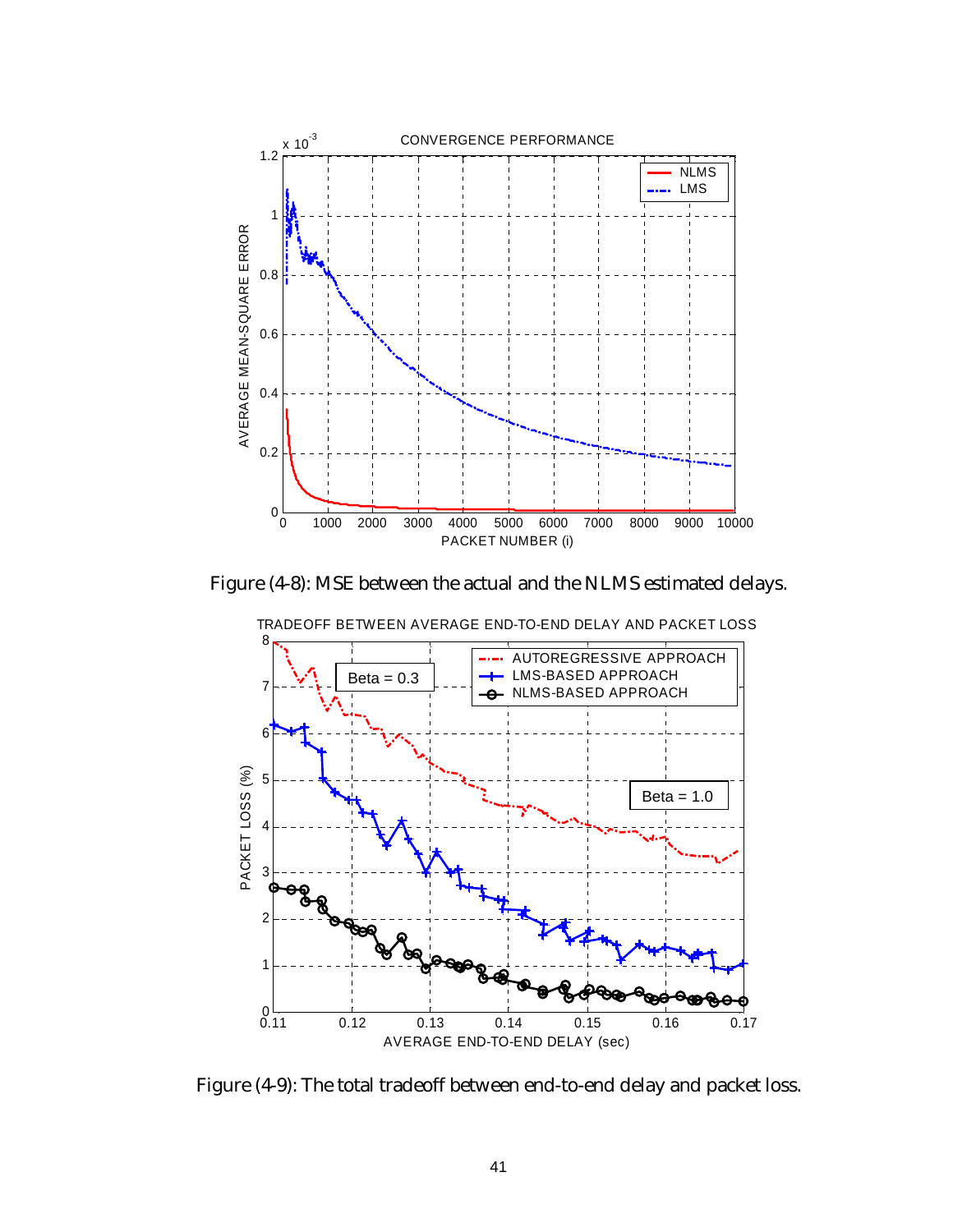# **4.5 SIMULATION AND RESULTS FOR VOICE PACKET USING PARETO DISTRIBUTION**

In this section, we apply *Pareto distribution* on the network delay to examine and compare the performance of autoregressive, LMS-based and NLMS-based algorithms on the end-to-end packet voice delay and packet loss rate. Similar to section 4.4, the PCM voice encoder processes each voice sample and produces uniform frame lengths of 8 bits. With constant encoder bit rate of 64kbps and compression ratio of 1 (no compression), the produced voice frame will experience 0.125 ms delay. The packetization process of voice adds constant processing delay of 6.0 ms per packet as shown in figure (4-10). The total delay a packet encounters just before transmission is 6.125 ms. The inter-packet delay of the network has a mean of 50 ms. We assume that generated inter-packet delays contain both propagation and network variable delay components. Any clock drifts between the sender and receiver will be neglected. The Pareto distribution pattern was generated via MATLAB *simpareto* function. The distribution of network inter-packet delay is depicted in figure (4-11).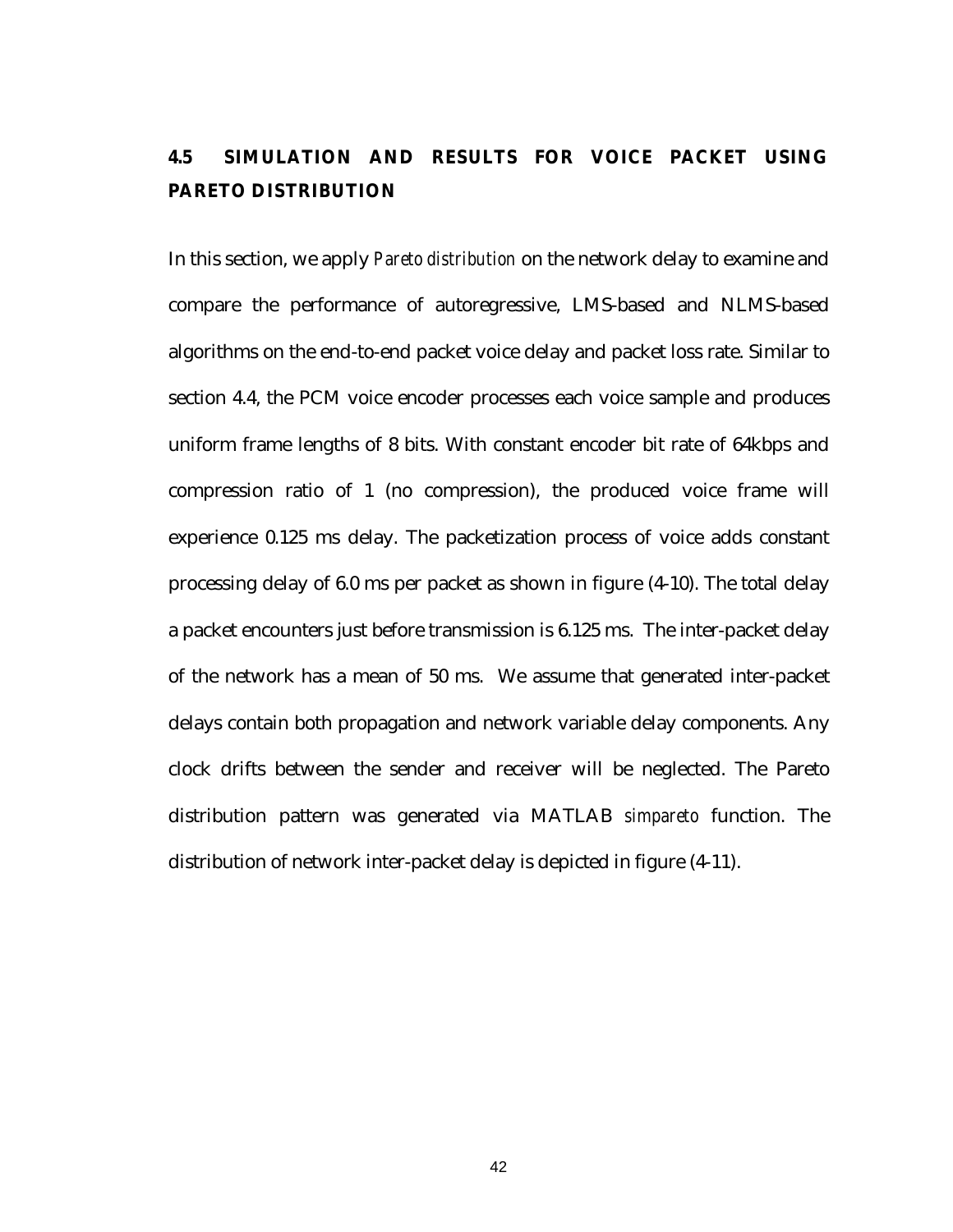

Figure (4-10): Voice codec and packetization delay distribution.



Figure (4-11): Network delay distribution - Pareto.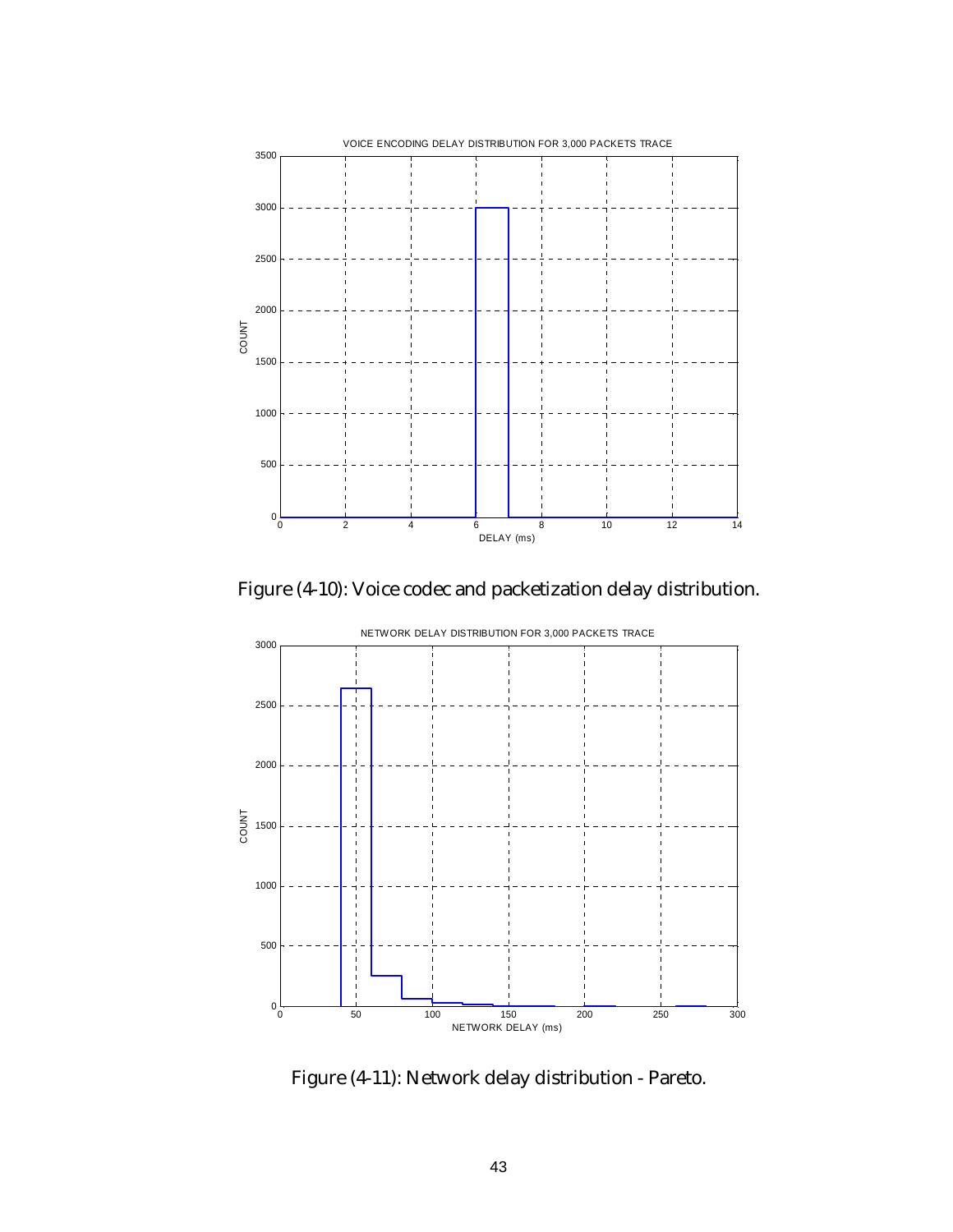The total encountered delay distribution per packet is shown in figure (4-12). The delay distribution has a mean of 70 ms and includes the total sum sender and receiver coding delays, packetization and packet extraction delays, propagation delays and network queuing delays as in equation (4-2). The playout buffering delay at the receiver should be adjusted according to the amount of delay each packet experienced.



Figure (4-12): Total encountered delay distribution.

The total encountered delays are applied to the LMS and NLSM algorithms to predict the next delay. As described in section 4.4, adaptive filter were selected to have the following parameters: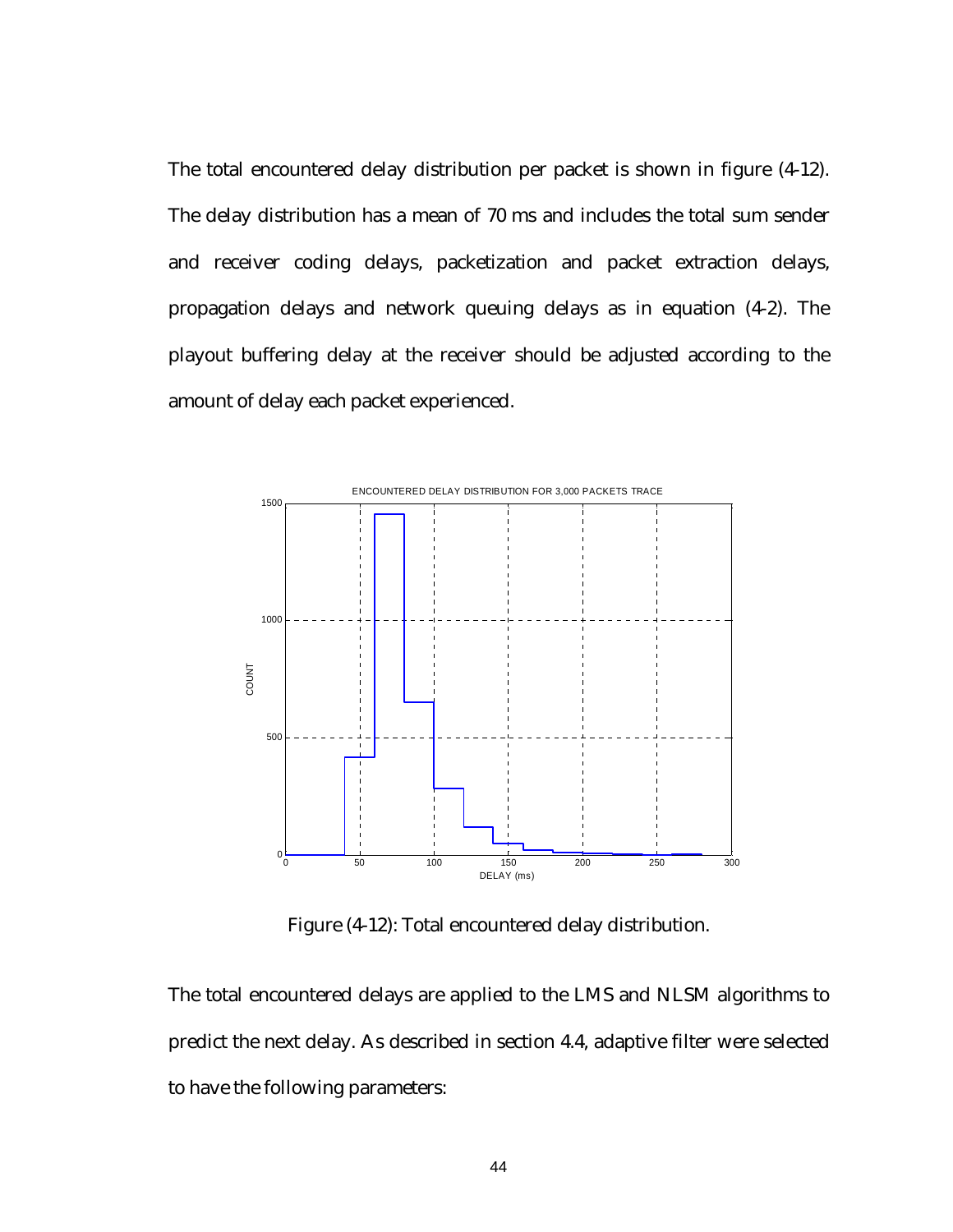- 11 weights tap with initial weight of  $\vec{w}(i) = [10000000000]$ .
- The delays matrix has 3000 inter-packet delays.
- Step size  $\mu$  =0.95.
- The values  $\alpha = 0.998002$  and  $\beta = 0.5$  will be used to estimated delay in equations  $(4-2)$  and  $(4-3)$ .



Figure (4-13): The total tradeoff between end-to-end delay and packet loss.

The total tradeoff between end-to-end delay and packet loss is shown in figure (4-13) for autoregressive, LMS and NLMS approaches. The average end-to-end delay and the corresponding packet loss were obtained for different values of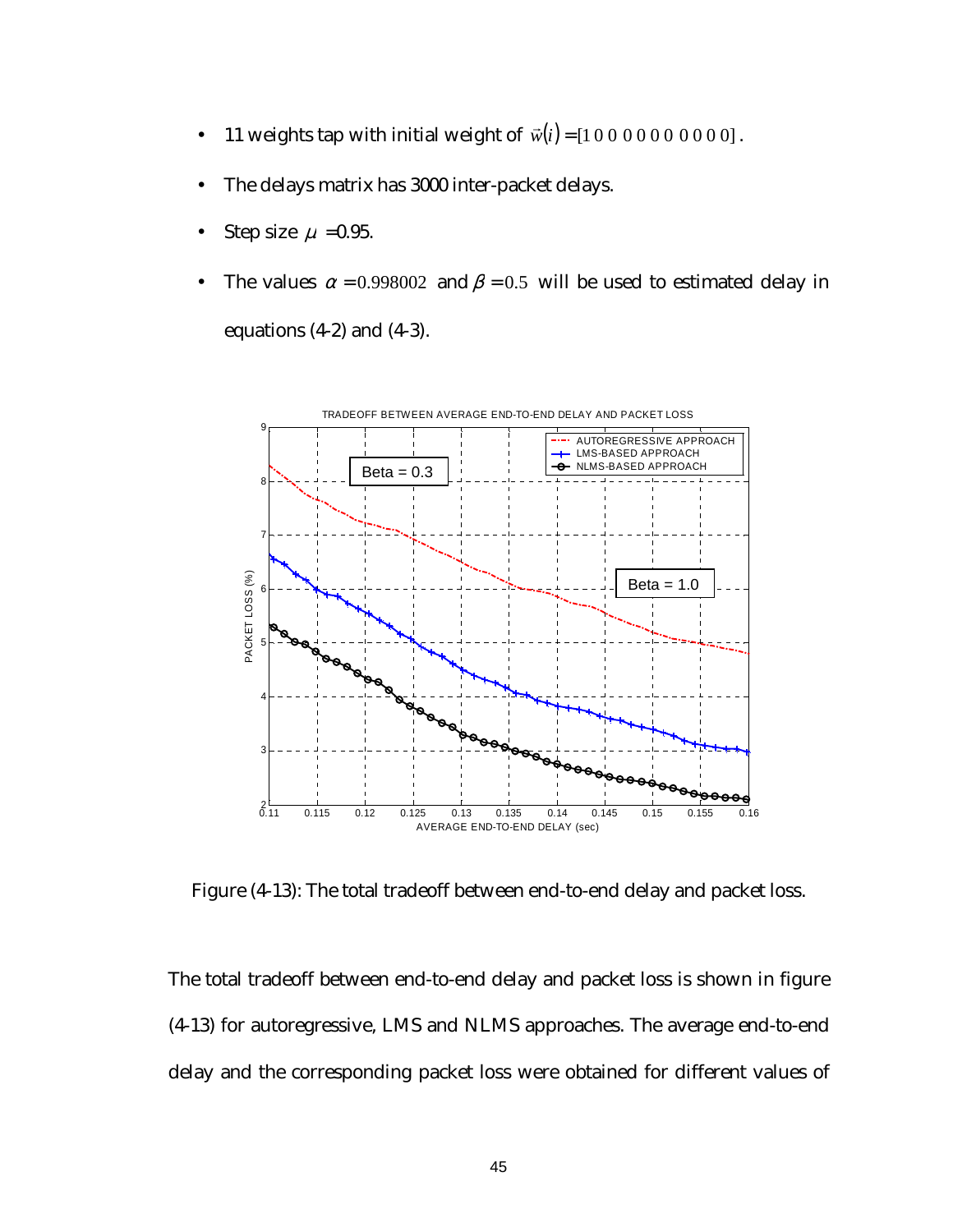$β$  ranging from 0.3 to 1.0. As shown in figure (4-13), lower values of  $β$  produce lower average end-to-end delays whereas higher values of  $\beta$  produce higher average end-to-end delays. It was found that NLMS approach outperforms autoregressive and LMS algorithms by reducing both the average end-to-end delay and packet loss rate.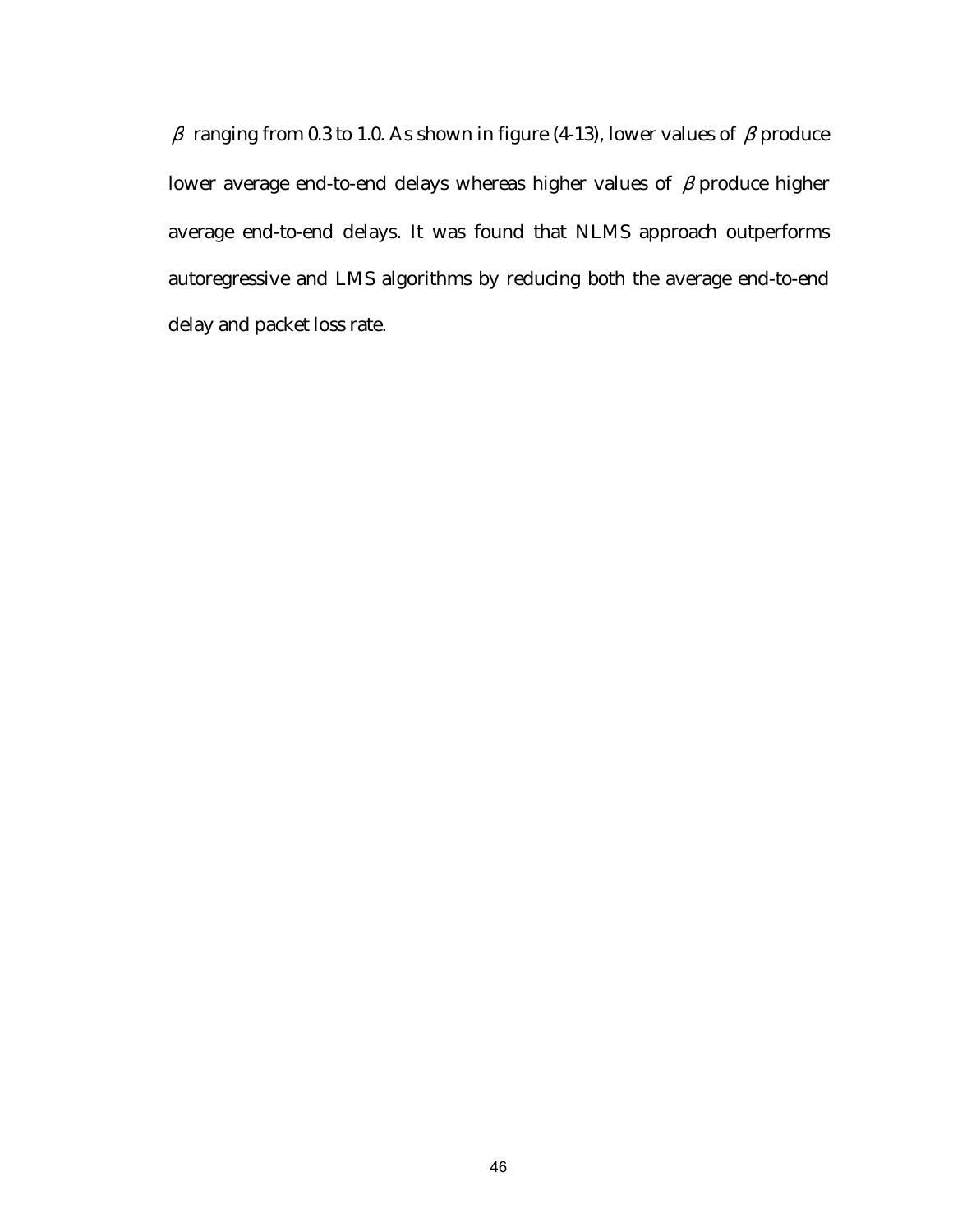## CHAPTER 5

## APPLYING NLMS ALGORITHM TO PACKET VIDEO

## **5.1 THE PACKET VIDEO COMMUNICATIONS DELAYS**

Achieving low latency is of utmost importance to enhance the real time quality in both audio and video applications over the internet. Internet video communication, in particular, is bandwidth intensive and subject to packet delay, and packet loss.

Several studies have been introduced to improve the applications of internet video communications such as prerecorded video materials, live events and video conferencing. Because the amount of motion or changes in the picture in each situation is different, video encoders produce varying sizes of video frames. For example, broadcasting live sport event produces larger frames compared with a videoconferencing. This is because the amount of motions in a sport event is much higher than those in a conference room where a still picture dominates the small movements.

Large production of video frames, in general, results in higher video rates which can lead to network congestion especially when exceeding the network bandwidth capacity. This may adversely affect other *transmission control protocol* (TCP) traffic which reduce transmission rate as a reaction to the network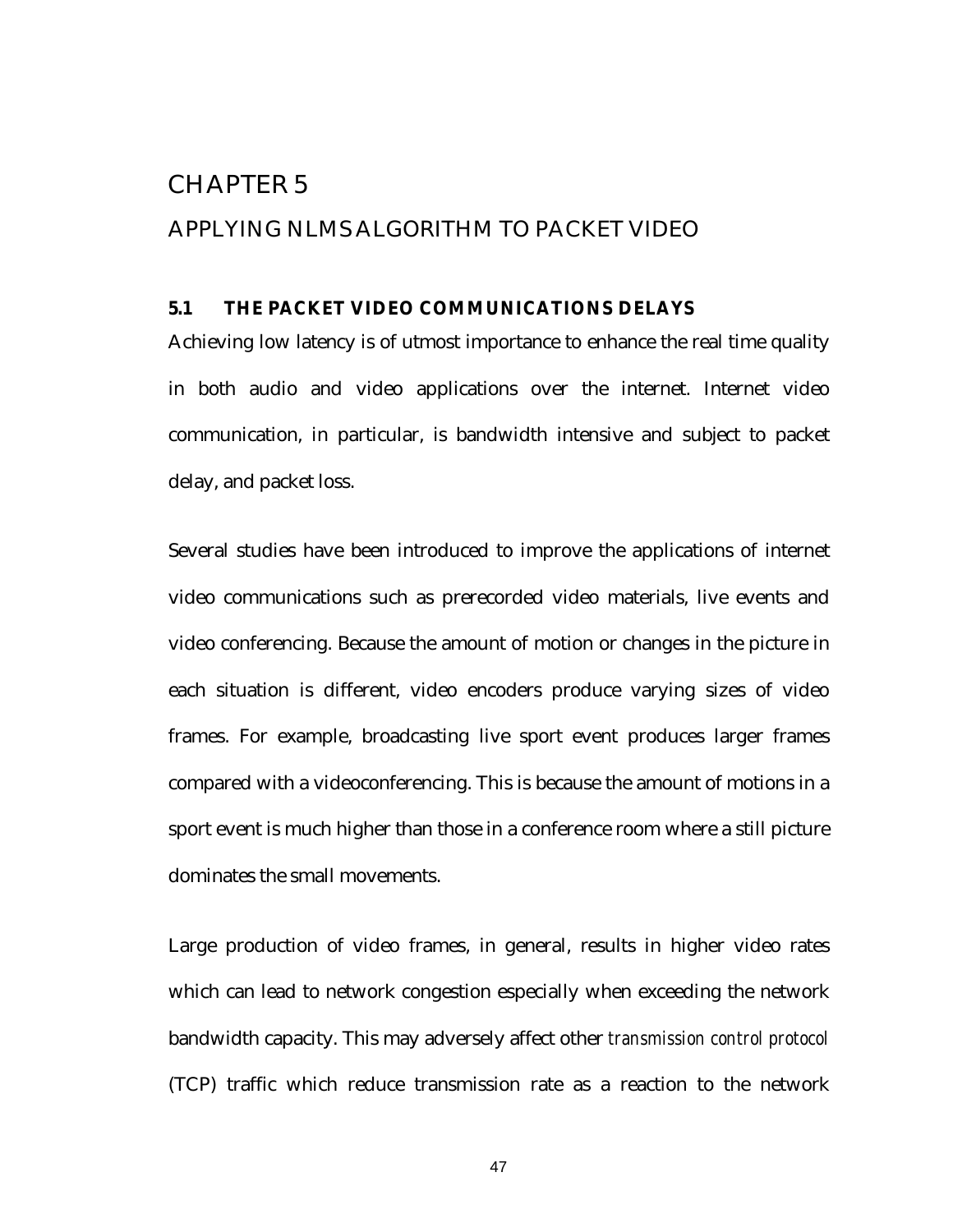congestion. Thus, network-friendly packet video streams are to be obtained by encoders to fit the network traffic conditions.

Varying delay can negatively impact the perceived quality of packet video streams. Good quality video frames require bits compression and extensive encoding and decoding processes at the transmitter and the receiver. The codec processing delay varies according to the size of each video frame. As a result, the total end-to-end delay experienced by packet video is affected by the varying delays in the codec as well as varying network delays.

Another challenge in internet video communications is packet loss which may results in video error. Lack of error adjustment introduces error propagation and hence gives time-varying quality of real-time video. Also, retransmission of lost packet video can't achieve real-time video quality and *Forward Error Correction* (FEC) techniques proved to be ineffective when bursty losses are encountered.

In this chapter, variable bit rate MPEG coding will be considered in videoconferencing systems and NLMS technique will be proposed to adjust the playout delay of packet video by responding to changing network delays.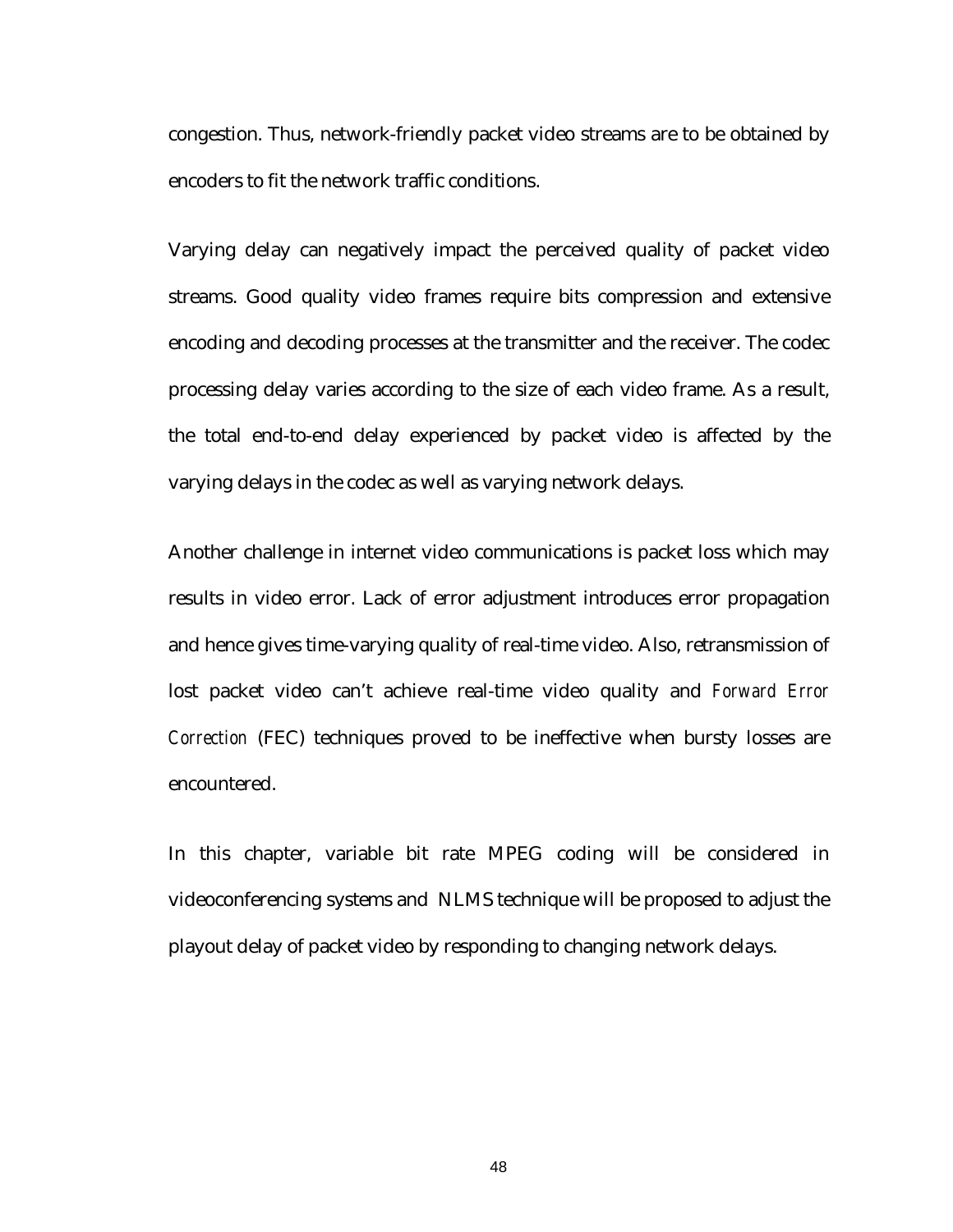#### **5.2 THE PACKET VIDEO MODEL**

To properly examine the delay sources in packetized video communications, the need to investigate the stages which a packet video encounters from source to destination becomes of great importance.

At the source, continuous video is sampled into images. The sampling process is performed by an image sampler at a typical rate of 5 to 30 images per second. In general, higher sampling rates allows for shorter image production delays. The resulted samples of images are encoded and compressed so that quality video with reasonable network frame size is produced. Assuming constant encoding rate, the encoding and compression processes introduce variable processing delay due to varying size of produced video frames. The encoded video frames



Figure (5-1): Packet video model.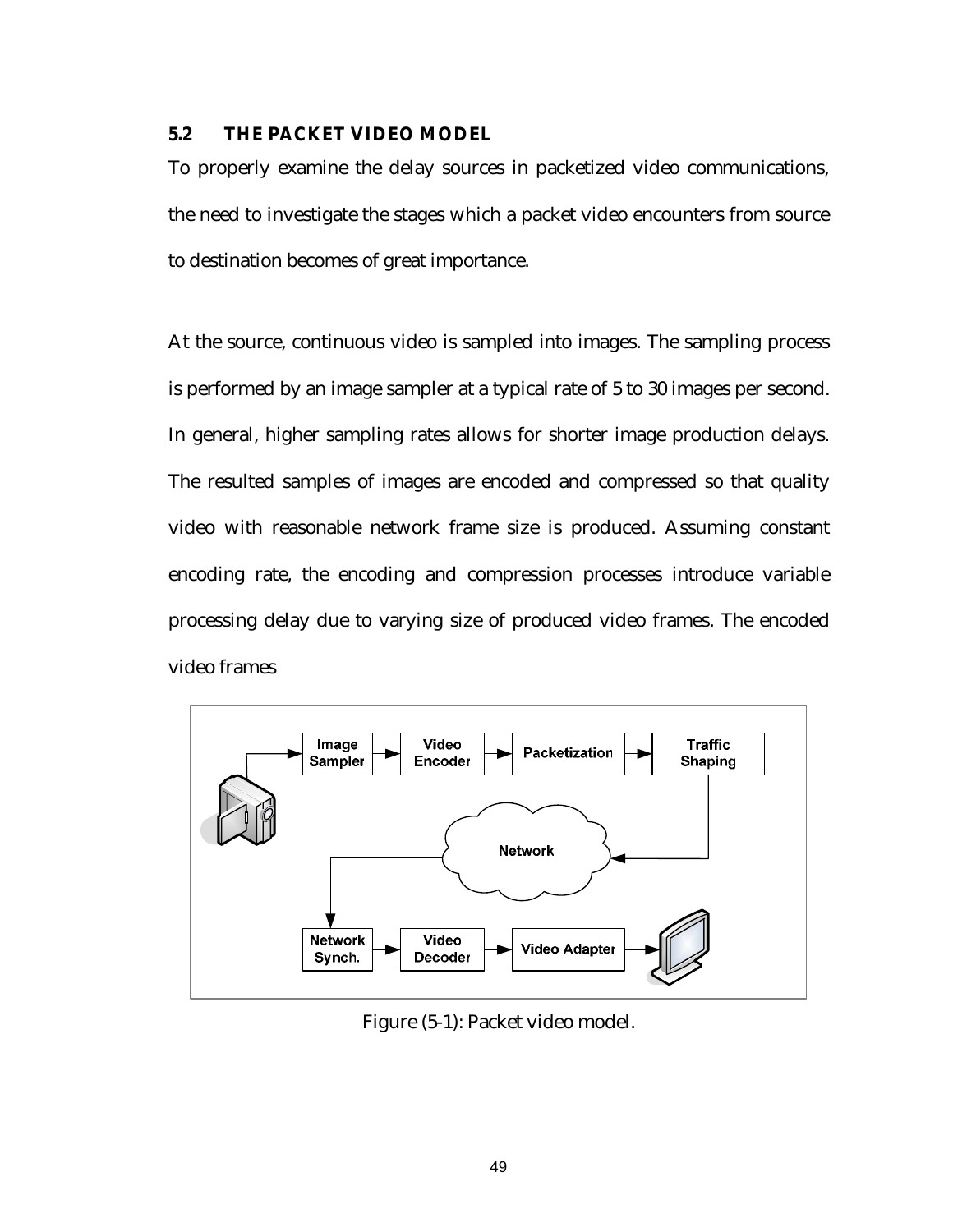are packetized and sent to the receiver through the network. Due to network queuing and congestion conditions, the delay a packet experiences as it being sent across the network becomes more variable. Before video images are displayed at the receiver, the varying delays must be adjusted to obtain continuous playout of video packets. The sum of delay components which contribute to most of the delays that a video packet encounters must be synchronized at the receiver are:

$$
\Delta = \Delta p + \Delta p k t + \Delta n + \Delta p_r \tag{5-1}
$$

where:

- ∆*p* is the encoder and decoder processing delay.
- ∆*pkt* is the packetization & packet extraction delay.
- ∆*n* is the network delay
- $Δp<sub>r</sub>$  is the propagation delay.

In general, a receiver that can estimate the proper amount of packet with lower end-to-end delay will be capable of displaying more real-time video over packet switched networks such as the internet.

#### **5.3 MPEG OVERVIEW**

MPEG is a video coding standard designed for digital storage of quality video for later playout. The MPEG system encodes a sequence of digitized images to produce two different types of coding format, namely Intra-frame and Predictive-frame coding.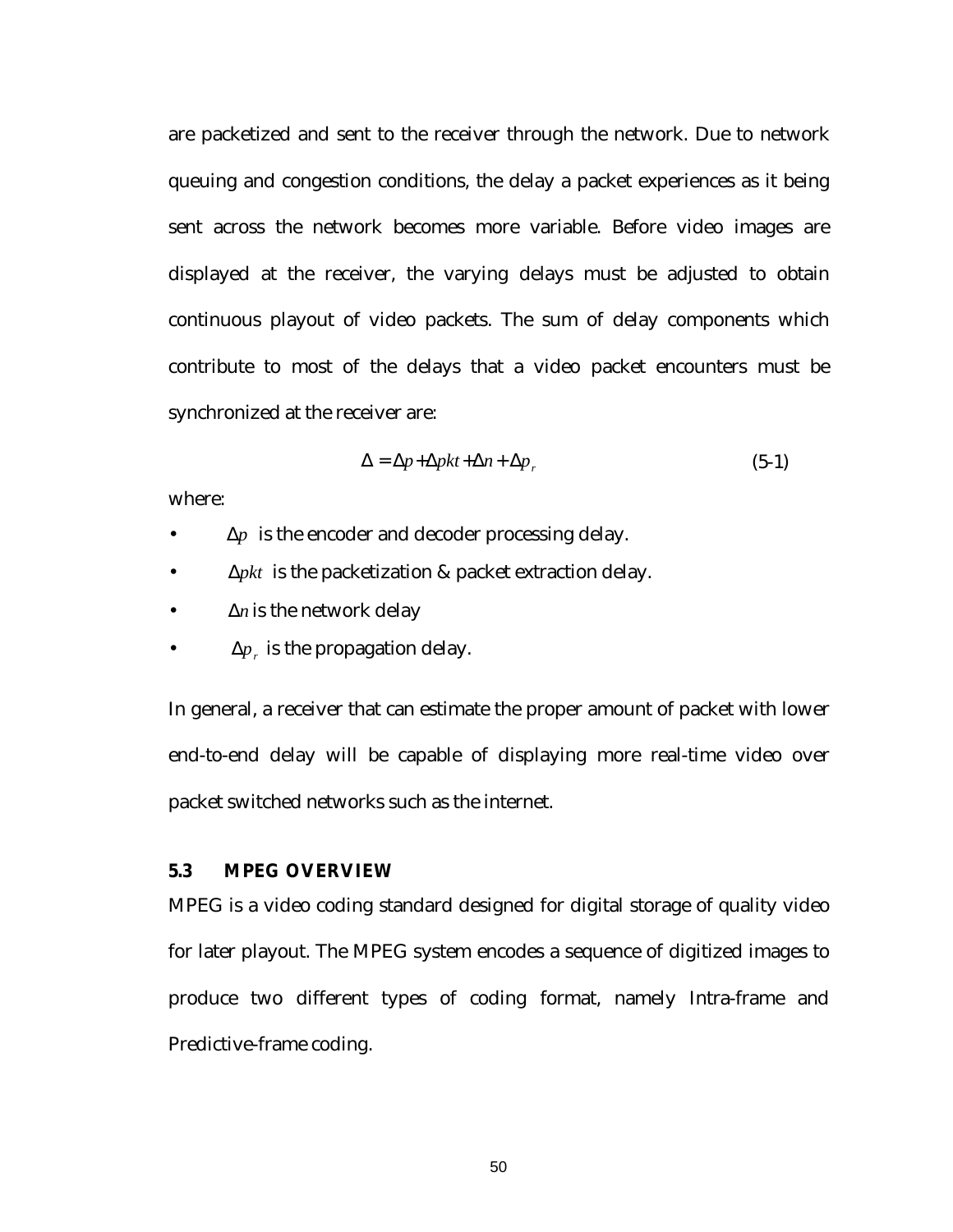During the Intra-frame coding, the images are processed to eliminate the spatial redundancy. The image is further divided into 8x8 pixel blocks and processed by *discrete cosine transform* (DCT). The resulted 8x8 matrixes of coefficients are quantized, Huffman encoded and processed for further compression. The resulted encoded image is referred to as I-frame.

During the Predictive-frame coding, an image is processed to eliminate the temporal redundancy relative to the previous one. The image is further divided into macro-blocks each of 16x16 pixel matrixes of luminous information and two 8x8 pixel blocks of the two chrominance components. Motion estimation is performed for each macro-block such that previous image is searched for similar macro-block. If similar macro-block is found, the difference is calculated between the actual and the reference macro-blocks. The difference is then coded by performing DCT, quantization and Huffman encoded. The resulted encoded image is referred to as P-frame. If no similarity is found, each block is treated like a block in an I-frame.

The produced P-frame is typically 2 to 4 times smaller than I-frame as shown in figure (5-2). Due to the size differences between I-frame and P-frame, the encoder will produce variable bit rate streams especially when fast motions are detected. However, the predictive coding provides more compression during slow motion scenes. Thus, using MPEG coding in video conferencing

51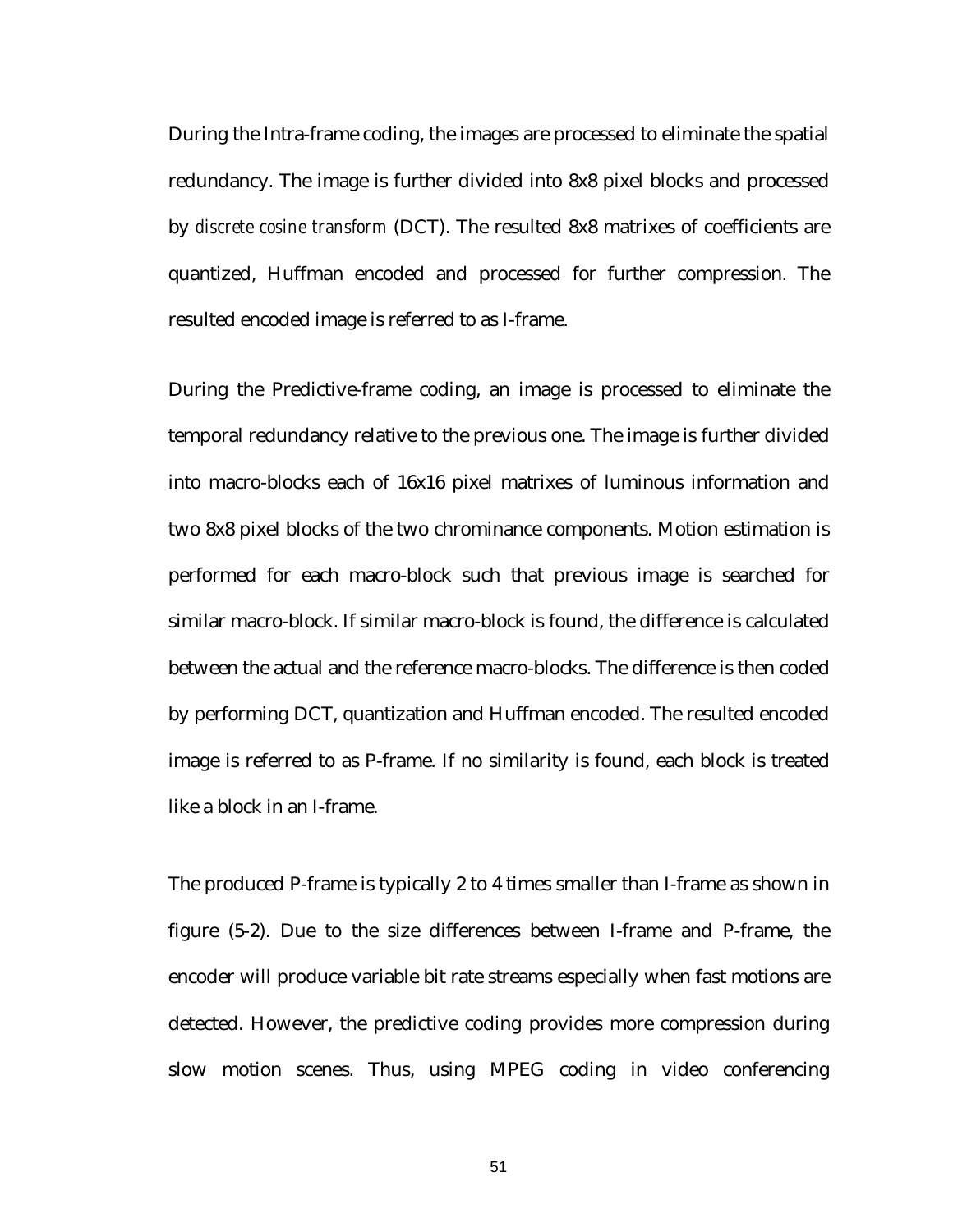applications, where still cameras are mounted at fixed locations with relatively small encountered movements, it is feasible to obtain lower sizes for packet video communications over the internet.



Figure (5-2): P-frames have larger size compared with I-frames.

## **5.4 CBR AND VBR VIDEO STREAMS**

With constant codec rates, the amount of bits needed to encode each image is variable and hence the production rate of encoded video frames is also variable. To minimize the variable production rate, a smoothing buffer is used so that video bits are sent to the network at a *constant bit rate* (CBR). To prevent the buffer from overflow and underflow, a control mechanism is used to monitor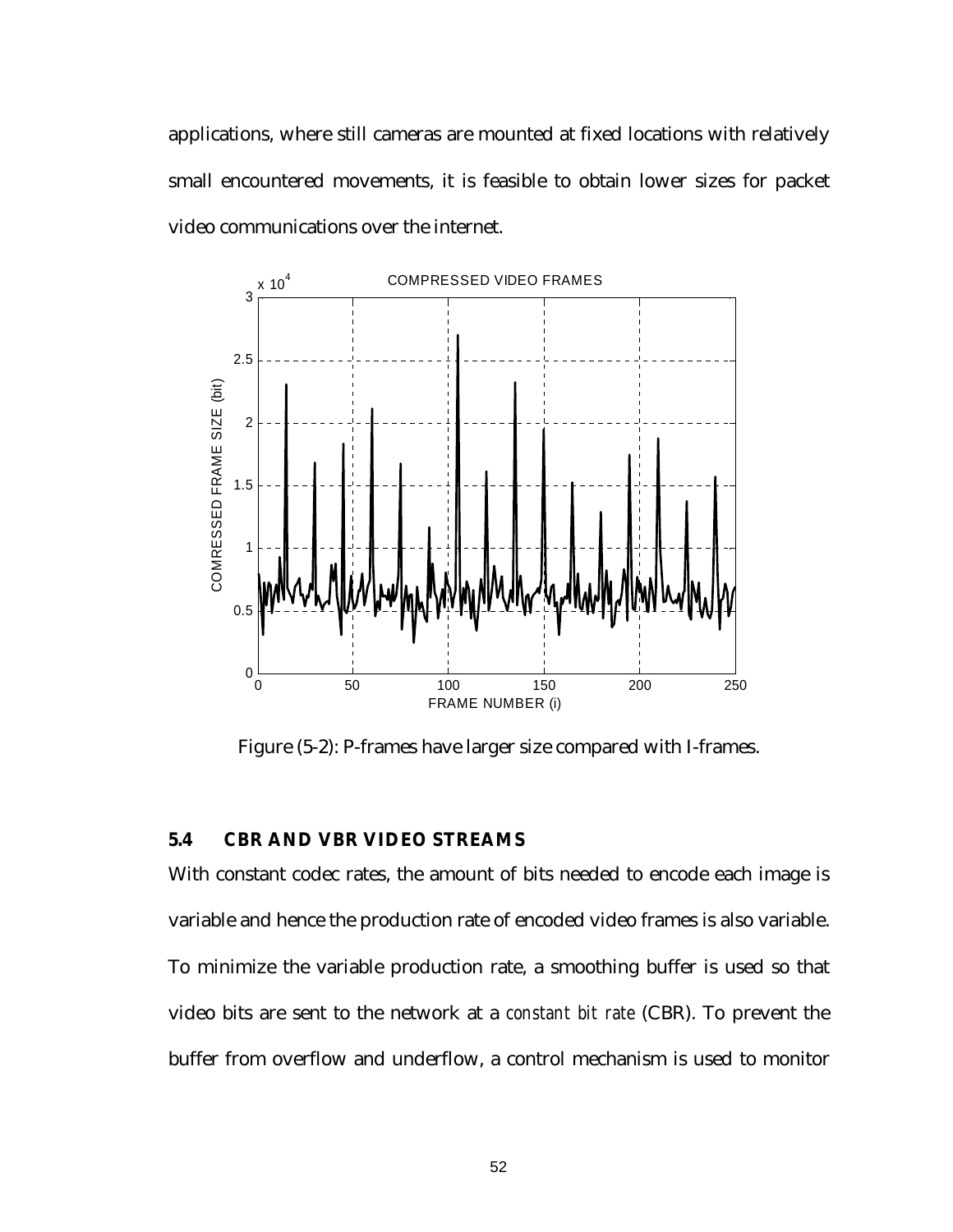the utilized size of the buffer and adjust the encoder production rate accordingly. This buffering process adds sensible delay that must be compensated at the receiver and hence adversely affect the total end-to-end delay. CBR buffer flow control is shown in figure (5-3).



Figure (5-3): CBR buffer flow control.

In *variable bit rate* (VBR) encoders, the packet is sent through the network once there are enough bits to assemble a packet. While the buffering delays are minimized, the packets will still experience the network variable queuing delays. In this case, the total encountered delay can be give by

$$
\Delta = \Delta p_{VBR} + \Delta p k t + \Delta n + \Delta p_r \tag{5-2}
$$

where:

 $\Delta p_{VRR}$  is the VBR codec/compression processing delay.

 $\Delta p_{VBR}$  can be reduced by using small packets which are decoded as soon as they arrive to the decoder. In VBR video streams, the total end-to-end delay is dominated by ∆*n* [reference].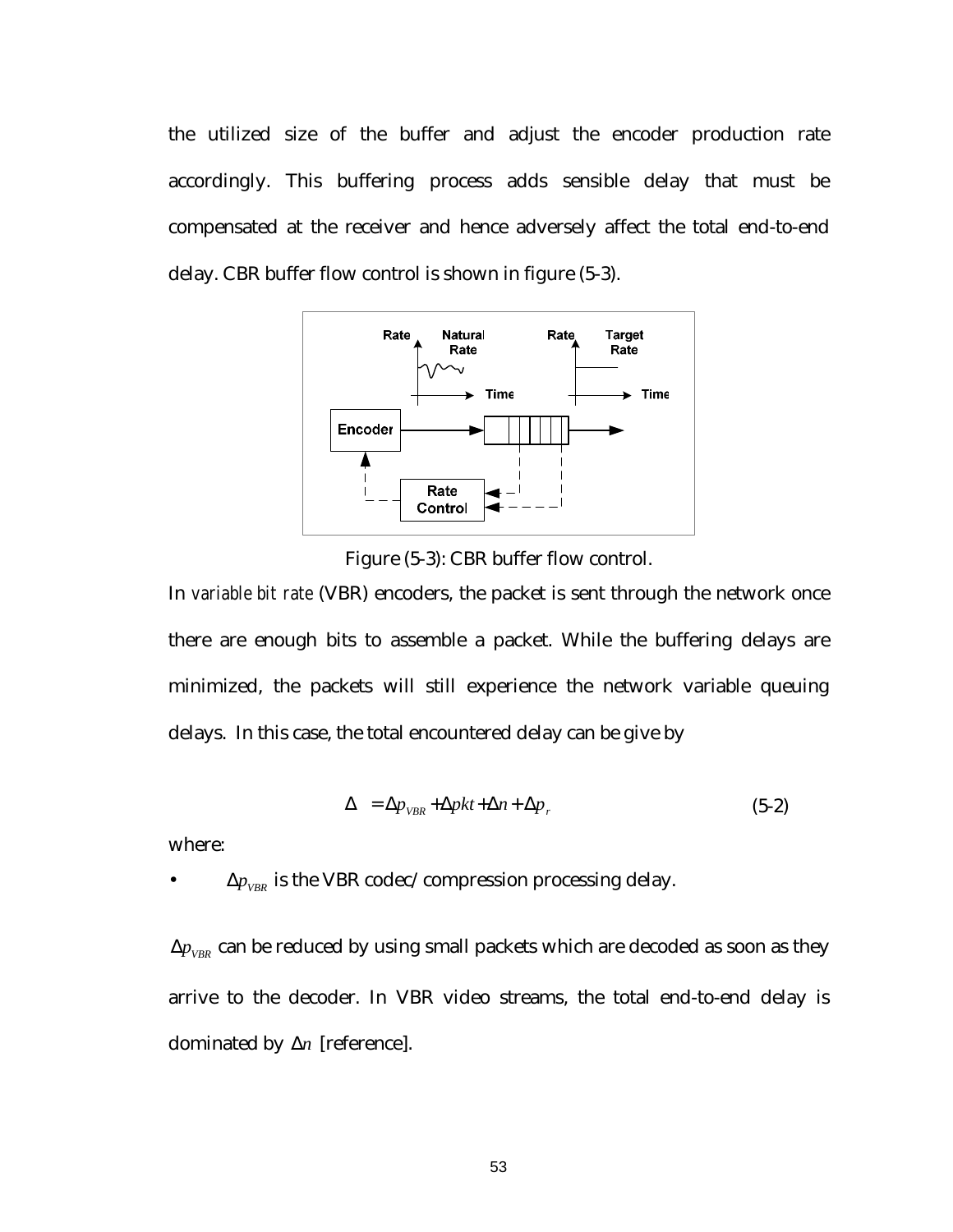Source burstiness, can lead to network congestion and packet losses and hence decreases the real-time video quality. To reduce the effects of bursty sources, traffic shaping is exploited at the network boundary to assure certain bandwidth (B) to the video source such that the burstiness is kept below a predefined value (A) as shown in figure (5-4).



Figure (5-4): Traffic shaping.

Since the traffic pattern generated by VBR encoder is not known in advance, the traffic shaper may not be compatible with packet produced by the encoder such that the produced video packet is larger than the maximum burst size of the traffic shaper. As a result, the packet will be discarded by traffic shaper.

To serve the purpose of this work, the analysis of traffic shaping will be left for further study and we will assume that the VBR encoder does not produce packets larger than the maximum burst value (A). We will only consider the traffic shaping contribution on the total end-to-end delay. Therefore, equation (5-2) can be modified to include the traffic shaping delay  $\Delta_{TS}$  as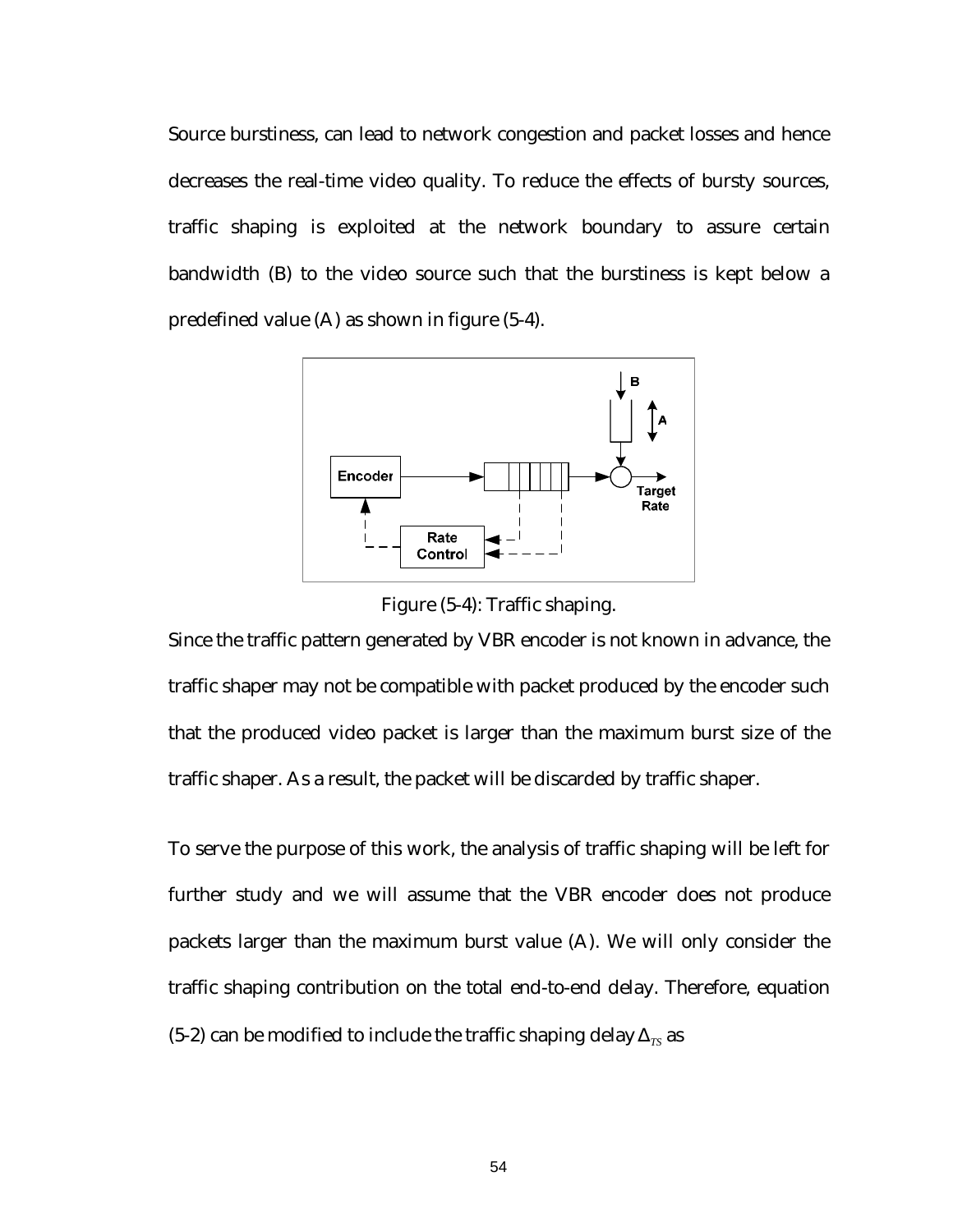$$
\Delta = \Delta p_{VBR} + \Delta pkt + \Delta_{TS} + \Delta n + \Delta p_r \tag{5-3}
$$

In this way, the NLMS algorithm shall estimate the packet encountered delay  $\Delta = \Delta_{NLMS}$  and adjust the playout buffering delay according to the estimated value of  $\Delta_{NMS}$ .

#### **5.5 NLMS ALGORITHM FOR PACKET VIDEO STREAMING**

In packet video communications, packet video encounters variable delays as a result from video codec processing  $\Delta p_{VBR}$  and network queuing  $\Delta n$ . In the simulation, the following will be assumed:

- 1. Video images are captured from video conferencing system with fixed camera and small amount of movements in the location.
- 2. The video sampler produces images with rate of 15 images per second.
- 3. The video encoder produces tolerable sequences of I-frames and Pframes with predefined maximum frame size. This assumption is feasible in video conferencing systems due to the small pace of camera movement. The encoding rate is 500 kb per second with compression ration of 150. The encoder delay  $\Delta p_{VBR}$  varies according to the frame size. VBR video is also assumed and hence the buffering delay of the encoded frames is negligible.
- 4. Constant delay of 30 ms for each of packetization, traffic shaping and packet extraction processes.
- 5. Varying network delay is geometrically distributed with maximum and minimum delays of 120 ms and 20 ms per packet respectively.
- 6. Constant propagation delay of 24 ms.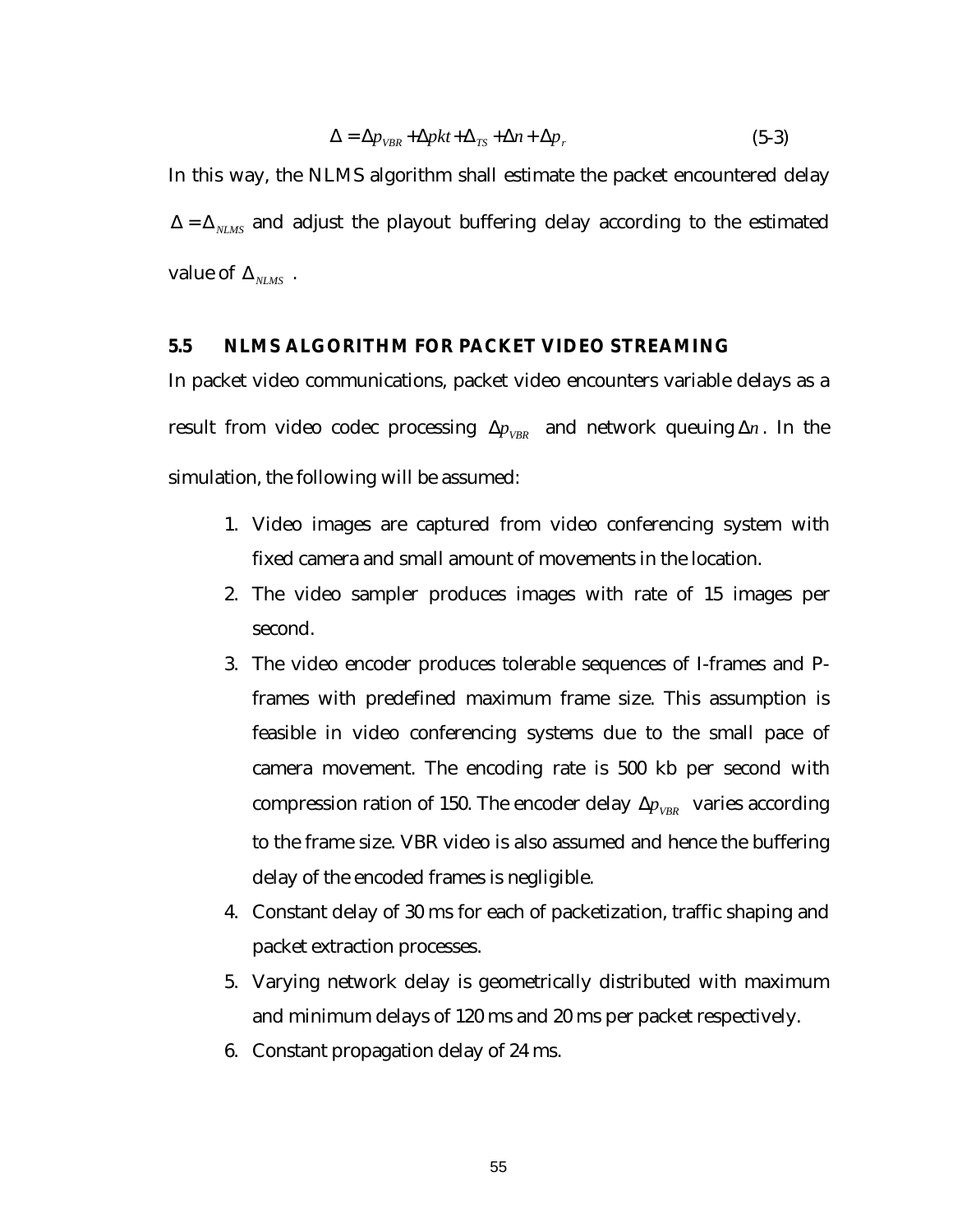The NLMS algorithm intends to estimate the proper amount of delay  $\Delta_{MMS}$  required to adjust the total end-to-end delay of each packet video such that the packet loss is minimized using equations (5-4) and (5-5) as described in chapter 3. The predicted delay is used to synchronize the decoded frame just before video playout as shown in Figure (5-5).

$$
\hat{v}(i) = \alpha \cdot \hat{v}(i-1) + (1-\alpha) \cdot |\Delta_{NLMS} - n(i)| \tag{5-4}
$$

$$
D(i) = \Delta_{NLMS} + \hat{\beta}.\hat{v}(i)
$$
 (5-5)



Figure (5-5): Proposed NLMS scheduler for Packet Video.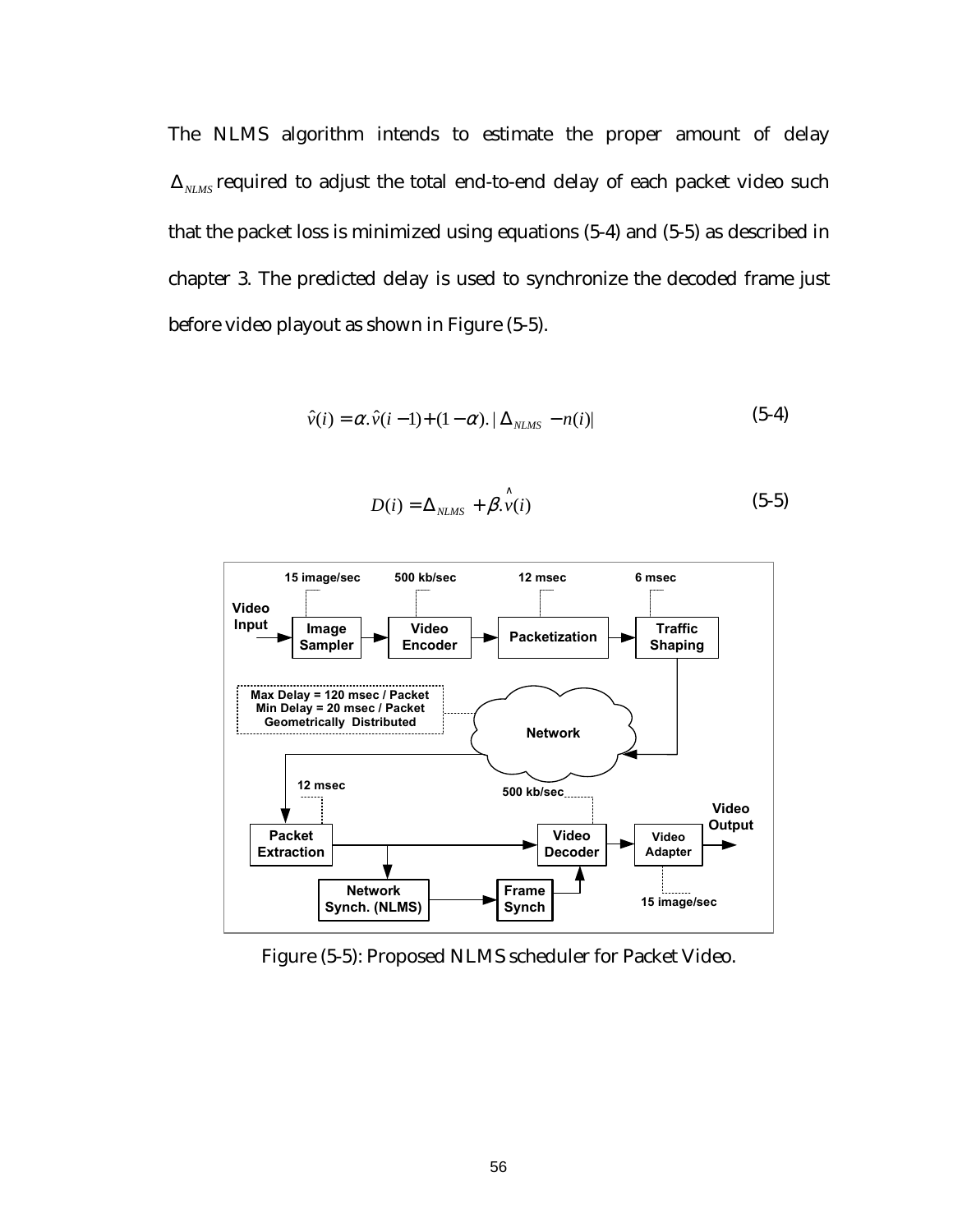# **5.6 SIMULATION AND RESULTS FOR PACKET VIDEO USING GEOMETRIC DISTRIBUTION**

The video encoder processes each image sample and produces I-frames and Pframes. As described in section 5.3, I-frames is 2 to 4 times higher in size than Pframes. Assuming constant encoder bit rate of 500kbps and compression ration of 150 with 15 images per sample, the produced frames varies in size based on the image sample. In turn, this will result in variable video frame delay with mean of 25 ms shown in figure (5-6) where the high counts represent the delays of I-frames. The delay distribution also assumes small movements in the generated image samples (small P-frames) which is typically achievable in videoconferencing situations.



Figure (5-6): Video codec/compression frame delay.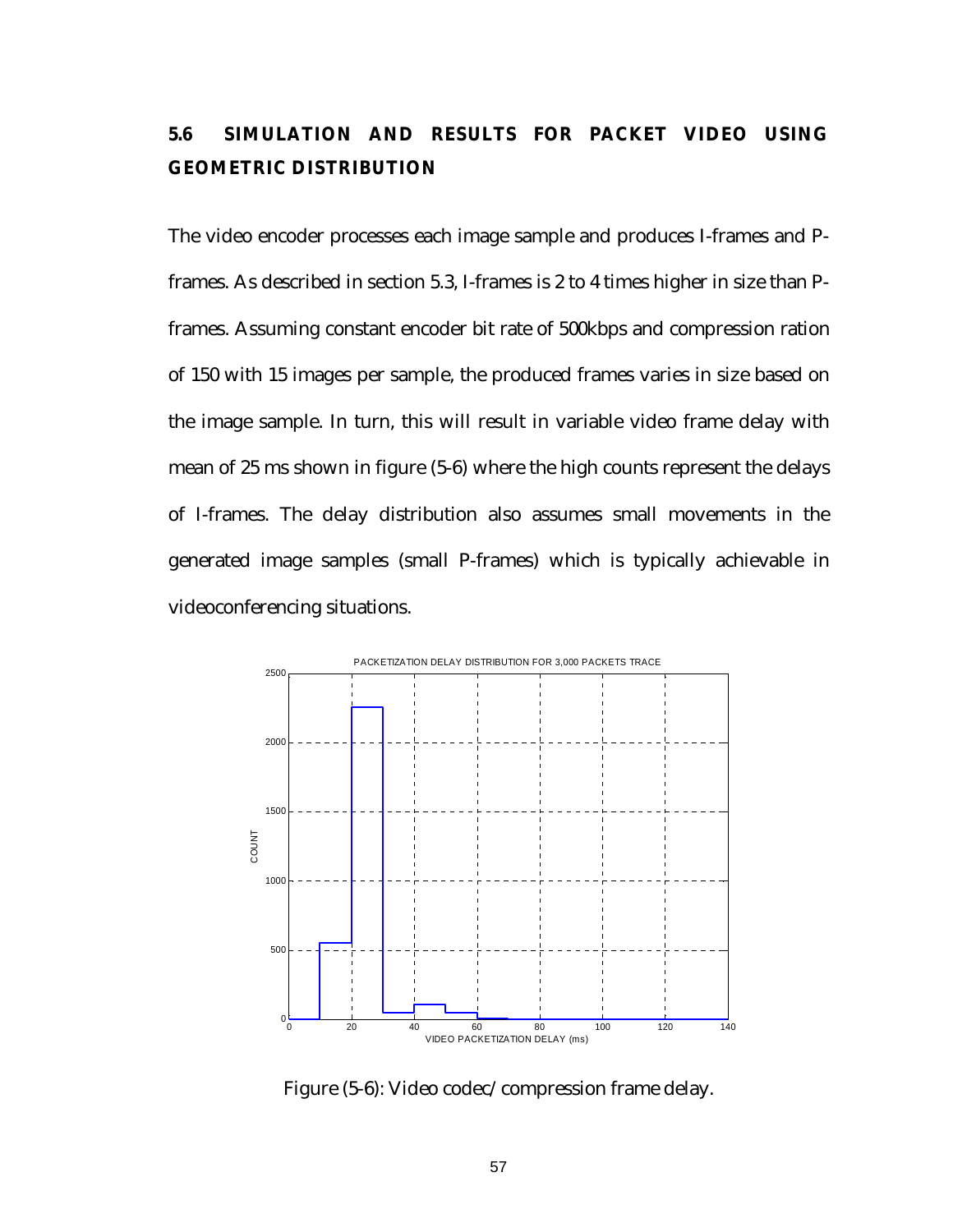

Figure (5-7): Variable distribution of Network delay.

The inter-packet delay of the network has a mean of 50 ms. We assume that generated inter-packet delays contain propagation time and network variable delay components. Any clock drifts between the sender and receiver will be neglected. The geometric distribution pattern was generated via MATLAB geornd function. The distribution of network inter-packet delay is shown in figure (5-7).

The total encountered delay distribution per packet is shown in figure (5-8). The delay pattern includes the total sum sender and receiver codec delays, packetization and depacketization delays, traffic shaping delays, propagation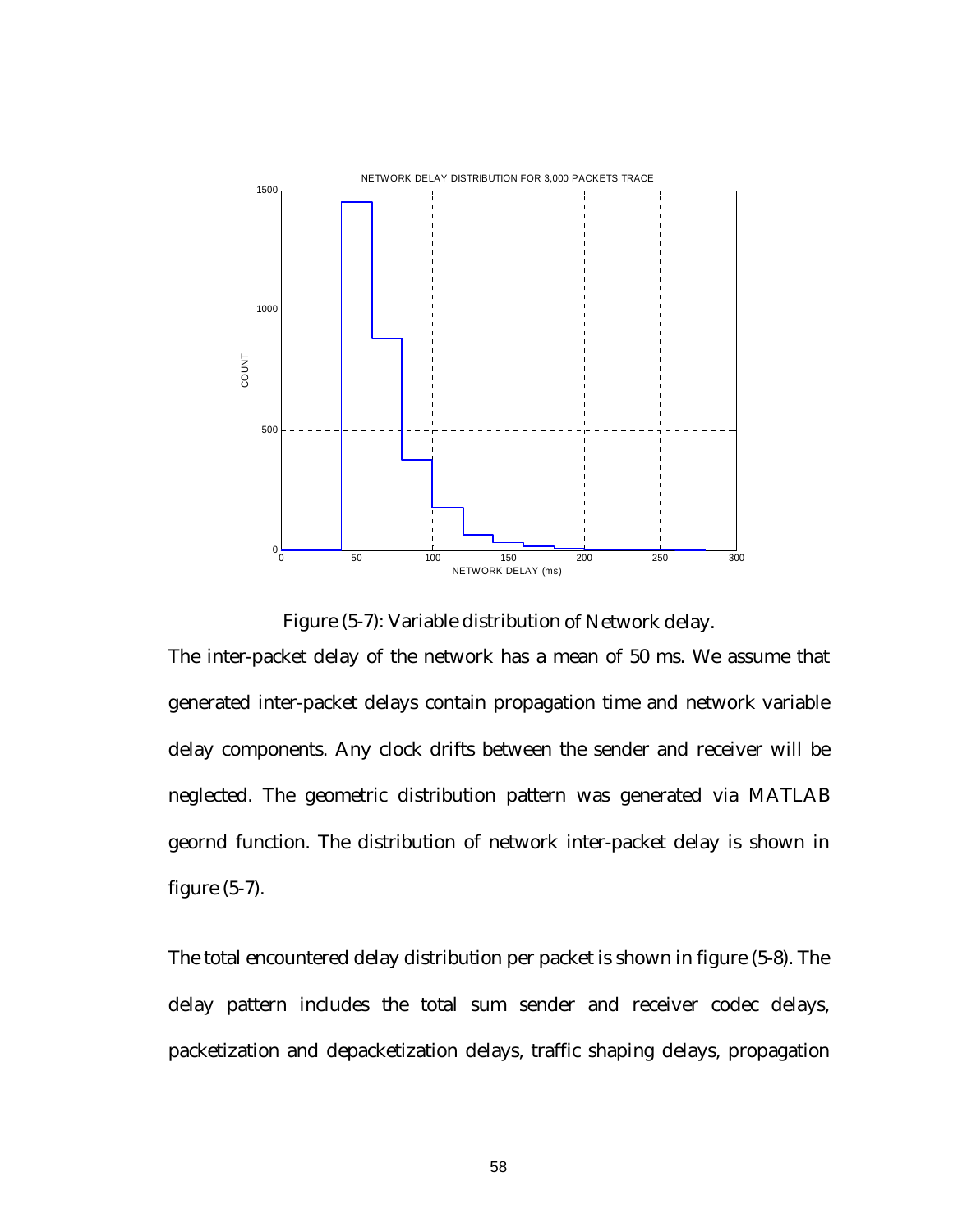delays and network queuing delays as in equation (5-3). The playout buffer at the receiver should be according to the delay each packet experienced.



Figure (5-8): Total encountered delay distribution.

The total encountered delays are applied to the NLSM filter to predict the next delay as described in chapter 3. The NLMS FIR filter was selected to have 11 weights tap with initial weight of  $\vec{w}(i) = [1 0 0 0 0 0 0 0 0 0]$ . The delays matrix has 5000 inter-packet delays to be processed by NLMS algorithm with scale factor  $\tilde{\mu}$  = 0.95. The values  $\alpha$  = 0.998002 and  $\beta$  = 0.5 will be used to estimated delay in equations (5-4) and (5-5). The mean-squared error between the actual and estimated delays is depicted in figures (5-9).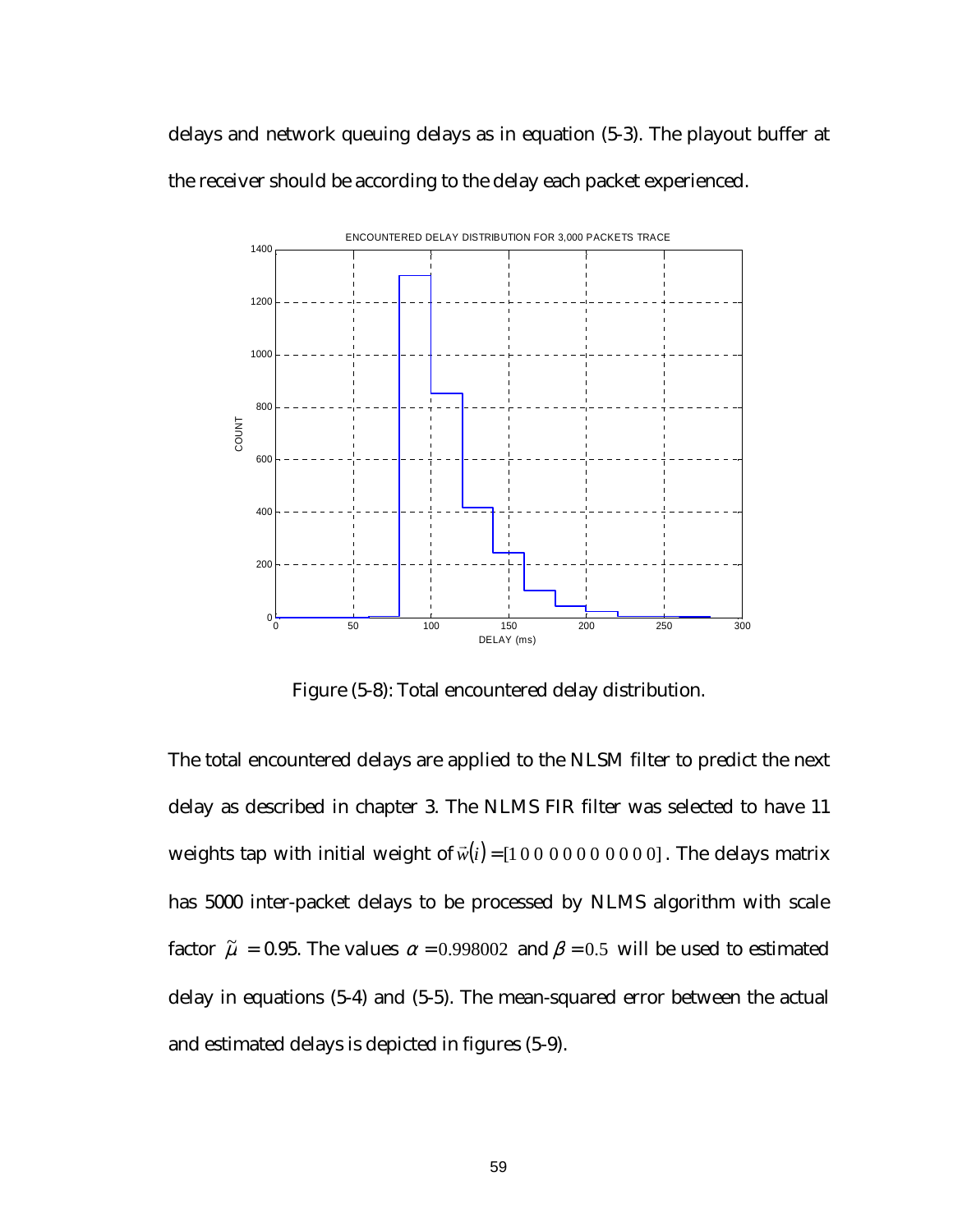

Figure (5-9): MSE between the actual and the NLMS estimated delays.



TRADEOFF BETWEEN AVERAGE END-TO-END DELAY AND PACKET LOSS

Figure (5-10): The total tradeoff between end-to-end delay and packet loss.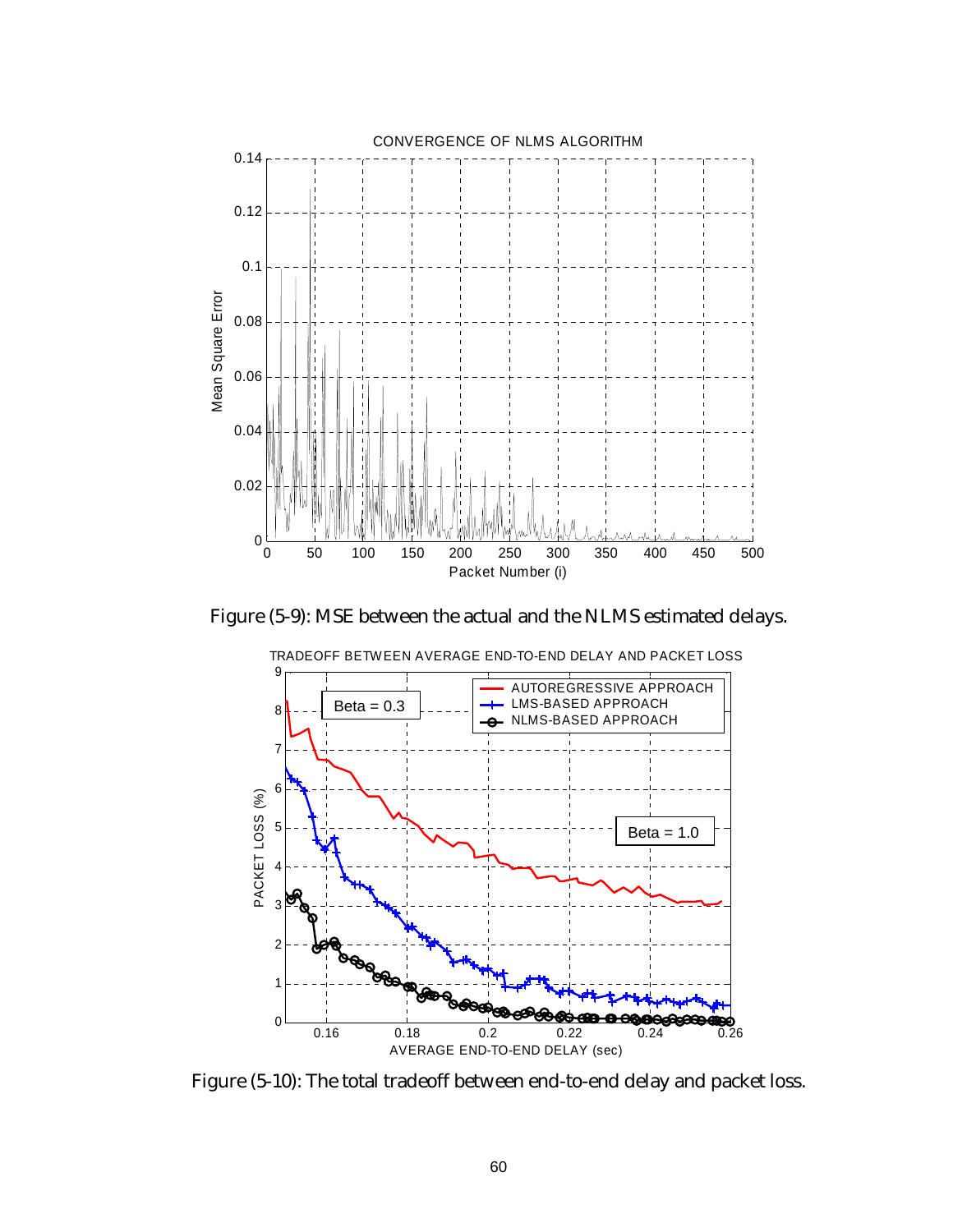The total tradeoff between end-to-end delay and packet loss is shown in figure (5-10) for autoregressive, LMS and NLMS approaches. The average end-to-end delay and the corresponding packet loss were obtained for different values of  $\beta$  ranging from 0.3 to 1.0. It was found that NLMS approach outperforms both AR and LMS algorithms by reducing both the average end-to-end delay and packet loss rate.

# **5.7 SIMULATION AND RESULTS FOR PACKET VIDEO USING PARETO DISTRIBUTION**

In this section, we apply *Pareto distribution* on the network delay to examine and compare the performance of autoregressive, LMS-based and NLMS-based algorithms on the end-to-end packet video delay and packet loss rate. Similar to section 5.6, the video encoder processes each image sample and produces Iframes and P-frames. I-frames are 2 to 4 times higher in size than P-frames. Assuming constant encoder bit rate of 500kbps and compression ration of 150 with 15 images per sample, the produced frames varies in size based on the image sample. In turn, this will result in variable video frame delay with mean of 25 ms shown in figure (5-11) where the high counts represent the delays of Iframes. The delay distribution also assumes small movements in the generated image samples (small P-frames) which is typically achievable in videoconferencing situations.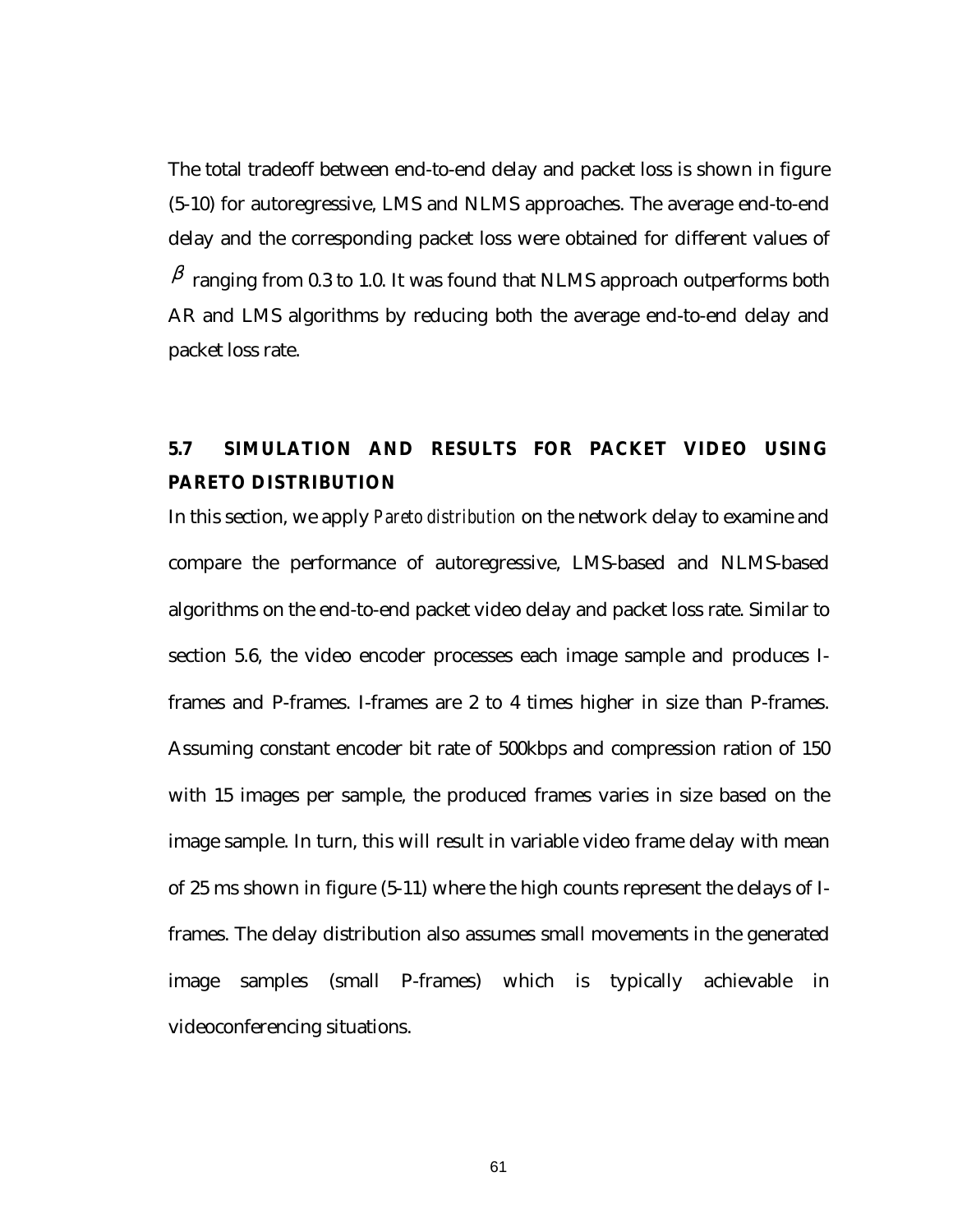

Figure (5-11): Video codec/compression frame delay.



Figure (5-12): Variable distribution of Network delay – Pareto.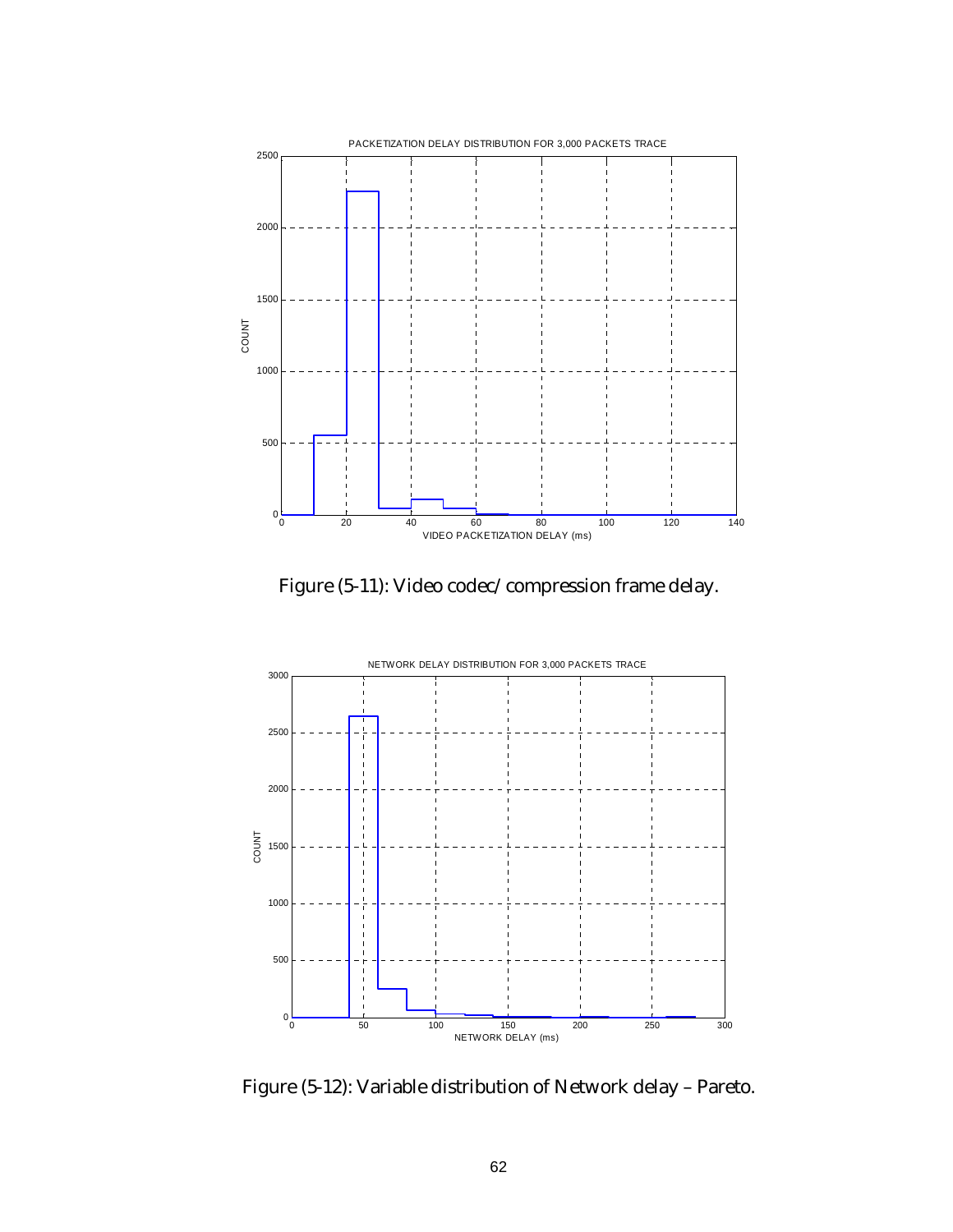The inter-packet delay of the network has a mean of 50 ms. We assumed that the generated inter-packet delays contain propagation time and network variable delay components. Any clock drifts between the sender and receiver will be neglected. The Pareto distribution pattern was generated via MATLAB *simpareto* function. The distribution of network inter-packet delay is shown in figure (5-12).

The total encountered delay distribution per packet is shown in figure (5-13). The delay pattern includes the total sum sender and receiver codec delays, packetization and depacketization delays, traffic shaping delays, propagation delays and network queuing delays as in equation (5-3). The playout buffer at the receiver should be according to the delay each packet experienced.



Figure (5-13): Total encountered delay distribution.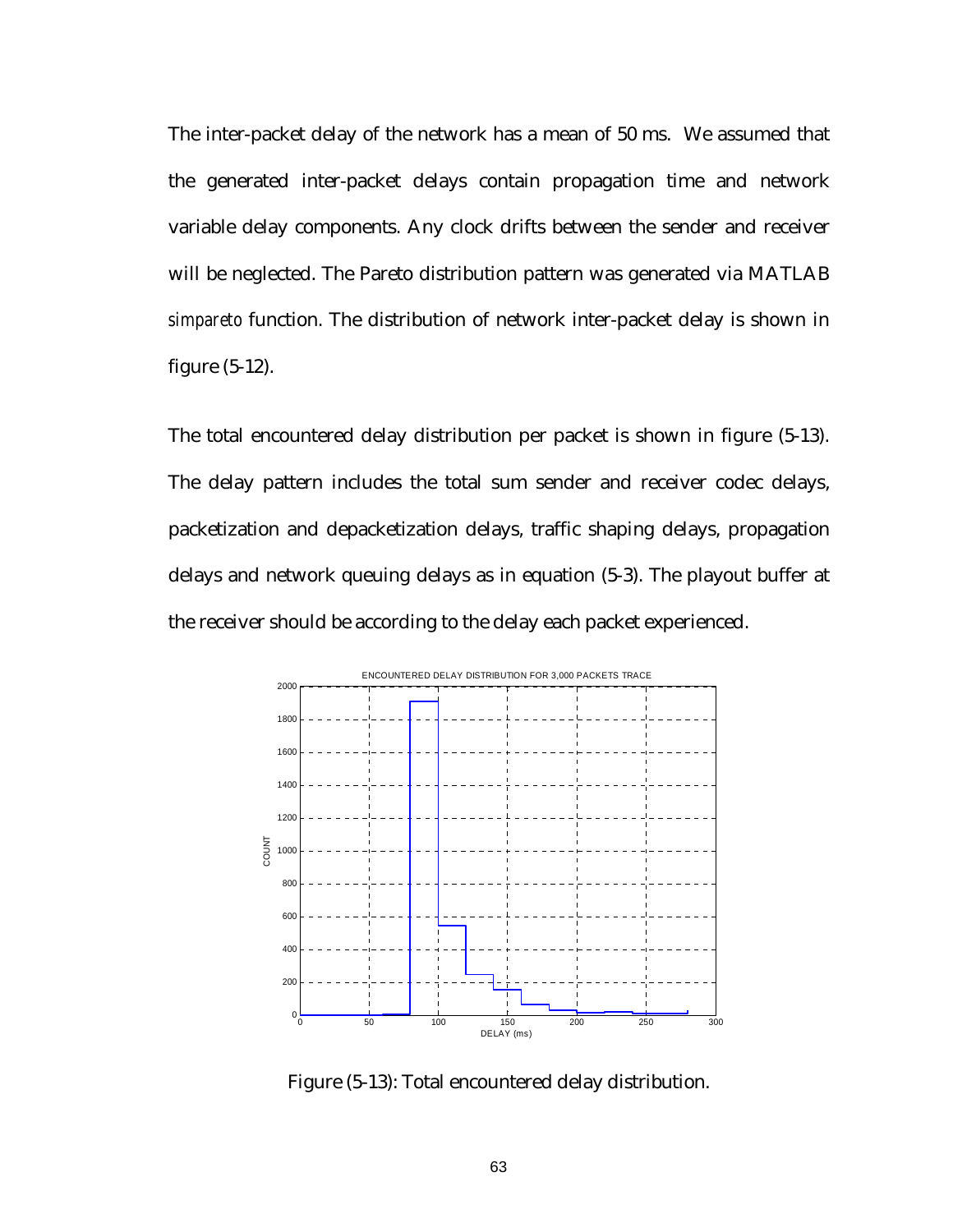The total encountered delays are applied to the NLSM filter to predict the next delay as described in chapter 3. The NLMS FIR filter was selected to have:

- 11 weights tap with initial weight of  $\vec{w}(i) = [1 \ 0 \ 0 \ 0 \ 0 \ 0 \ 0 \ 0 \ 0]$ .
- The delays matrix has 5000 inter-packet delays.
- scale factor  $\tilde{\mu} = 0.95$ .
- The values  $\alpha = 0.998002$  and  $\beta = 0.5$  will be used to estimated delay in equations (5-4) and (5-5).



Figure (5-14): The total tradeoff between end-to-end delay and packet loss.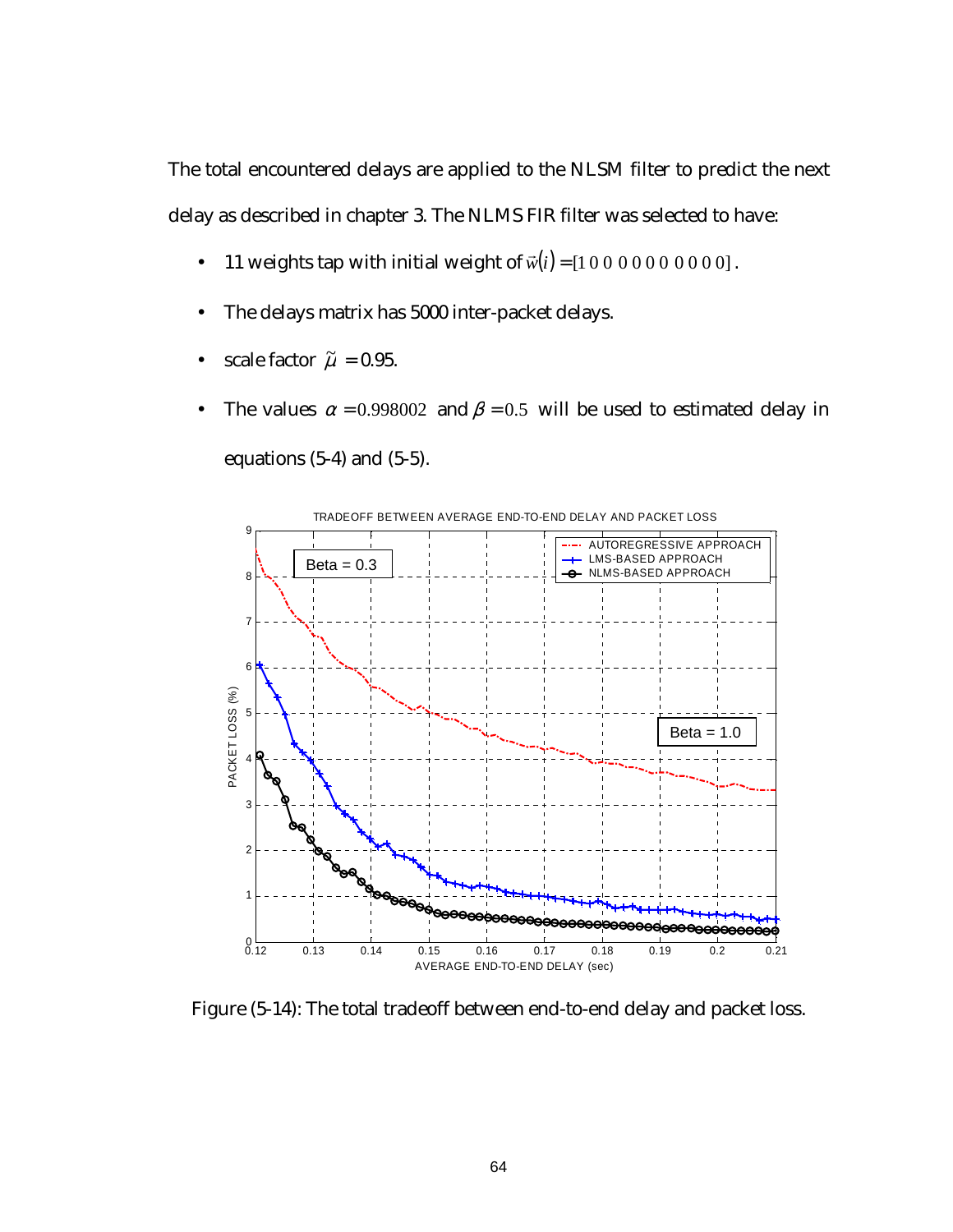The total tradeoff between end-to-end delay and packet loss is shown in figure (5-14) for autoregressive, LMS and NLMS approaches. The average end-to-end delay and the corresponding packet loss were obtained for different values of  $β$  ranging from 0.3 to 1.0. As shown in figure (5-14), lower values of  $β$  produce lower average end-to-end delays whereas higher values of  $\beta$  produce higher average end-to-end delays. It was found that NLMS approach outperforms both AR and LMS algorithms by reducing both the average end-to-end delay and packet loss rate.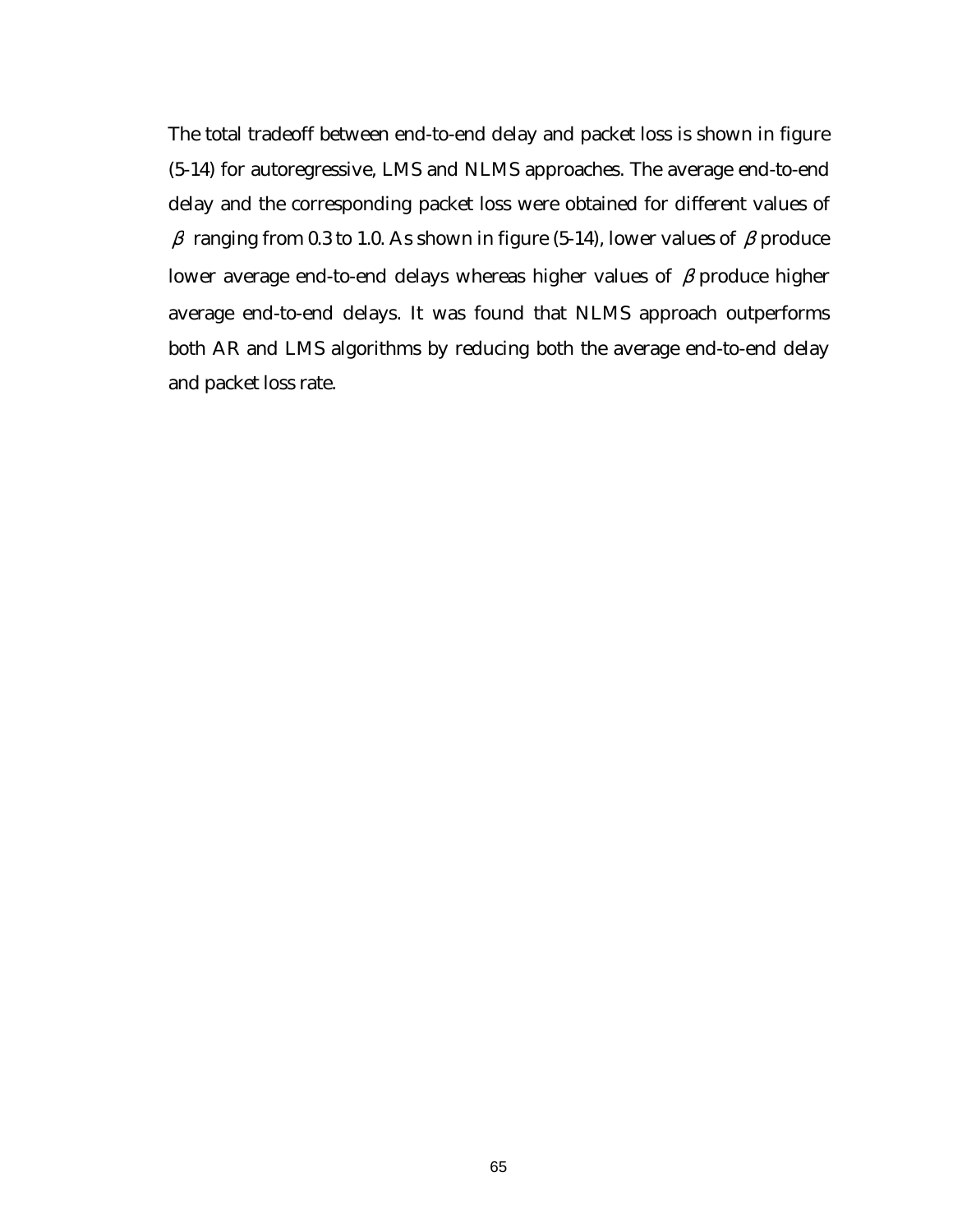## CHAPTER 6 SUMMERY, RESULTS AND FURTHER STUDY

In this work, the effects of packet delay and loss in packet multimedia networks were investigated. In chapter one, we started by introducing basic packet synchronization where we pointed out the relation between the components of the total delay and identified the fixed and variable delays.

In chapter two, we provided a background for packet voice and video delays where we described the constant and variable delay components. Also, we discussed the effects of variable delays in packet multimedia communications and indicated the delay smoothing procedure that eliminates the varying delays of received packets before playout. In addition, we described the packet playout adjustment and provided two examples of delay scheduling schemes where we found that small delay adjustment contributes less to the end-to-end delay on the expense of large packet loss rate whereas large delay adjustment contributes in less packet loss rate on expense of large end-to-end delay. We indicate that for packet multimedia communications, the receiver must be able to reduce the end-to-end delay and decrease the packet loss rate to achieve realtime packet multimedia communications. Furthermore, to tolerate between the end-to-end delay and packet loss rate, we reviewed related work on packet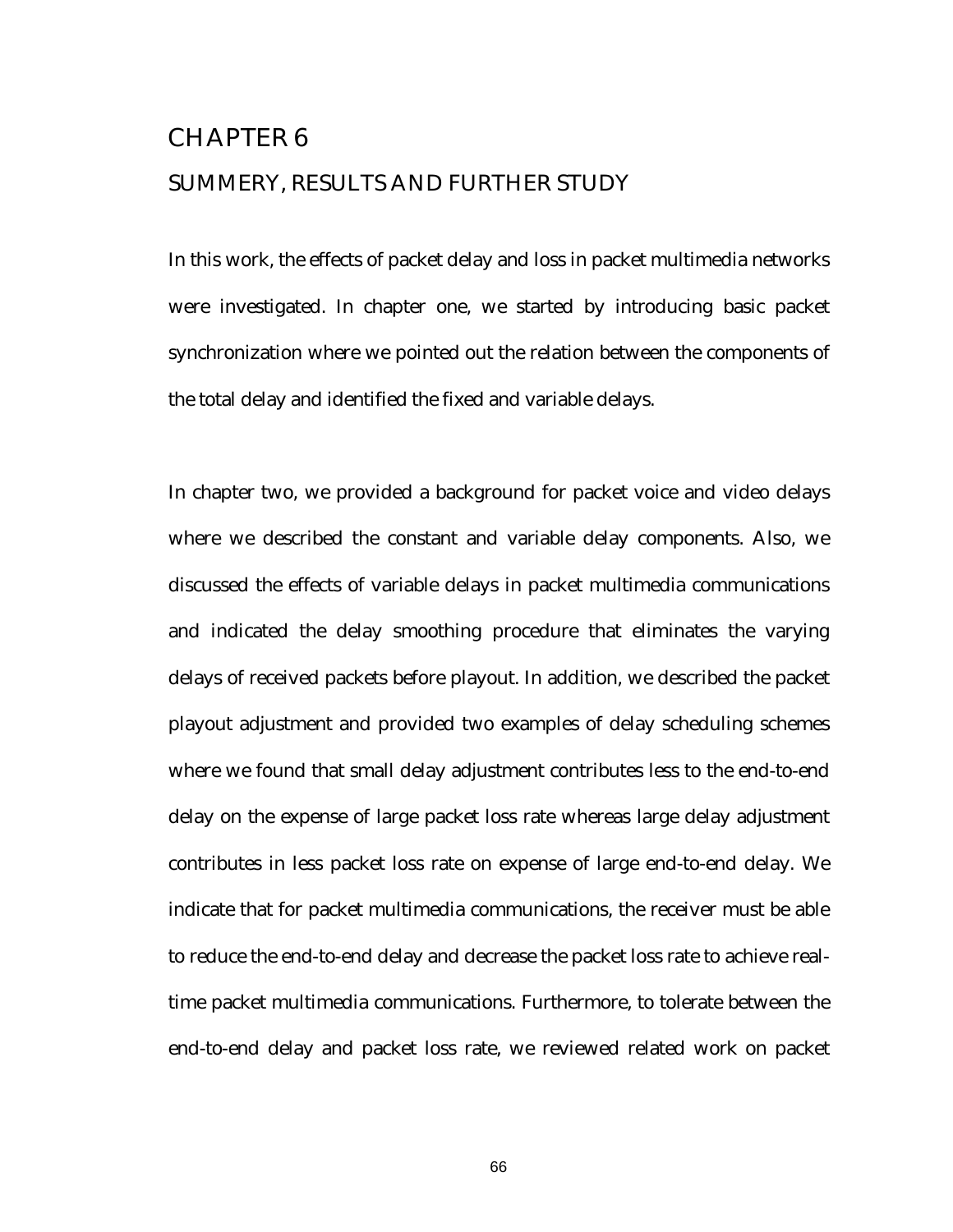voice playout adjustment techniques and algorithms such as *adjustment between talkspurt*, *autoregressive delay estimation* and *adaptive delay estimation*.

In chapter three, NLMS adaptive algorithm was introduced as an adaptive playout mechanism to estimate the delay for packet multimedia communications. Mathematical analysis of NLMS algorithm and its vector interpretation were explored and the NLMS filter model was obtained. We showed that NLMS algorithm tends to minimize the error function between estimated and actual inter-packet delays. The NLMS estimates the next packet average delay by processing previously received delays through FIR filter. The error between the NLMS estimate and the actual delays is used to update the weight taps of a FIR filter such that the next error is minimized.

In chapter four, the packet voice delay estimation was considered. In packet voice model, we identified the variable and fixed delay components and formulized them to include codec/compression delays, packetization delays, propagation delays and network delays. NLMS algorithm was studied for packet voice communication assuming 8 kHz voice sampler, 64 kbps encoder rate, 12 ms fixed delay for packetization, fixed propagation delay of 24 ms, and geometrically distributed variable network of maximum and minimum values of 120 ms and 20 ms respectively. Finally, the NLMS simulation result was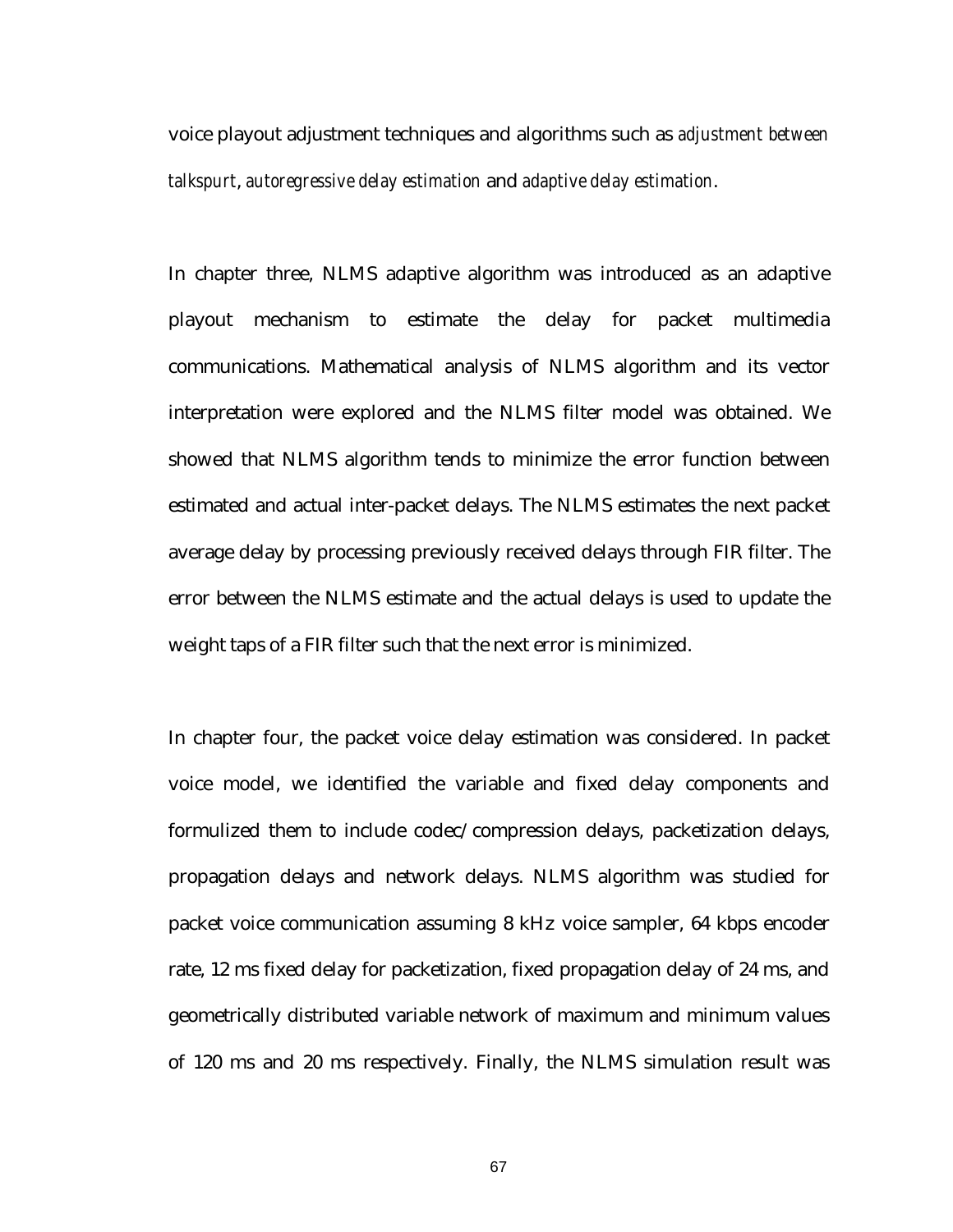obtained and compared with the AR and LMS based algorithms where we showed that NLMS provides more enhanced delay adjustment mechanism with lower packet loss rate for small movement video application.

In chapter six, the packet video delay estimation in videoconferencing applications was considered. In packet video model, we identified the variable and fixed delay components and formulized them to include codec/compression delays, packetization delays, traffic shaping delays, propagation delays and network delays. We also provided an overview about MPEG encoding and discussed the production of I-frame and P-frames in the encoder where we identified the packet video delay in small movement situations such as videoconferencing. The CBR and VBR video frame production was introduced from the delay point of view where we selected VBR production as it introduces less end-to-end compared to CBR. In addition, the source burstiness in packet video was considered such assuming that it contributes in fixed amount of delay per packet. NLMS algorithm was studied for packet video communication assuming 15 images per second at the image sampler, 500 kbps encoder rate with compression ration of 150, 29 ms fixed delay for packetization and traffic shaping, fixed propagation delay of 24 ms, and geometrically distributed variable network of maximum and minimum values of 120 ms and 20 ms respectively. Finally, the NLMS simulation result

68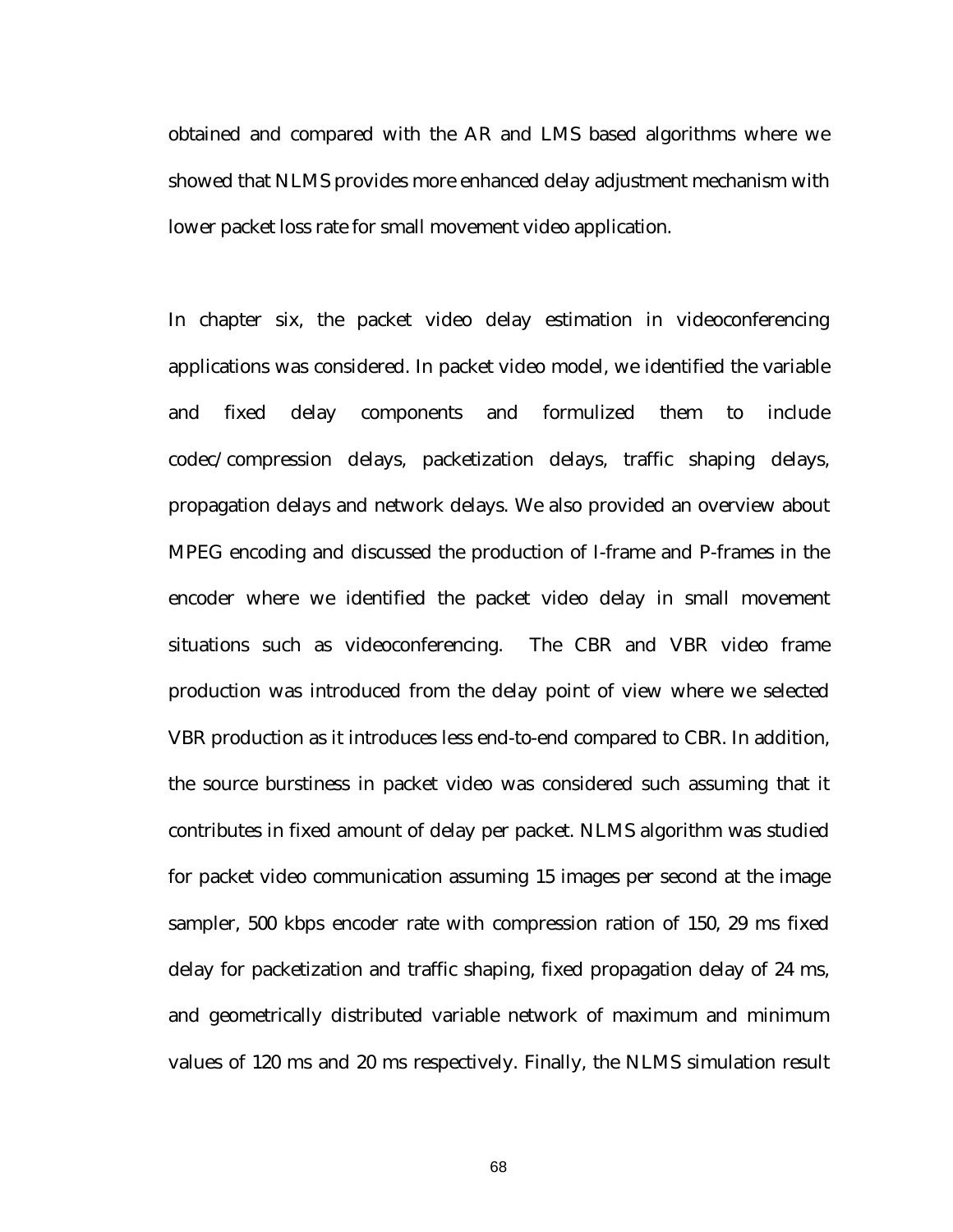was obtained and compared with the AR and LMS algorithms where we showed that NLMS provides more enhanced delay adjustment mechanism with lower packet loss rate for small movement video application.

In this work, we found that NLMS approach outperforms both AR and LMS approaches for both packet voice and video multimedia application.

Further work on this topic can be extended to study actual packet video performance on IEEE 802.11g wireless LAN environment which have recently gained popular utilization as a relatively inexpensive mean of deploying wireless packet switched network. A suggested scenario in this regard can involve the study of live broadcast pack video streaming from wireless multimedia server to wireless client station (video receiver) with several wireless stations generating certain data traffics on the network. The study can apply NLMS algorithm to examine real-time quality of video playout at different network load conditions.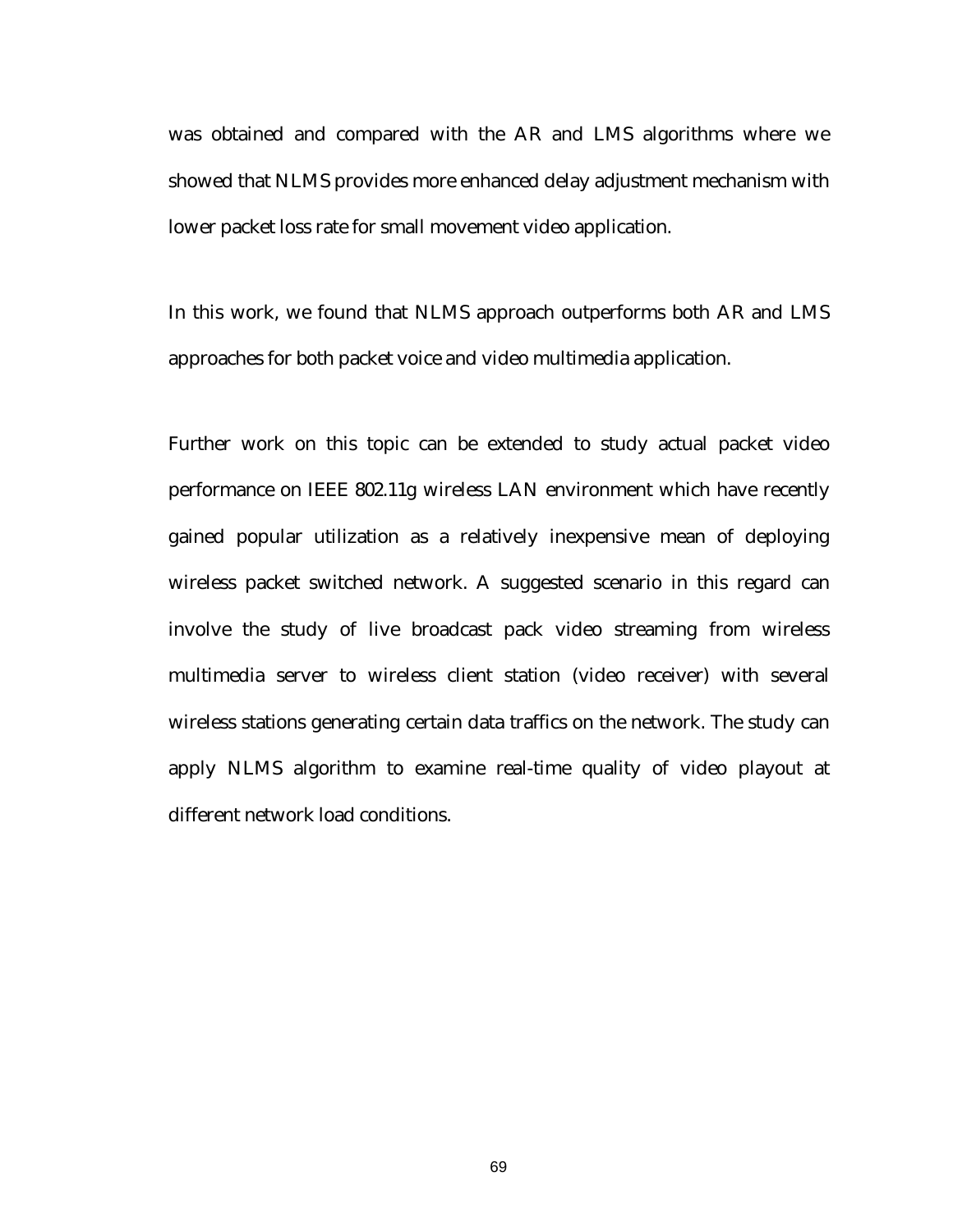References

- [1] Stefano Bregni. "Synchronization of Digital Telecommunications Networks". Wiley, 2002.
- [2] James L. Massey. "Optimum Frame Synchronization". IEEE Transaction on Communications, Com-20, No. 2, April 1972.
- [3] Heinrich Meyer and Gerd Ascheid. "Synchronization in Digital Communications ". Volume 1. Wiley, 1990.
- [4] W. A. Montgomery. "Techniques for Packet Voice Synchronization". Selected Areas in Communications, IEEE Journal on. Volume 1, Issue 6, Dec 1983 Page(s):1022 - 1028
- [5] Stefano Bregni. "A Historical Perspective On Telecommunications Network Synchronization". IEEE Communications Magazine, June 1998.
- [6] Mark Minasi and Todd Lammle, "TCP/IP for NT Server 4 Study Guide". Sybex press, Calif. 1997.
- [7] John Bellamy, "Digital Telephony". Wiley Interscience, NY: 2000.
- [8] CISCO Documentation. "Designing a Long-Distance VoIP Network". www.cisco.com/univercd/cc/td/doc/cisintwk/intsolns/voipsol/longd.htm
- [9] Alberto Leon-Garcia and Indra Widjaja, "Communication Networks", McGraw-Hill, 2 edition, 2003.
- [10] Juniper Networks Documentations. "Voice over IP Solutions". Sean Christensen. www.juniper.net/solutions/ literature/white\_papers/200011.pdf
- [11] Jonathan Davidson and James Peters, "Voice over IP Fundamentals". CISCO Press, IN: 2000.
- [12] CISCO Documentation. "Understanding Delay in Packet Voice Networks". http://www.cisco.com/warp/public/788/voip/delay-details.html
- [13] K. S. Trivedi, "Probability Statistics with Reliability Queuing and Computer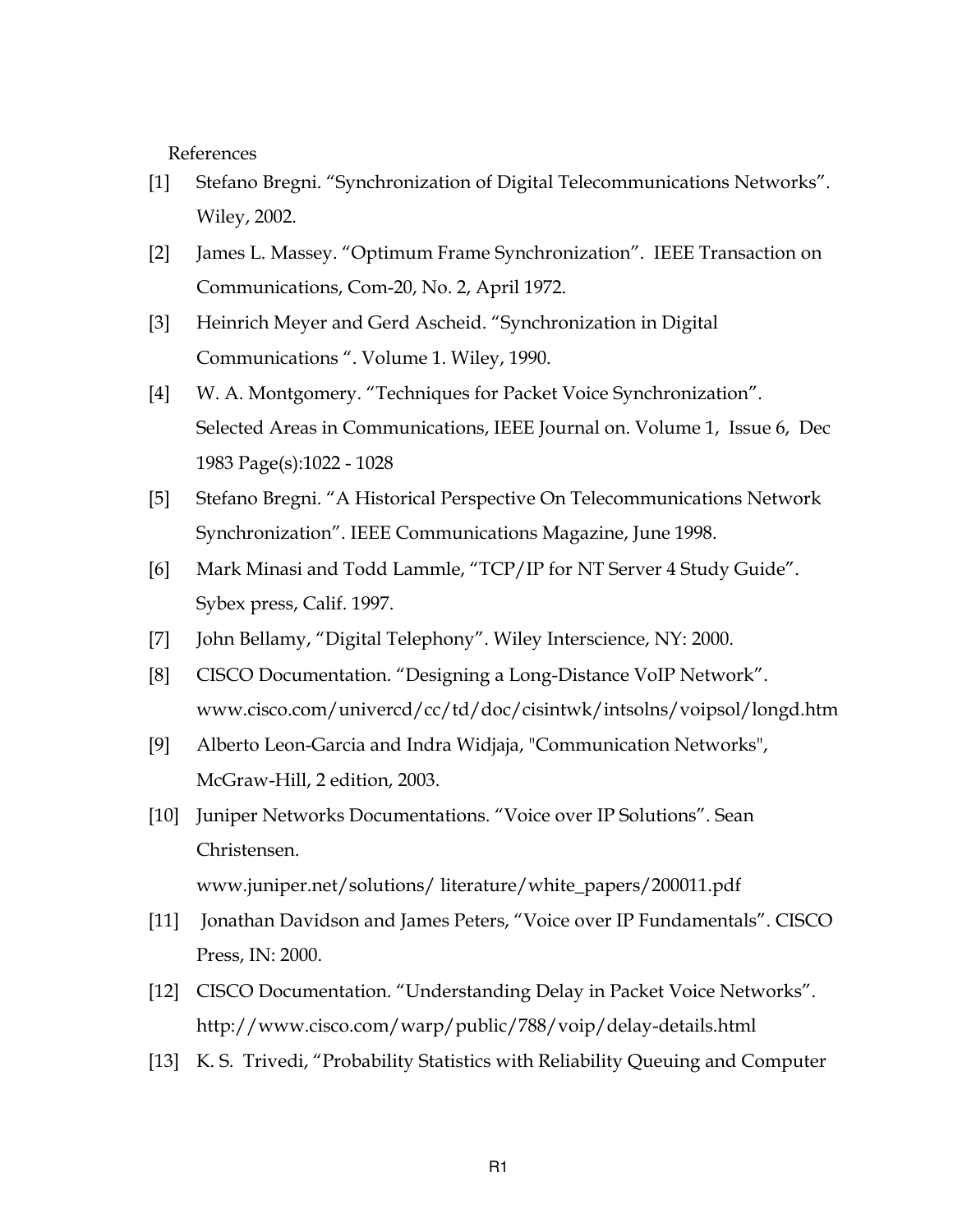Science Applications". Wiley Interscience, NY: 2002.

- [14] Alan Percy. "Understanding Latency in IP Telephony". www.telephonyworld.com/training/ brooktrout/iptel\_latency\_wp.html
- [15] A. P. Markopoulou ,F. A. Tobagi, and M. J . Karam. "Assessing the Quality of Voice Communications over Internet Backbones". IEEE/ACM Transactions on Networking, Volume 11, Issue 5, Oct. 2003 Page(s):747 – 760.
- [16] Yi J. Liang, N. Farber and B. Girod. "Adaptive Playout Scheduling Using Time-Scale Modification in Packet Voice Communications". Acoustics, Speech, and Signal Processing, 2001. Proceedings. (ICASSP '01). 2001 IEEE International Conference on.Volume 3, 7-11 May 2001 Page(s):1445 - 1448 vol.3
- [17] R. Ramjee, J. Kurose, D. Towsley and H. Schulzrinne. "Adaptive Playout Mechanisms for Audio Applications in Wide-Area Networks". Proceedings of IEEE Conference on Computer Communications (INFOCOM), pp.680–688, June1994.
- [18] P. DeLeon and C. J. Sreenan. "An Adaptive Predictor for Media Playout Buffering". In Proc. of IEEE International Conference on Acoustics, Speech, and Signal Processing (ICASSP), pages 3097-3100, March 1999.
- [19] C. J. Sreenan, Jyh-Cheng Chen, P. Agrawal and B. Narendran. "Delay Reduction Techniques for Playout Buffering". IEEE Transaction on Multimedia. IEEE Transactions on Multimedia, 2(2):88-100, June 2000.
- [20] T. Kostas, M. S. Borella, Ikhlaq Sidhu, G. M. Schuster, J. Grabiec and J. Mahler. "Real-Time Voice Over Packet-Switched Networks". Network, IEEE. Volume 12, Issue 1, Jan.-Feb. 1998 Page(s):18 - 27
- [21] S. B. Moon, J. Kurose and D. Towsley. "Packet Audio Playout Delay Adjustment: Performance Bounds and Algorithm". ACM/Springer Multimedia Systems, vol. 5, no. 1, pp. 17--28, Jan. 1998.
- [22] F. Liu, J. Kim, and C.-C. J. Kuo, "Adaptive delay concealment for internet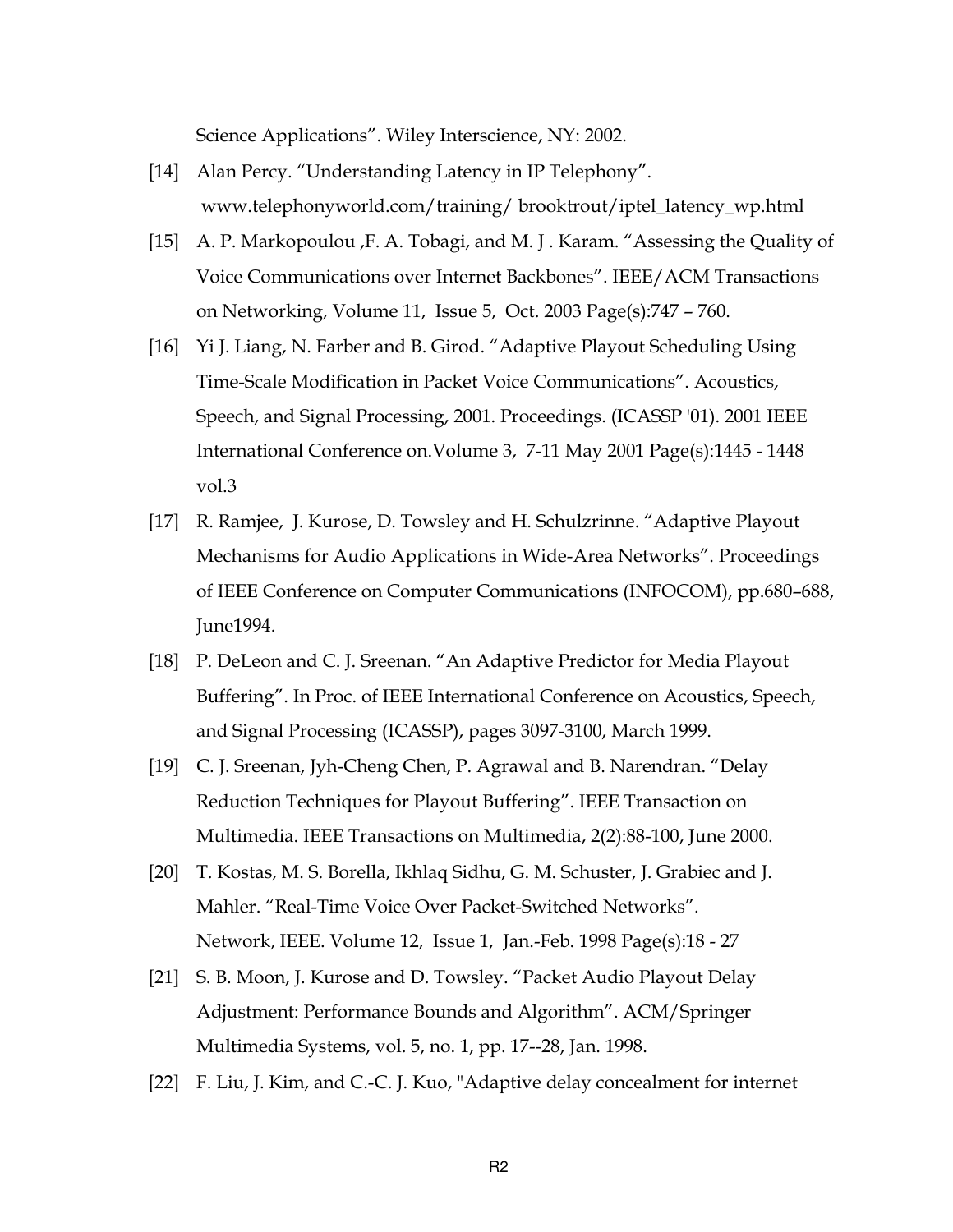voice applications with packet-based time-scale modification," in Proc. IEEE ICASSP, May 2001.

- [23] A. Shallwani and P. Kabal. "An Adaptive Playout Algorithm With Delay Spike Detection for Real-Time VoIP". Electrical and Computer Engineering, 2003. IEEE CCECE 2003. Canadian Conference on. Volume 2, 4-7 May 2003 Page(s):997 - 1000 vol.2
- [24] S. Kalluri and G. R. Arce, "A general class of nonlinear normalized LMS type adaptive algorithms," in Proc. Of the 1998 CISS, (Princeton, NJ), Mar. 1998.
- [25] S. Haykin, "Adaptive Filter Theory". Prentice Hall, NJ: 2002.
- [26] Ali H. Sayed, "Fundamentals of Adaptive Filtering". IEEE Press, Wiley Interscience, NJ: 2003.
- [27] V. K. Ingle and J. G. Proakis, "Digital Signal Processing Using MATLAB". Brooks/Cole, CA: 2000.
- [28] Steven M. Kay, "Fundamentals of Statistical Signal Processing: Vol. 1 Estimation Theory". Prentice Hall, NJ: 1993.
- [29] Steven M. Kay, "Fundamentals of Statistical Signal Processing: Vol. 2 Detection Theory". Prentice Hall, NJ: 1993.
- [30] Aman Kansal and Abhay Karandikar. "Adaptive Delay Estimation for Low Jitter Audio over Internet". IEEE GLOBECOM '01, 2001.
- [31] Y. Lau, Z. Hussain and R. Harris, "A Time-Varying Convergence Parameter for the LMS Algorithm in the Presence of White Gaussian Noise". Australian Telecommunications, Networks and Applications Conference (ATNAC), Melbourne: 2003.
- [32] S. Agnihotri, K. Aravindhan, H. S. Jamadagni and B. I. Pawate. "A New Technique for Improving Quality of Speech in Voice over IP Using Time-Scale Modification". IEEE International Conference (ICASSP 2002).
- [33] S. G. Sankaran and A. A. (Louis) Beex. "Normalized LMS Algorithms with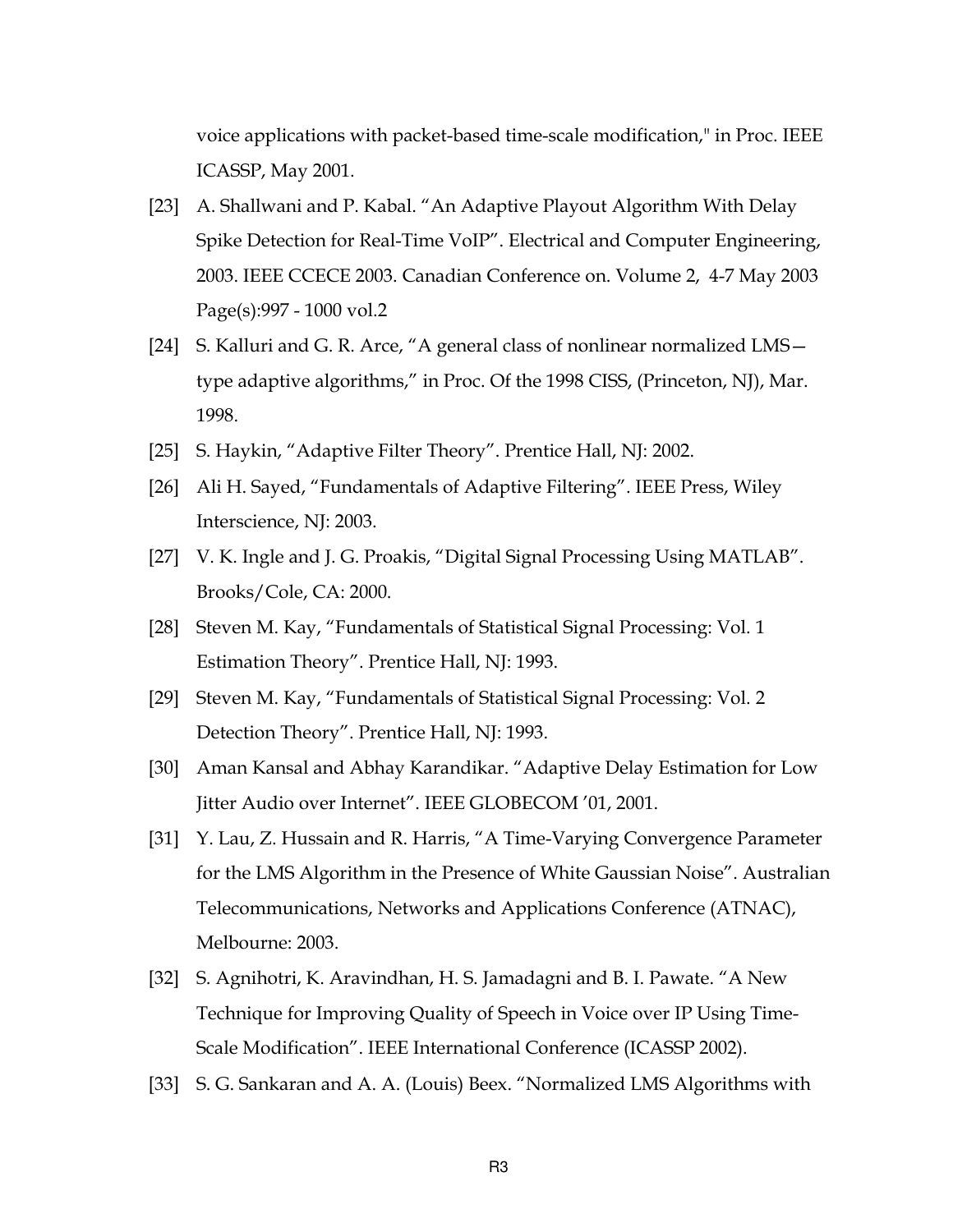Orthogonal Correction Factors". Conference Record of the Thirty-First Asilomar Conference on Signals, Systems & Computers, 1997.

- [34] "Real-time Voice Communication over the Internet Using Packet Path Diversity". Yi J. Liang, Eckehard G. Steinbach, and Bernd Girod. Proceedings of the ninth ACM international conference on Multimedia, 2001..
- [35] Marco Roccetti, Marco Bernardo and Roberto Gorrierri. "Packetized Audio for Industrial Applications: A Simulation Study". Proc. 10th European Simulation Symposium (ESS'98).
- [36] Saeed Gazor. "Prediction in LMS-Type Adaptive Algorithms for Smoothly Time Varying Environments". IEEE Transactions on Signal Processing, JUNE 1999.
- [37] L. Guo, L. Ljung, G. J. Wang. "Necessary and Sufficient Conditions for Stabilityof LMS". IEEE Trans. Autom. Control, 1997.
- [38] W. Kellerer, E. Steinbach, P. Eisert and B. Girod. "A Real-Time Internet Streaming Media Testbed". ICME 2002.
- [39] M. Kalman, E. Steinbach and and B. Girod. "Adaptive playout for real-Time media streaming". ISCAS 2002.
- [40] E. Steinbach, Y. J. Liang and and B. Girod. "A Simulation Study of Packet Path Diversity for TCP File Transfer and Media Transport on the Internet". IWDC 2002.
- [41] Aman Kansal. "Jitter-free Audio Playout over Best Effort Packet Network". ATM Forum International Symposium, New Delhi, India, 2001.
- [42] E. Steinbach, Y. J. Liang and and B. Girod. "Multi-Stream Voice Over IP Using Packet Path Diversity". In Proceedings of IEEE 4th Workshop on Multimedia Signal Processing, Oct. 2001
- [43] E. Masala, C. F. Chiasserini, M. Meo and J. C. De Martin. "Real-Time Transmission of H.264 Video Over 802.11-Based Wireless Ad Hoc Networks". Processing and Reliable Delivery of Multimedia Signals,May 2003.
- [44] C. Raghavan, K. Ravish and P. Mazumdar. "Adaptive Bit Rate Schemes for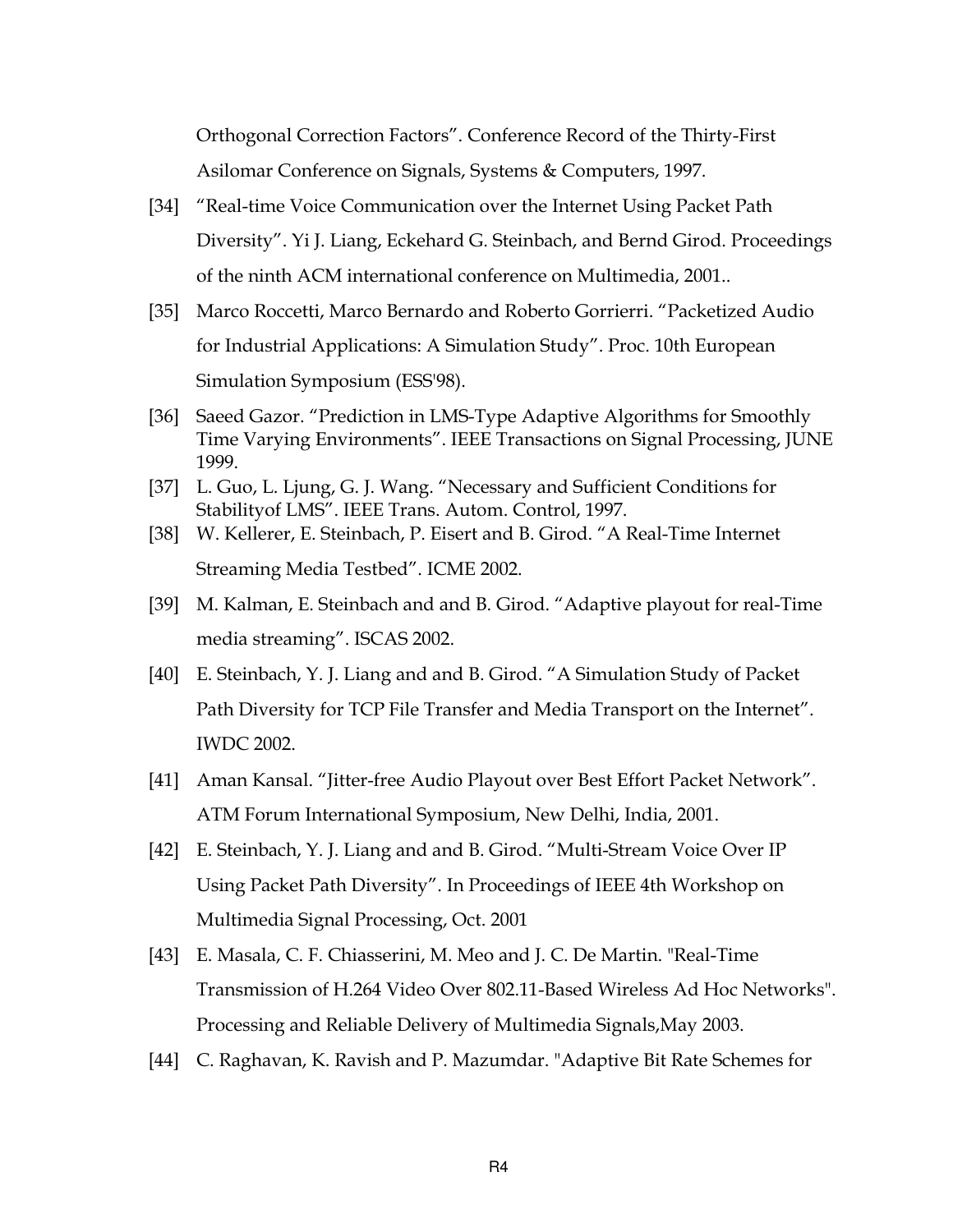Video Streaming Over Wireless Networks". www.comp.nus.edu.sg/~cs4274/ termpapers/0405-I/paper-2.pdf

- [45] Y. Koucheryavy, D. Moltchanov and J. Harju. "Performance Evaluation of Live video Streaming Service in 802.11b WLAN Environment Under Different Load Conditions". In Proc. of MIPS'2003, Napoli, Italy, November 2003.
- [46] T. Ahmed, A. Mehaoua, R. Boutaba, and Y. Iraqi. "Adaptive Packet Video Streaming Over IP Networks: A Cross-Layer Approach". IEEE Journal on Selected Areas in Communications February 2005, Vol.23 No.2.
- [47] H. Gharavi and K. Ban. "Dynamic Adjustment Packet Control for Video Communications over Ad-hoc Networks". IEEE ICC 2004.
- [48] B. Girod, Mark Kalman, Yi J. Liang, Rui Zhang. "Advances in Channel-Adaptive Video Streaming". IEEE International Conference on Image Processing (ICIP 2002).
- [49] Tianbo Kuang and Carey Williamson. "Real Media Streaming Performance on an IEEE 802.11b Wireless LAN". http://www.cs.wpi.edu/~rek/Adv\_Nets/Spring2005/Syllabus05.pdf
- [50] Abhik Majumdar, Daniel Grobe Sachs, Igor V. Kozintsev, Kannan Ramchandran, and Minerva M. Yeung. "Multicast and Unicast Real-Time Video Streaming Over Wireless LANs". Ieee Transactions on Circuits and Systems for Video Technology, June 2002.
- [51] Nick Feamster and Hari Balakrishnan. "Packet Loss Recovery for Streaming Video". 11th International Packet Video Workshop. April, 2002.
- [52] Miroslaw Narbutt and Liam Murphy. "Adaptive Playout Buffering for Audio/Video Transmission Over The Internet". Proceedings of the 17th IEE UK Teletraffic Symposium, Dublin, Ireland, May , 2001.
- [53] K. Mayer-Patel, B. C. Smith, and L. A. Rowe. "The Berkeley Software MPEG-1 Video Decoder". ACM Transaction on Multimedia Computing,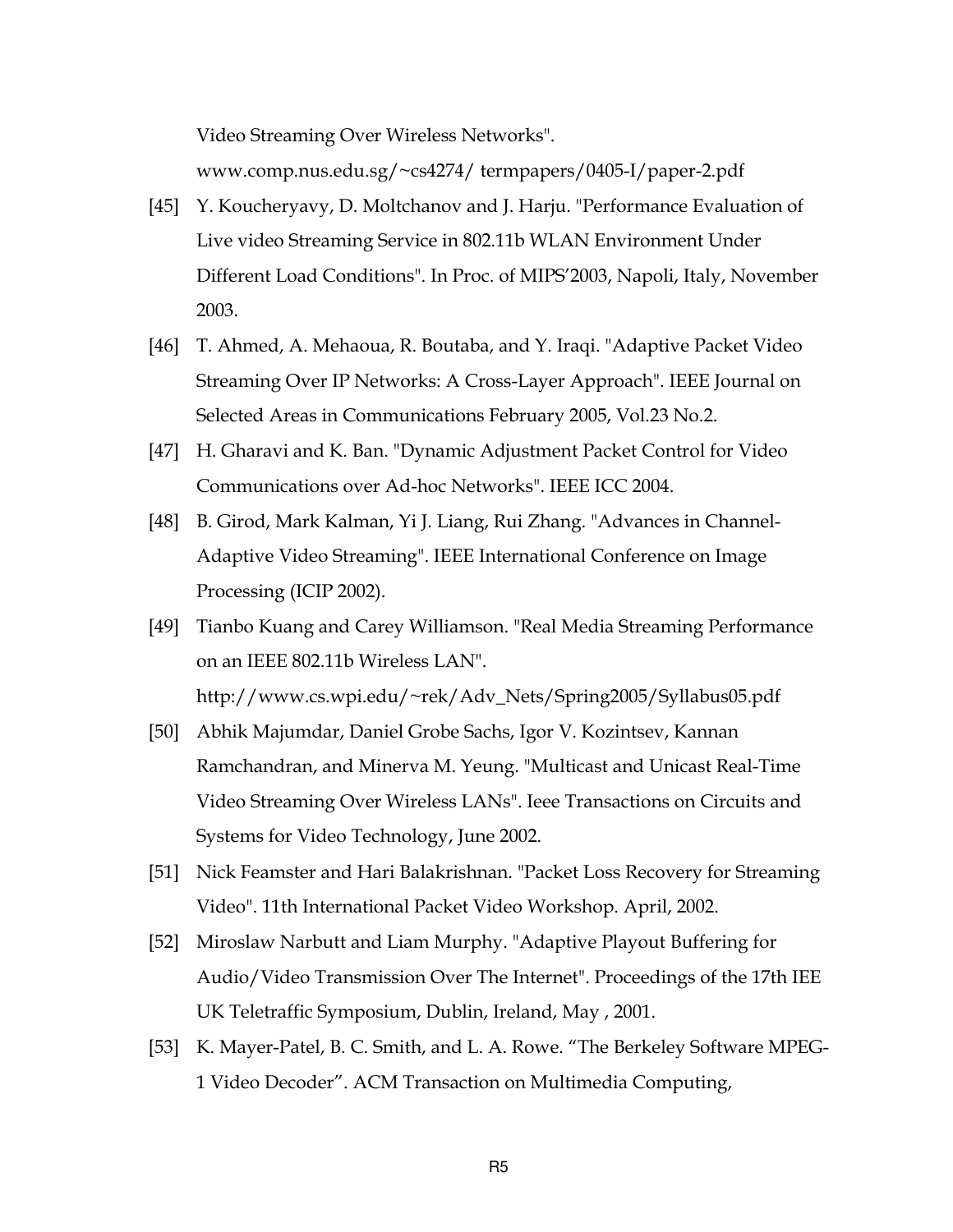Communications, and Applications, 2005.

- [54] C. Schlatter. "Basic Architecture of H.323". The Swiss Education and Research Network. www.switch.ch/vconf/ws2003/h323\_basics\_handout.pdf
- [55] "MPEG-4 AVC/H.264 Video Coding". Wipro Technologies. www.wipro.com/insights/mpeg4videocoding.htm
- [56] M. Baldi, and Y. Ofek. "End-to-End Delay Analysis of Videoconferencing over Packet-Switched Networks". IEEE/ACM Transactions on Networking, Vol. 8, No. 4, August 2000.
- [57] G. Thom and A. R. Deutermann. "A Comparison of Video Compression Algorithms". Delta Information Systems, Inc. 2001. www.delta-info.com/DDV/reference.htm
- [58] J. Boyce and R. Gaglianello. "Packet Loss Effects on MPEG Video Sent over the Public Internet". ACM Multimedia '98 Bristol UK.
- [59] Yu-Liang Kuo, Chi-Hung Lu, Eric Hsiao-Kuang Wu and Gen-Huey Chen. "An admission Control Strategy for Differentiated Services in IEEE 802.11". www.cs.nccu.edu.tw/~ttsai/ mobilecomm\_ttsai/papers2004/0707kuo.pdf
- [60] "Voice Over IP Per Call Bandwidth Consumption". www.cisco.com/warp/public/788/pkt-voice-eneral/bwidth\_consume.html